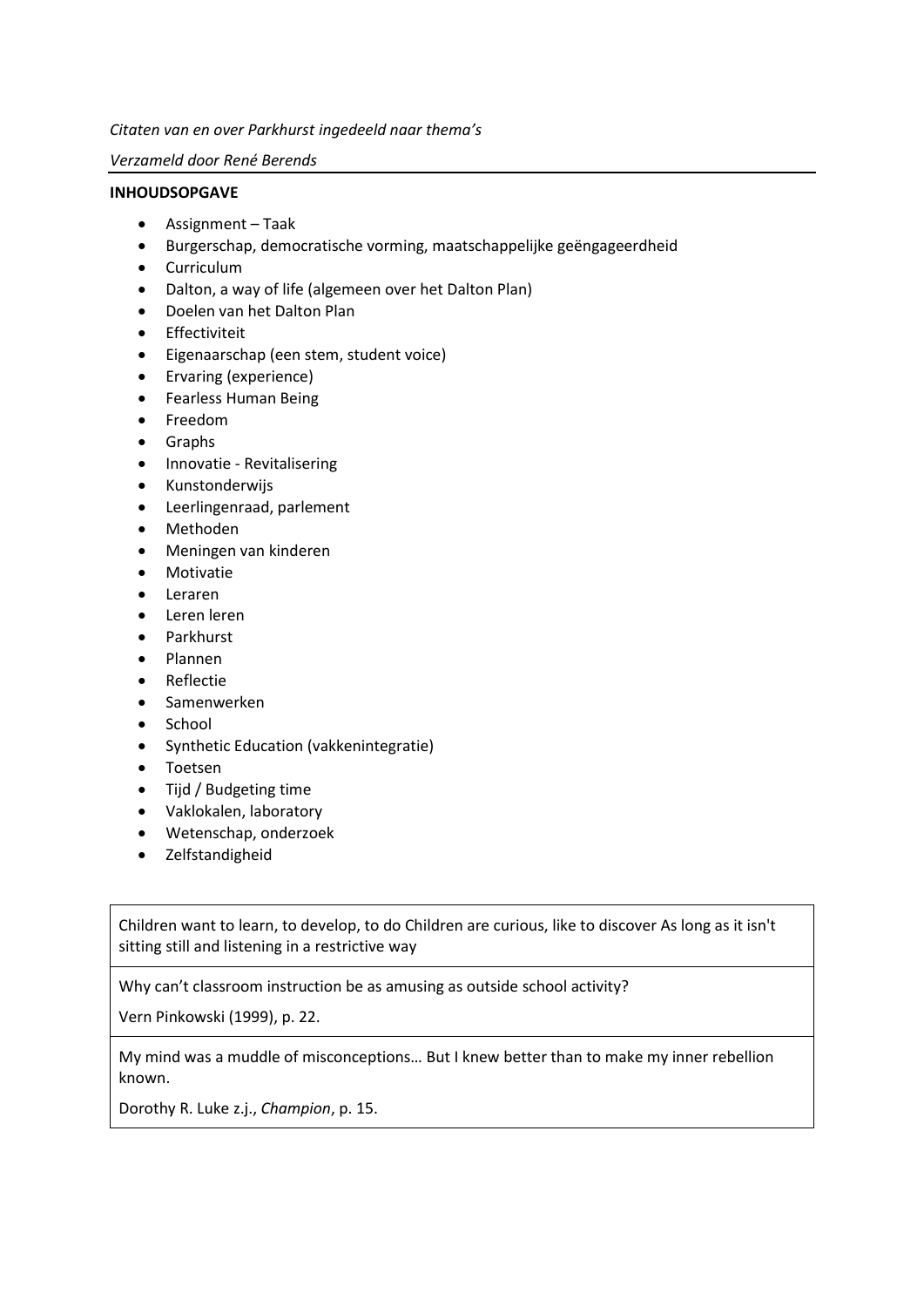My first experience of teaching came to me in a rural school where 40 pupils<sup>1</sup> were divided into eight grades or classes. I had thus to provide occupation for seven classes while I gave oral instruction to one class. To get every pupil busy on something until I could overlook his work occurred to me as the best solution of this difficulty. To make this plan a success, I had to get older children to help the little ones. They, and especially the big boys, responded to my appeal. With their assistance, I transformed a storeroom into a library. Each corner of the schoolroom I marked off for each subject. In addition to the converted storeroom, we possessed a garden and a hall which was soon doing duty as a playroom.

EDP

Even in that stolid backwoods community no one objected to these unconventional experiments because they were a success. The attendance rose rapidly: the children were orderly and obedient, and they worked with a will. … But the school authorities also showed their approval of the results attained, for at the end of the school term they reported me as 'competent and of good steady habits."'

 $\overline{2}$ 

er is meer in River Falls dat haar niet zint.<sup>3</sup> Ze vindt de "methods classes bore as sterile" en "the observation classes disappointing as she missed the expressions of joy in learning."

4

I will do everything just as it is done while I am in college, but I think it is only fair to tell you that when I graduate, I will not teach that way!

5

Door Schultez bestudeert Helen zijn werk. Schultez huldigt in haar eigen lessen James' uitgangspunten dat leren vooral plaatsvindt bij het uitwisselen van ideeën, dat leren en lesgeven verbonden zijn en dat door een te grote nadruk op instructie de balans verstoord kan raken.

It was Edgar Swift's book, … that made me take the firm resolution to become a free lance in education as soon as I could, with leisure enough to experiment in the search for a new and better way."

6

Education does not fit for life,"

7

Wetenschappelijke inzichten die Swift in zijn boek afleidt uit een keur van wetenschappelijke studies bevestigen, volgens Van der Ploeg, de veronderstellingen van Parkhurst. Ze vormen een deel van de ratio van haar onderwijsvernieuwing: (1) niet louter stil zitten en reciteren, (2) de leerling aan het werk zetten, dus ook zelf laten proberen, ontdekken en ervaren, (3) de

<sup>1</sup> Parkhurst vergist zich hier. Ze had 45 leerlingen in de klas.

 $2$  Ibid., p. 7-10.

<sup>3</sup> Ibid., p. 72.

<sup>4</sup> Dorothy R. Luke z.j., *Oasis*, deel 1, hoofdstuk 3, p. 26.

<sup>5</sup> Dorothy R. Luke z.j., *Oasis*, deel 1, hoofdstuk 3, p. 26.

<sup>6</sup> Ibid., p. 12.

<sup>7</sup> E.J. Swift (1908), p. 281.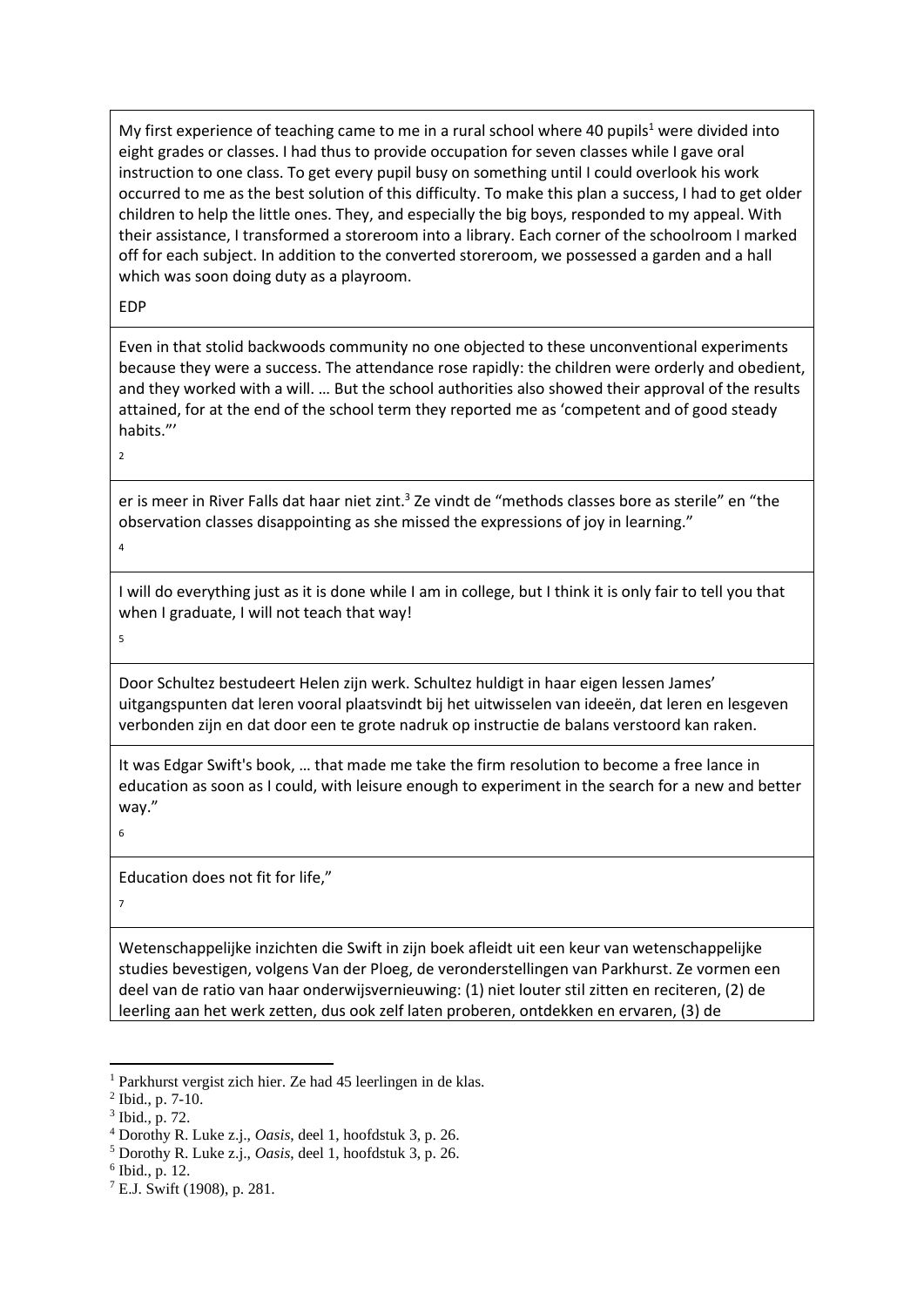tijdsindeling afstemmen op het ritme van de leerling en (4) rekening houden met de verschillen tussen de leerlingen.

Piet van der Ploeg (2010), p. 49, e.v.

Emerson vindt dat we meer mogen verwachten en meer mogen maken van het onderwijs dan we gewend en gewoon zijn. Hij stelt dat het onderwijs er niet op gericht mag zijn dat de kinderen klonen van onszelf worden. Het moet mogelijk zijn kinderen te leren het beste van zichzelf te maken, in morele en intellectuele zin. Onderwijs hoort recht te doen aan wat kinderen in zich dragen aan onbekende unieke mogelijkheden.

"Respect the child. Wait and see the new product of Nature. Nature loves analogies, but not repetitions."

Emerson gelooft, aldus Van der Ploeg, dat elk kind een nieuwe belofte is en even uitzonderlijk is en onvergelijkbaar met ieder ander kind en dat onderwijs hierom niet opdringerig en overweldigend en niet normaliserend en standaardiserend mag zijn, dat het vooral bescheiden en verscheiden moet zijn.

The possibilities for development of the human brain are almost infinite. But the important thing is not to make young children study things they do not like, for the moment school is not as interesting as play, it is an injury … Children like to learn. They possess great curiosity, but they must be personally interested in the subject. Our educational methods fail. Change the methods and many more 'freaks' will be produced. I am a 'freak' myself.

Citaat van Edison waar HP zich in kon vinden<sup>8</sup>

I wanted my trainees to encourage and assist the youngsters to achieve success in their work but not to parade their own knowledge or portray the image of 'the brightest person in the class.

Dorothy R. Luke z.j., *Oasis*, deel 1, hoofdstuk 4, p. 47.

I wanted my student teachers to experience the influence of an attractive, well-ordered environment and to become conscious of its effect upon the plastic minds of children who were at school not merely to learn to read, write, and figure but to develop habits of independence in handling their learning tasks.

Dorothy R. Luke z.j., *Oasis*, deel 1, hoofdstuk 4, p. 47.

When I first knew her, she worked with me as director of the training of primary teachers. She was not content at that time to follow the general routine of teacher-training which custom and tradition had established, but soon showed herself a pioneer in promoting, much more advanced and better methods in primary teacher-training. She was always alive to the needs of children, and seemed to possess an intuitive knowledge of the right thing to do at the right time.

Brief van F.S. Hyer aan H. Selling, 22 april 1927. Geciteerd in: Diana Lager (1983), p. 83.

Unless you see something that you have never seen before, you have not truly observed a child."

Ibid., deel 2., hoofdstuk 7, p. 6.

Als Parkhurst met Montessori breekt: schrijft ze tegen die tijd het gevoel te hebben voldoende aandacht te hebben besteed aan 'the individual aspects of education' en wil nu haar energie steken in 'its aspects of a human society."

8 Ibid., p. 44.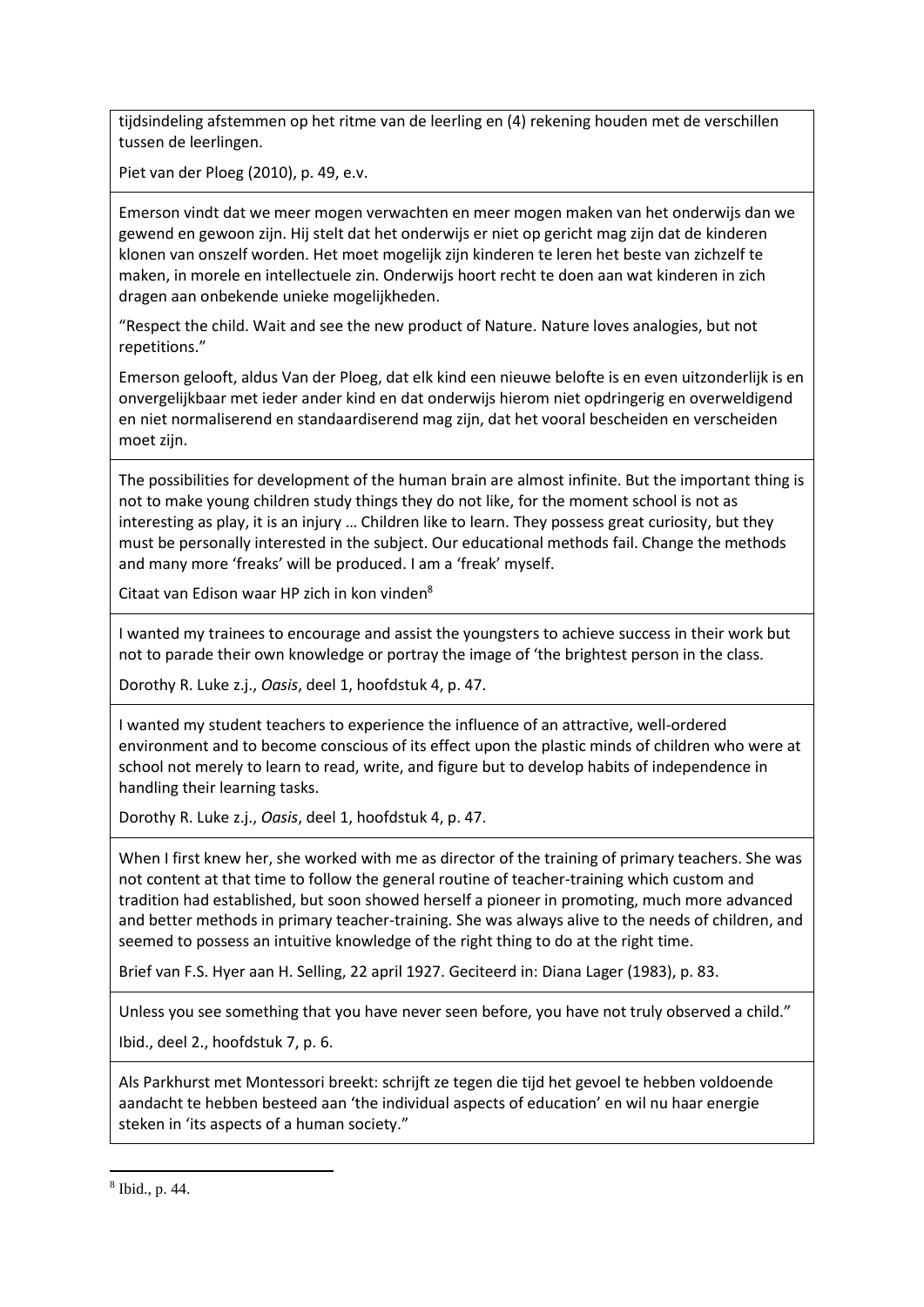J.D. Imelman e.a. (1986), p. 211 met een verwijzing naar H. Parkhurst (1923), p. 12.

…This is because the free study plan makes the school life an active, not a passive, affair. Children are no longer dragged and pushed through an uninteresting four years."

Evelyn Dewey (1922), p. 73.

This apparently slight change in the school program effected a complete reorganization in the school as far as spirit, attitude and habits of study were concerned.

Evelyn Dewey (1922), p. 73.

Terwijl Parkhurst haar eigen praktijk in Dalton en New York nog aan het verfijnen is, vinden haar ideeën een enthousiast onthaal bij de Britten. Veel schoolhoofden denken in de ideeën van Parkhurst de middelen gevonden te hebben "to abondon old and 'tired' traditionalism.

Dorothy R. Luke z.j., Oasis, deel 1, hoofdstuk 6, p. 87.

"To my mind, one of the very first obligations of a school, is to help individuals to establish inner equilibrium, that sensitive rhythmic functioning which makes for individual uniqueness and which sets one individual apart from others of his kind."

Dorothy R. Luke, z.j., *Oasis*, epiloog, p. 3.

De Dalton School is

"outstanding in its community studies that relied heavily on field trips and in its articulations among all fields and grade levels."

Tyler concludeert:

"Such a significant contribution to American education ought to be continued."

Semel, Susan F. en Alan R. Sadovnik (1999), p. 180.

Parkhurst perfectioneert in deze periode de beschrijving van haar filosofie en de schooldoelen. Het gaat haar in de onderwijsfilosofie van de school uiteindelijk om:

(1) The development of many sides of the child's nature – intellectual, emotional, aesthetic, and spiritual; (2) provision for individual differences; (3) the development of the self-discipline in the pupil that makes it possible for him to use freedom; (4) the growth of an active appreciation of, and concern for, the needs and achievements of other individuals and people."

Helen Parkhurst (1937). *Report of the Dalton School to the Commision on the Relation of School and College*. Geciteerd in: Susan F. Semel (2002), p. 85. Helen Parkhurst (1937). *Report of the Dalton School to the Commision on the Relation of School and College*. Geciteerd in: Susan F. Semel (2002), p. 85.

Als schooldoelen worden gedefinieerd:

"(1) On the part of the student, of a personally formulated and cherished outlook on life. This is the overarching objective of the program, and it is, finally, the intergrating force for the individual; (2) Of intellectual powers: generalization, consistency and persistency in thinking, planning through attacks on problems; transfer of ideas from one field of action to another, etc. (3) Of intellectual tools; basic concepts and information in significant areas of knowledge, ability to read with purpose, ability to discriminate in reading and observation, facility in oral and written expression, etc., (4) Of a self-awareness that leads to satisfying and joyful living. This is the overarching objective for the student, though perhaps never formulated. It will be realized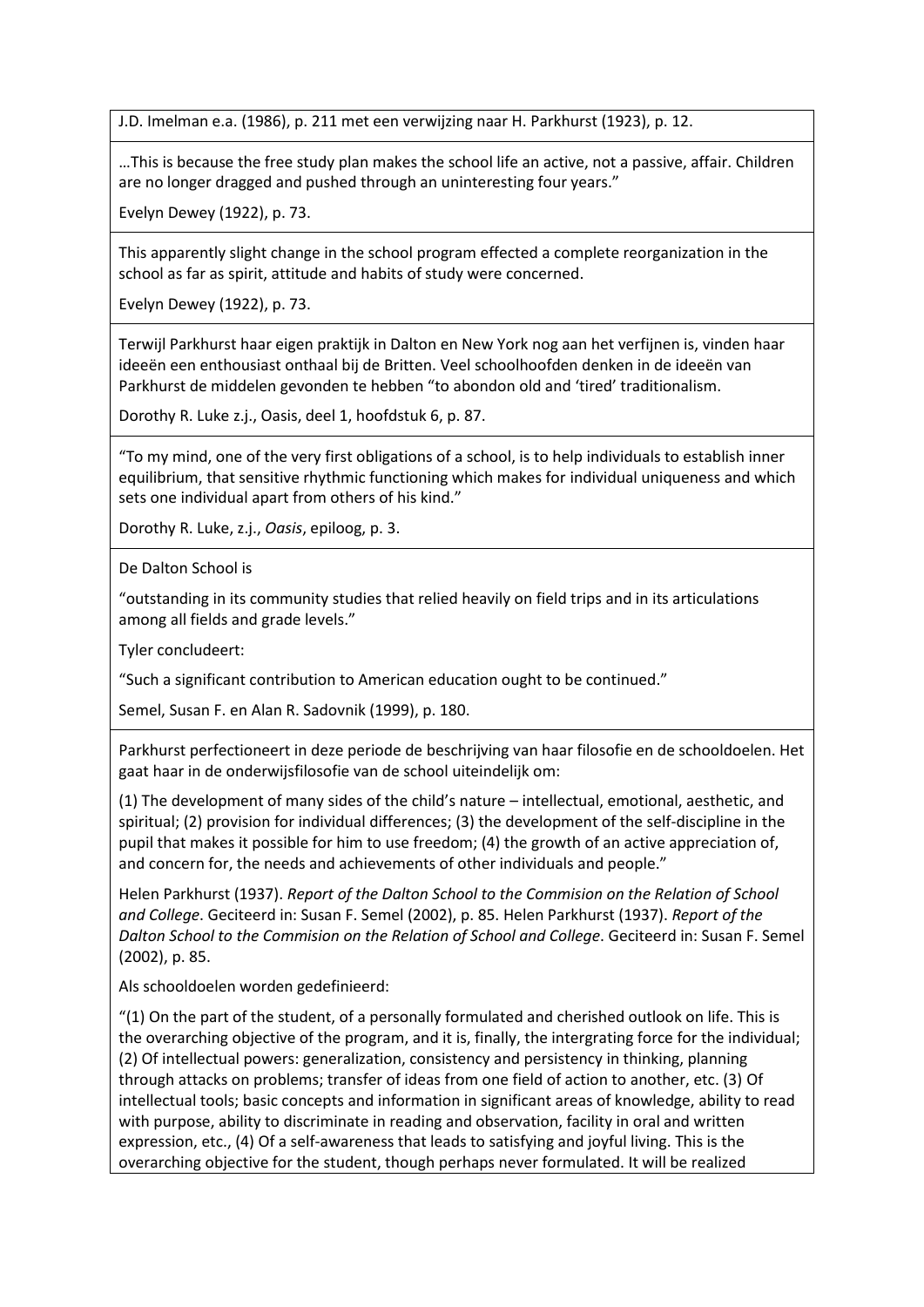through location and pursuit of interests, self-understanding through social relationships, plan of imagination in all areas of school activity, etc."

 $\alpha$ 

#### Parkhurst benadrukt

"the importance of living in the present, rather than studying abstract and fragmented subjects on the chance that they might some day be useful to some children. Under the Dalton Plan, therefore, students were given opportunities to experience social living and democratic freedoms, and all studies were designed to have a clear relevance either to the present of a foreseeable future. Facts were not learned in isolation, but seen as parts of a whole and integrated with other disciplines."

June Edwards (2002), p. 132.

Parkhurst vernieuwt het curriculum in deze periode dusdanig dat de leerlingen

"would form a unified point of view on some of the problems of modern life, and the technique of selecting large problems for students to work on was adopted for them to better comprehend their environment."

Parkhurst vernieuwt het curriculum in deze periode dusdanig dat de leerlingen

"would form a unified point of view on some of the problems of modern life, and the technique of selecting large problems for students to work on was adopted for them to better comprehend their environment."

Voor het vierjarig programma voor Dalton High School worden voor 'grade 9' tot en met 'grade 12' vier centrale thema's gekozen:

"(1) Life in New York City, considered as a metropolitan community, (2) the political, economic, and cultural trends that have given character and differentiation to life in the United States today, (3) the impact of European culture on our life today, (4) outstanding, international problems and America's relation to them."

Susan F. Semel (2002), p. 85.

Het New Milford Experiment, waarover al in 1937 gesproken wordt onder de naam 'Integration of Work and Play', gaat oorspronkelijk over het stichten van een klein huis 'in the country' waar leerlingen van de 'high school' een week zouden kunnen bivakkeren

"to combine academic studies with nature studies and winter sports."

Susan F. Semel (2002), p. 88.

Het zweet moet op het goede voorhoofd staan

Zoek het maar uit en bekijk het maar

Roel Röhner

9 Ibid., p. 85.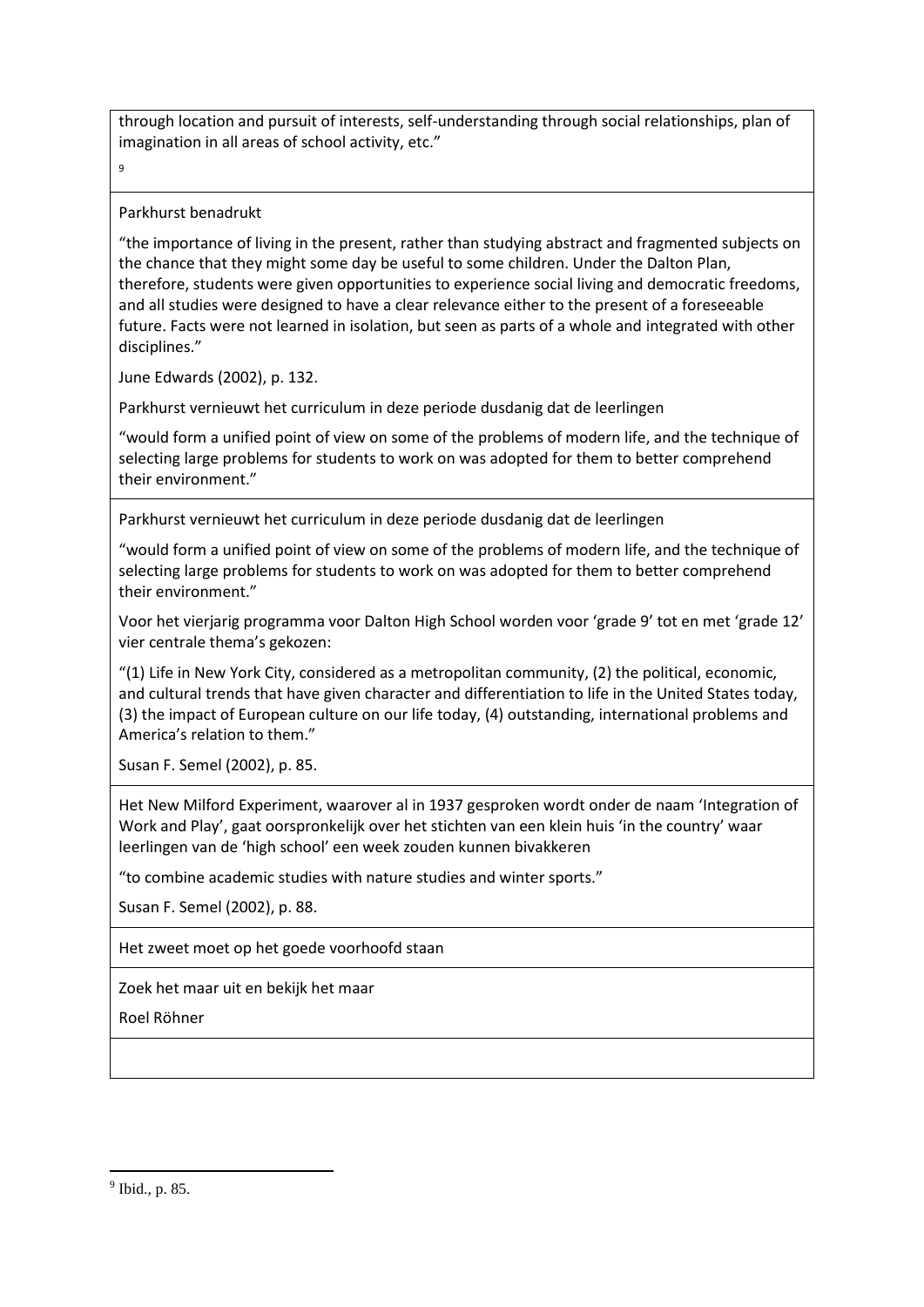## **ASSIGNMENT – TAAK**

The job, entire, complete, is a challenge to the whole boy or girl; so we suggest that the curriculum, whatever its content shall be offered to the pupil in the form of a job. Its conditions and purpose should be clearly outlined and the pupil permitted to plan the work himself. He may begin by merely getting acquainted with himself and so gaining experience, but later on he will plan the execution of the job, and ultimately the job itself. When that time comes he will be ready, equipped to go out into the world and fitted to play his part in life.

Parkhurst, 1926

De echte taak van de school is niet, de leerling vast te pinnen op vooropgezette standpunten, maar hem vrij te laten zijn eigen ideeën te ontdekken en hem te helpen al zijn krachten te richten op het probleem van het leren. **Een taak bij contract** waarop hij zijn vernuft moet gebruiken, ligt in de richting van een uitdaging, waarop hij automatisch reageert. Zelfs als hij in het begin niet precies weet wat hij met zijn verantwoordelijkheid moet doen, zullen ervaring en vrijheid samen hem spoedig tot inzicht brengen. Ervaring is de beste en trouwens ook de enige echte leermeester.

Vertaling van EDP van De Jong 61

Ik wil hier de aandacht vestigen op het feit dat **de taken niet opgedeeld** zijn in bepaalde dagelijkse porties. Als we dit doen, nemen we de belangstelling van de leerling bij de noodzakelijke vrijheid om zijn eigen tijd in te delen, weg.

Vertaling van EDP van De Jong 44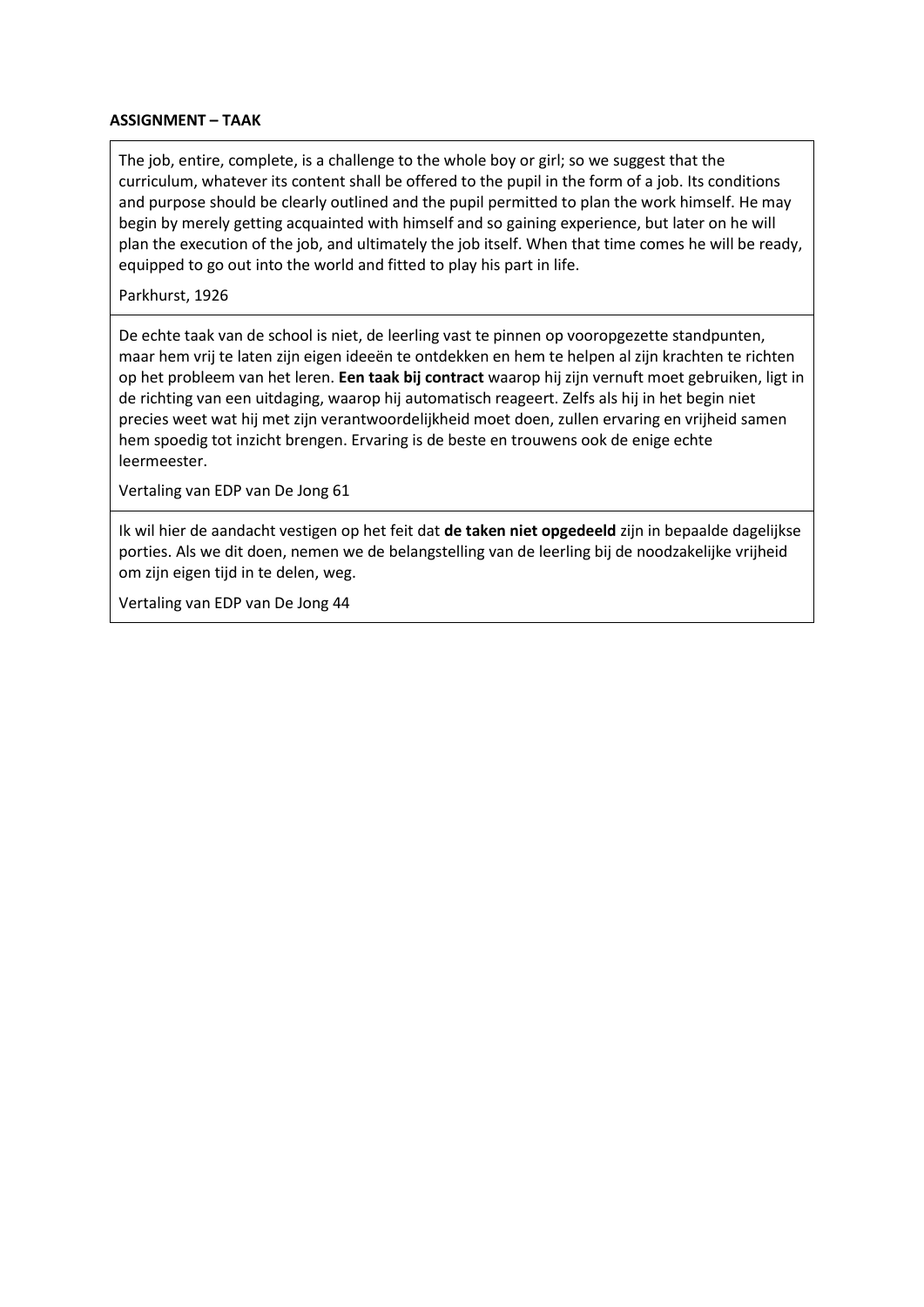## **BURGERSCHAP, DEMOCRATISCHE OPVOEDING, MAATSCHAPPELIJKE GEËNGAGEERDHEID**

For **service and co-operation** are what we need to solve our great political and social problems today…

(Parkhurst, 1922).

Let us think of it (school) as a place where **community conditions** prevail as they prevail in life itself.

https://www.dalton.org/page/about/the-dalton-plan/house

Als een streng rooster van klassikale lessen een volk had voortgebracht wiens idealen zo hoog waren dat alles werd verricht met een gevoel van plicht en orde – een zo ontwikkeld volk dat er overal zelftucht heerste – dan zou men ertoe geneigd zijn elke verandering in onderwijsmethoden te verwerpen. Maar aangezien zo'n volk niet bestaat, heeft men het recht te hopen dat er een verandering ten goede zou komen, en dat een onderwijs dat gebaseerd is op vrijheid van keuze, dat de leerling in staat stelt datgene te doen wat hem of haar op een bepaald moment het beste lijkt, ertoe zal bijdragen dat we tot **een volk worden dat zijn eigen bestemming kiest**, eerder dan een volk dat geleid wordt door de stem van het gezag, hetzij in de vorm van een brallende demagoog, een waardeloze krant, een modeverschijnsel of een slagzin.

Vertaling van EDP van De Jong 80

Every emerging demands **action** rather than words, **faith** instead of promise and **discipline of self** instead of others:

international strength means **high dedication** on the part of **every individual** in every country in every day, and every hour!

Helen Parkhurst april 26<sup>Th</sup> 1952 in D.J.E. Timmers

A school cannot reflect the social experience which is the fruit of community life unless all its parts, or groups, develop those **intimate relations** one with the other and that interdependence which, outside of school, binds men and nations together.

https://www.dalton.org/page/About/Values

This step promotes the formation of **mental habits** and **character qualities** that are essential for **good citizenship** and a **happy, successful personal life**; such qualities as interest and industry, accuracy, critical judgment, self-reliance, initiative, responsibility and the development of personality through opportunities for the creative spirit to operate freely."

Evelyn Dewey (1922), p. 86.

We must not only extend knowledge generally, but also **apply knowledge to the service of mankind**, so that each individual may be set free to use his powers to the best advantage.

Parkhurst, 1926

De **waarde van gemeenschapsleven** ligt in de dienst die het bewijst door elk vrij individu die er deel van uitmaakt er voortdurend van bewust te maken dat hij, als lid, medewerker is en verantwoording schuldig aan en verantwoordelijk voor het geheel.

EDP, p. 21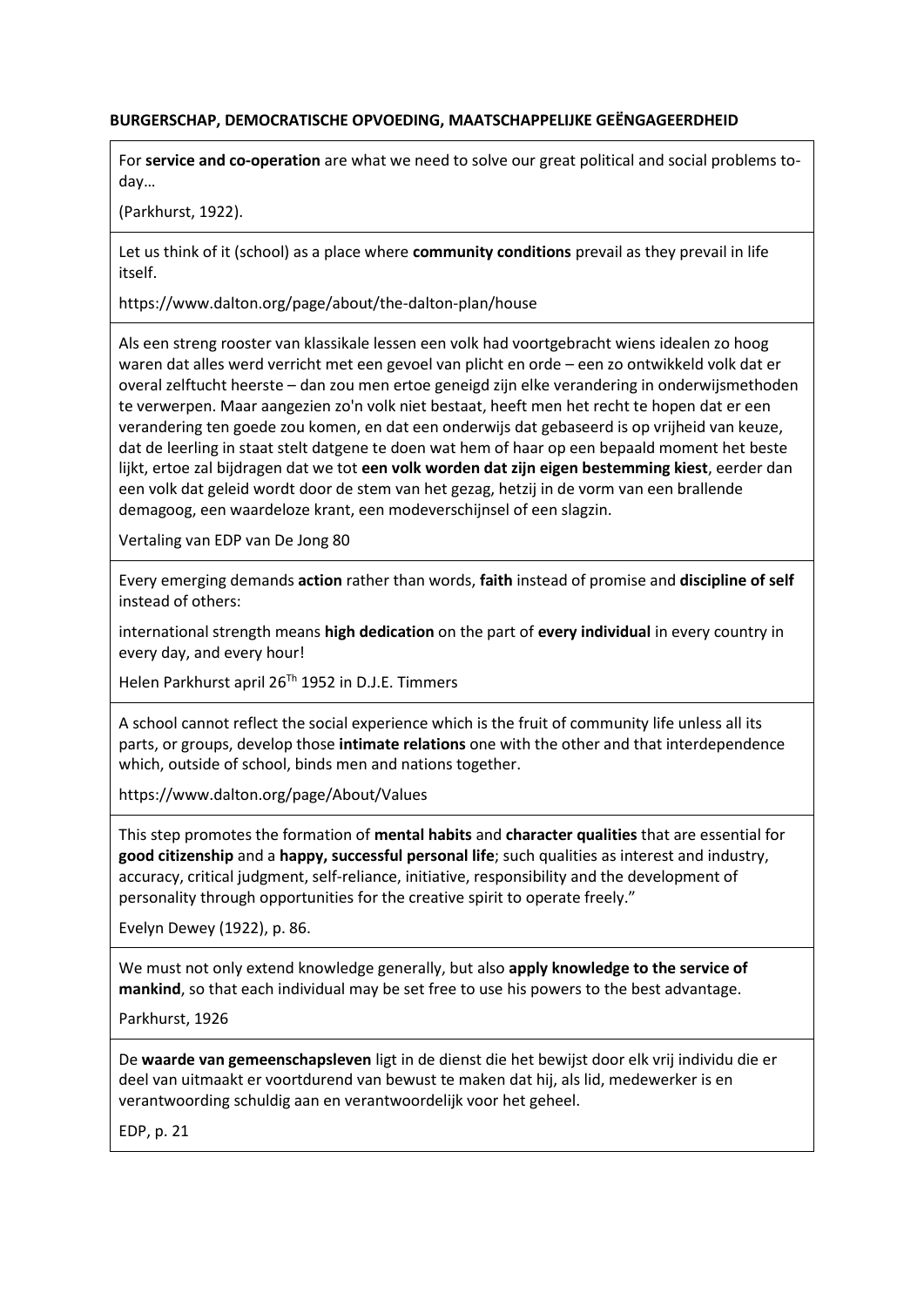HP refereert hierbij met name aan het concept van 'Democracy and Education', zoals John Dewey dat verwoord heeft:

The object of a **democratic education** is not merely to make an individual an intelligent participator in the life of his immediate group, but to bring the various groups into such constant interaction that no individual, no economic group, could presume to live independently of others.

Helen Parkhurst (1922), p. 16.

Democratische opvoeding vraagt om

'real social living, co-operation and interaction.'

Volgens HP heeft de school hier een vormende taak: 'This constitutes a problem in school procedure. It should be so organized that neither pupil nor teacher can isolate themselves, nor escape their due share in the activities and in the difficulties of others.

Helen Parkhurst (1922), p. 17

Lynch, directeur van de West Greenschool in Tottenham en in de jaren twintig en dertig veelvuldig in Nederland om het daltononderwijs te promoten, doorziet als een der eersten het probleem. Hij geeft aan dat de naam van het plan – hij spreekt over Individual Work – mensen op het verkeerde been zet, omdat het meer omvat dan de naam aangeeft:

Het is weliswaar op individueel werk gebaseerd maar het beteekent heel wat meer dan dat. Volledig uitgevoerd beteekent het, een reorganisatie van vakken en klassen maar het brengt ook een maatschappelijke reorganisatie mee.

Lynch (1924), p. 23.

Veel activiteiten kunnen door de leerlingen worden georganiseerd op een zelfsturende manier, met daarbij de leraren als adviseurs op de achtergrond. Zo leren de leerlingen in de praktijk sociale vaardigheden toe te passen en draagt deze ervaringen op school bij aan de training voor burgerschap en democratie.

We educators are called upon **to build new machinery for a new world**.

Parkhurst, 1926

It (DLP) was created **to serve the real needs of children and to help foster the 'spiritual brotherhood of man'**.

Citaat van HP tijdens een seminar aan de University of Connecticut: Diana Lager (1983), p. 140.

The trouble with the education given to us in the past is that it really was not a preparation for the particular kind of living that we are enjoying today… We must have **flexible individuals** in the future, who can do their tasks which we, in our ignorance, are unable even to discern today.

(Semel, 2002). Tijdens een lezing in Caxton Hall in Engeland zegt Parkhurst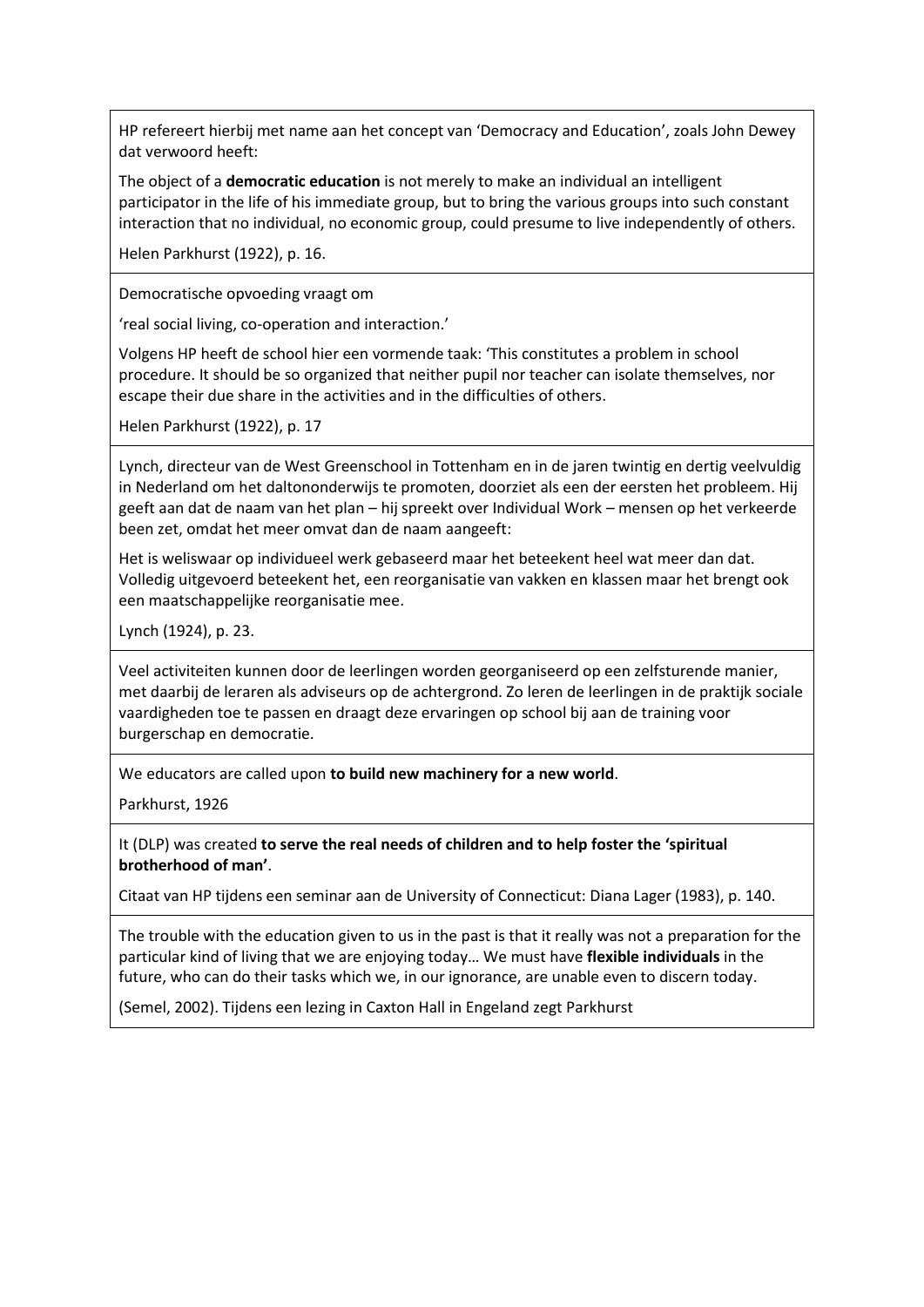## **CURRICULUM**

It would be folly to deny that all children enjoy a truly fine mental meal more than a poor one. **Better curriculum** food is already in sight, but, at present, conditions are not right for the new curriculum. The **ground must be prepared**, and it is for this reason alone that I have directed my study to school conditions rather than to school curricula.

Parkhurst, 1926.

**Any curriculum** can be used with the plan (…). My concern is with a way of life for children.

Totdat het Daltonplan de nieuwe en betere weg toonde, schijnen vele leerkrachten, terwijl ze een theoretisch geloof koesterden in de vrijheid van het kind, nooit te hebben ontdekt hoe je dit idee kunt verzoenen met de taak een leerplan uit te voeren. Ze hebben het probleem beschouwd alsof het uit twee elementen bestond die niet met elkaar te rijmen vielen, in plaats van dat het tot hen doordrong dat alleen door **de leerling te bevrijden** het leerplan ooit grondig en op bevredigende wijze kan worden uitgevoerd.

Vertaling van EDP van De Jong 63

Unfortunately we teachers are so busy inventing devices to make some idea work satisfactorily, that we forget to **examine the idea** itself to see whether it is really worth preserving.

students would form a unified point of view on some of the **problems of modern life**, and the technique of selecting large problems for students to work on was adopted for them **to better comprehend their environment**.

HP (1937)

Voor het vierjarig programma voor de Dalton High School worden voor 'grade 9' tot en met 'grade 12' vier centrale, vakkengeïntegreerde thema's gekozen: "(1) Life in New York City, considered as a metropolitan community, (2) the political, economic, and cultural trends that have given character and differentiation to life in the United States today, (3) the impact of European culture on our life today, (4) outstanding, international problems and America's relation to them."

Citaat Helen Parkhurst (1937). In: Susan F. Semel (2002), p. 85.

The curriculum should not be presented as subjects in 'water-tight compartments' but, rather 'integrated, cutting across subject lines… which might help the student **orient** herself towards **large problems of the present world**.

Citaat Helen Parkhurst (1937). In: Susan F. Semel (2002), p. 85.

"If you say: 'Do you consider curriculum important?' I answer most emphatically: 'Certainly'. If you say: 'Are you interested in curriculum?' I reply: 'Yes, ... (but) there are curricula and curricula!'... You say: 'subject matter.' I pay little attention… But programs are my hobby, because programs are the vehicles for curriculum; they give or fail to give right conditions for learning. Bad programs can ruin good curriculum, causing fatigue, over-stimulation, or even pure boredom, or they can be so flexible … My hobby is a vehicle which transports curriculum with a minimum of effort, waste, and nervous strain, and with a great deal of satisfaction and joy to pupils. This vehicle could quite properly have been called a 'Program of Study', but in 1911 I named it 'The Laboratory Plan' and in 1918 renamed it 'The Dalton Laboratory Plan'."

Pure **memory work** is difficult and a burden to the mind.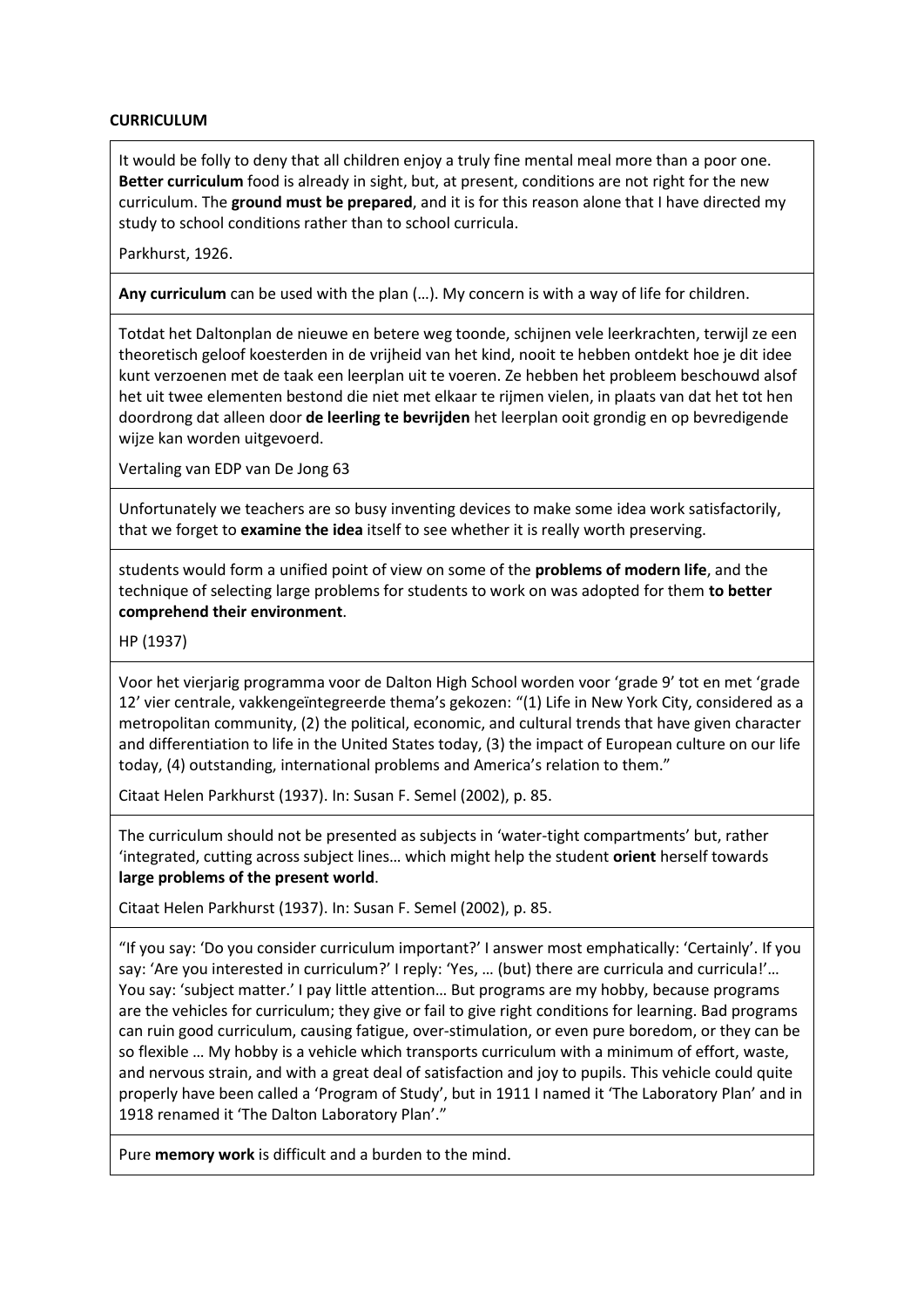Helen Parkhurst (1922), p. 25.

Het curriculum ziet zij niet als het eerste probleem dat opgelost moet worden:

Until the educational world wakes to the fact that **curriculum** is **not the chief problem** of society, we shall, I fear, continue to handicap our youth by viewing it through the wrong end of the telescope.

Helen Parkhurst (1922), p. 23.

Het discussiëren over een goede inhoud voor het curriculum doet Parkhurst in 1922 middeleeuws aan:

So schools are not **experience**, or at least their curricula are not. They are magic doses from a mediaeval prescription. They are the continuation of a method unsuited to the subject-matter of today. Suppose we tried to supply the world's present demand for cloth by hand looms. It would not be much more impossible than trying to educate by teaching facts. Education today must consist in **learning to learn**; finding out about knowledge and what it is for, so it can be acquired and used when it is needed.

Evelyn Dewey (1922), p. 160.

The Dalton Plan lays emphasis upon the importance of the child's living while he does his work, and the manner in which he **acts as a member of society**, rather than upon the subjects of his curriculum."

Evelyn Dewey (1922), p. 138.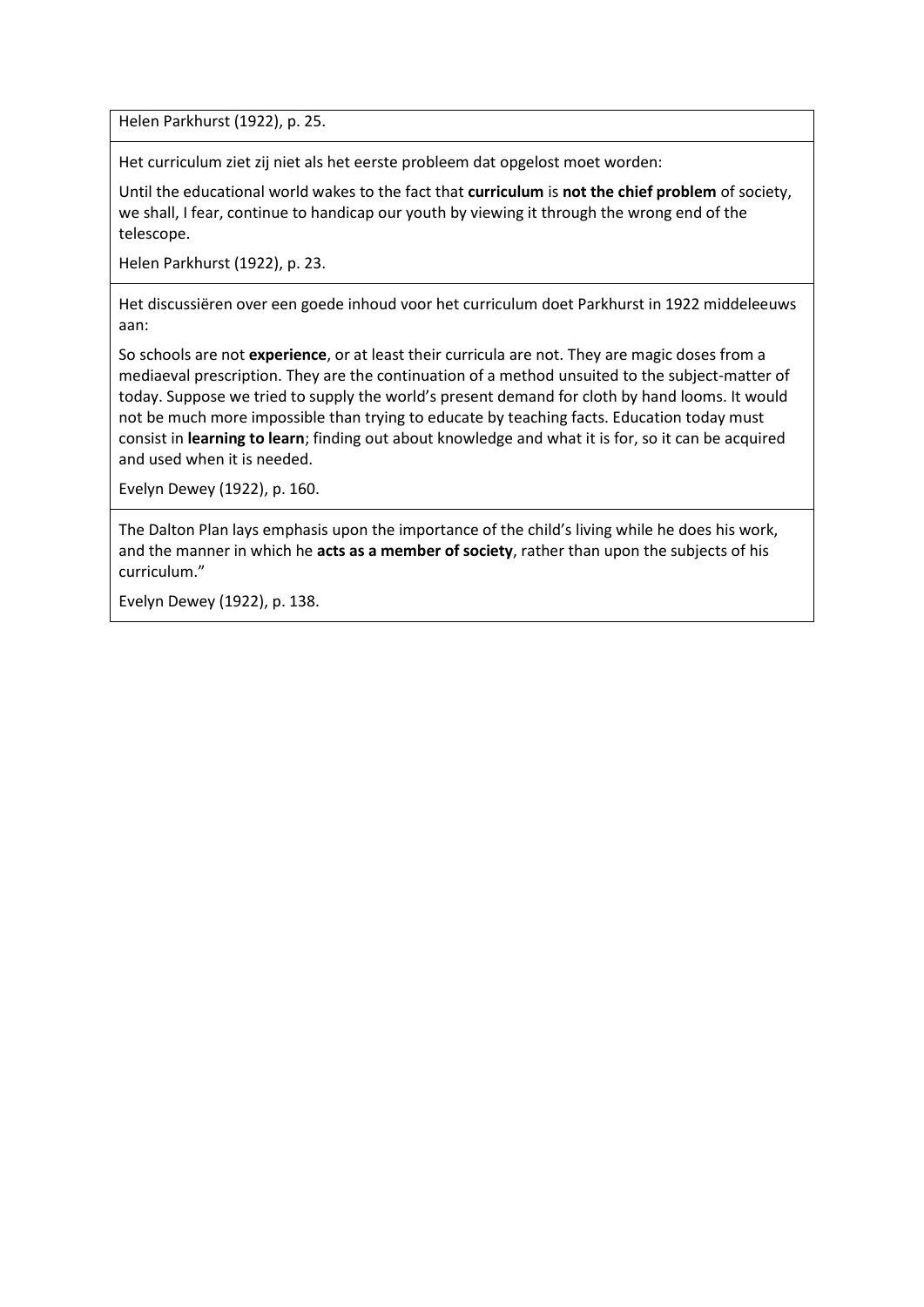## **DALTON, A WAY OF LIFE**

I'm not bad. I'm a child!

Children like to learn (…). It is not so much what as how they are taught which is a fault in our system!

Parkhurst, 1922.

If we follow rigid traditional lines, we **prepare** them **to be governed, not to govern**.

Dorothy R. Luke (19??). Foreword p. 2.

The plan is meant to be not a new school method but a way of life **based on the human life** of the world rather than on the conventions of traditional school life.

Dr. O'Brien Harris (1931); Dr. O'Brien. Geciteerd in: A. Lynch (1926), p. 10.

De Dalton way of life… Zo'n school creëert daarbij geen energie, maar bevrijdt de energie van de leerlingen om deze vervolgens in te zetten voor de onderwijsdoelen.

Evelyn Dewey (1922), p. 136.

the Dalton Plan should primarily be regarded as **a way of school living**. It is a way wherein each young individual soul can find opportunity for the use and the expression of the best that in him lies. Only so can personality reach its highest development and learning become pregnant with purpose.

The Dalton Laboratory Plan must not be regarded as a **cast-iron scheme**. I offer it as a first step towards the evolution of a scheme of education which will develop the **creative** faculty of both teachers and pupils

(Parkhurst, 1920).

In **the old days** when you and I were "educated" we sat in a row before one who taught. Our teacher poured out instruction at one rate of speed, and though we made desperate efforts to keep pace with her, each individual mind assimilated the lesson at different rates of speed, so that the end of it left us all at different stages on the road

Het is opmerkelijk dat Parkhurst hier kiest voor een ontkennende insteek. Ze zegt wat dalton allemaal *niet* is: geen methode, geen systeem. De omschrijving wat het dan wel is – '**an influence'** – is vergelijkbaar met een andere door Parkhurst opgetekende 'omschrijving' van het Dalton Plan:

### "**Dalton is a way of life**."

Parkhurst schijnt tijdens een lezing in de aula van de Dalton School in Den Haag deze uitspraak gedaan te hebben. Zie: Zorn. In: *Dalton*, jrg. 15, nr. 1, p. 3. Deze uitspraak wordt ook in het Duitse taalgebied gebruikt, zoals door H. Eichelberger in zijn Einführung. (H. Eichelberger (Hrsg.), *Eine Einführung in die Daltonplan-Pädagogik*. Innsbruck: StudienVerlag, 2002, p. 9).

"**Experience** is the best and indeed the only real teacher."

"The plan is meant to be not a new school method but a way of life based on the human life of the world rather on the conventions of traditional school life!"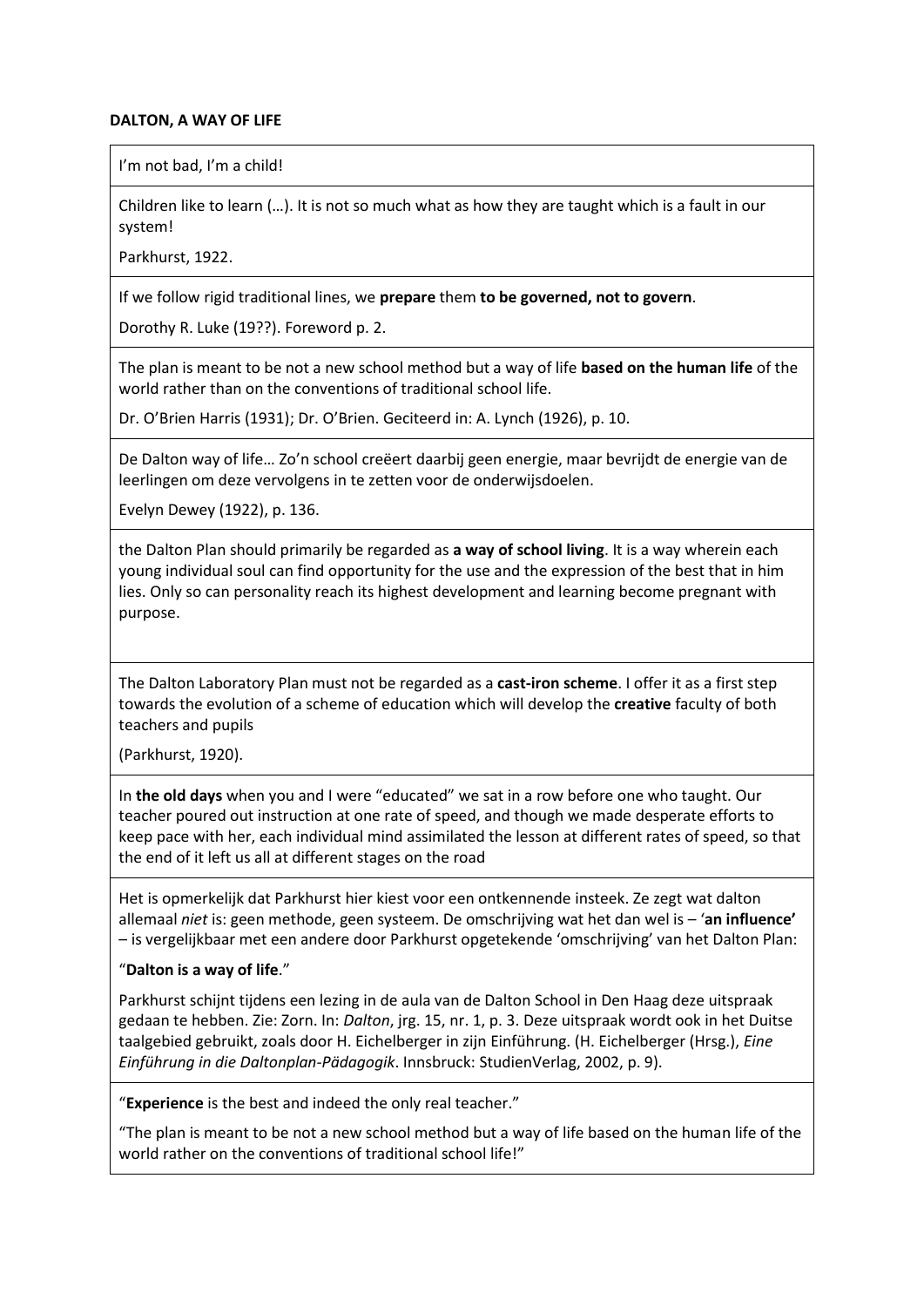Dr. O'Brien Harris. Geciteerd in: A. Lynch (1926), p. 10.

The Dalton Plan … suggests a simple and economic way by means of which the school as a whole can **function as a community'** (EDP, p. 24).

The Dalton Plan lays emphasis upon **the importance of the child's living while he does his work**, and the manner in which he acts as **a member of society** (...). It is the sum total of these twin experiences which **determine his character and his knowledge**.

In het begin hadden we zeker problemen om de kinderen aan het werk te krijgen en de verantwoordelijkheid te dragen voor de indeling van hun eigen tijd. Maar toen ze aan hun vrijheid gewend waren, nam de verwarring van de eerste dagen af. Alle personeel is eenstemmig van mening, dat onder het Daltonplan meer en beter werk geleverd wordt dan onder het oude systeem. Zelfs de schaarste aan boeken om uit te delen schijnt een geest van behulpzaamheid onder de leerlingen veroorzaakt te hebben.

Vertaling van EDP van De Jong 91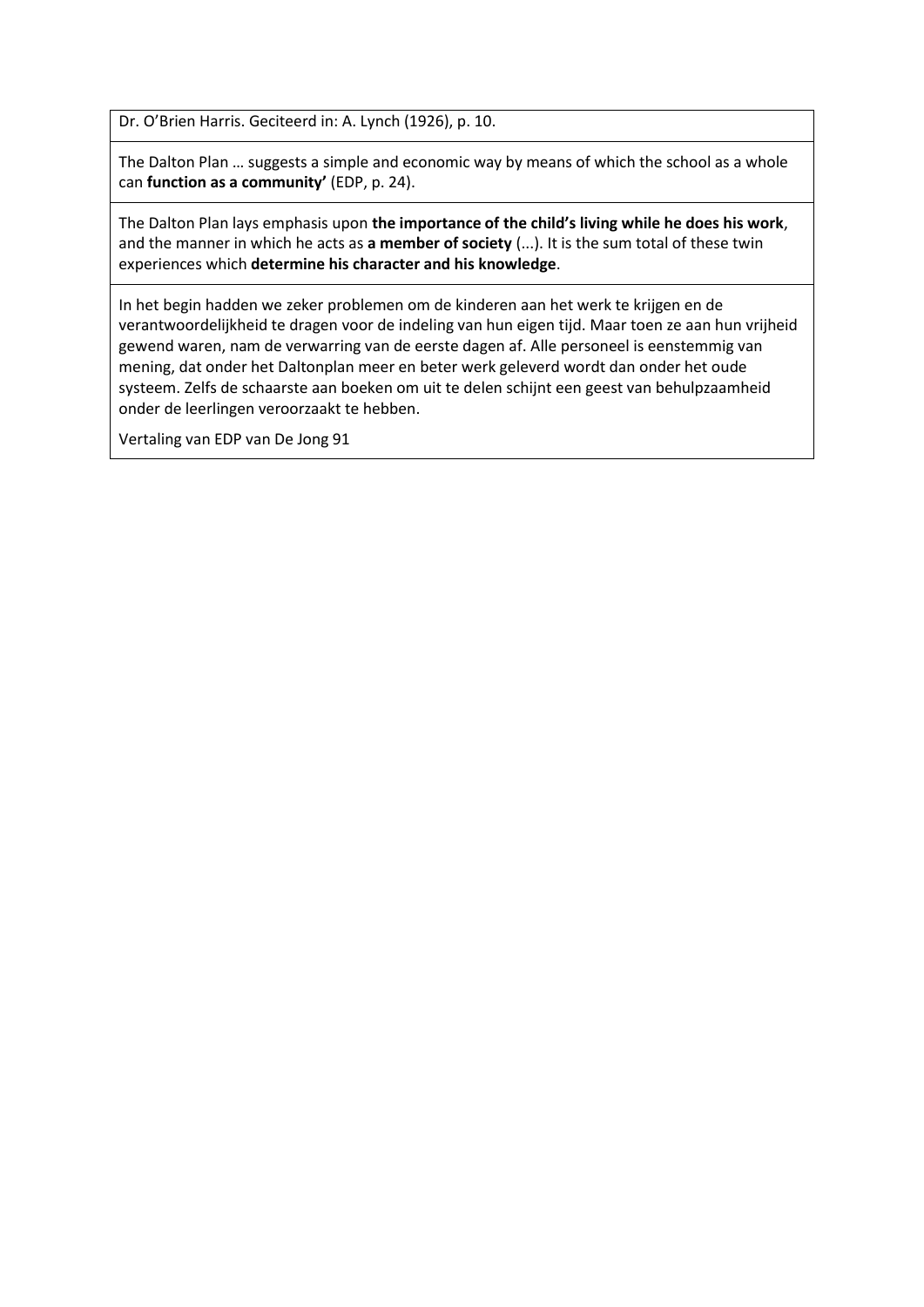#### **DOELEN VAN HET DALTON PLAN**

**For service and co-operation** are what we need to solve our great political and social problems today, and synthetic education that will provide that large and comprehensive outlook which will make these virtues a habit of thought and a practice of life. Some such total vision must be constantly in the mind of the teacher, who must ever be on the look-out for inter-relations and so stir within the minds of the children the faculty of creating channels between the di‰ent territories – channels which will fertilize the whole earth between them and give that infinite joy which comes from the consciousness of creatorship, the true function of man, the work for which he was endowed with an immortal spirit

(Parkhurst, 1922).

Als een streng rooster van klassikale lessen een volk had voortgebracht wiens idealen zo hoog waren dat alles werd verricht met een gevoel van plicht en orde – een zo ontwikkeld volk dat er overal zelftucht heerste – dan zou men ertoe geneigd zijn elke verandering in onderwijsmethoden te verwerpen. Maar aangezien zo'n volk niet bestaat, heeft men het recht te hopen dat er een verandering ten goede zou komen, en dat een onderwijs dat gebaseerd is op vrijheid van keuze, dat de leerling in staat stelt datgene te doen wat hem of haar op een bepaald moment het beste lijkt, ertoe zal bijdragen dat we tot **een volk worden dat zijn eigen bestemming kiest**, eerder dan een volk dat geleid wordt door de stem van het gezag, hetzij in de vorm van een brallende demagoog, een waardeloze krant, een modeverschijnsel of een slagzin.

Vertaling van EDP van De Jong 80

Recognising that education is **for life** and not for livelihood, it follows that one of our principal aims is the cultivation of a broad outlook, the giving of a wide horizon, the development of an ability to see and plan ahead of the present moment.

Radcliffe (1924,/29, 6)

You prepare a child for life by making school a **life-like experience**, by making it a miniature community which in a free society entails responsibility.

Citaat: Dorothy R. Luke (19??). Oasis. Epilogue, p. 3.

(A) freedom to choose each day the subject, level, quantity, and pace; (b) contracts in each subject that encouraged independent thinking, risk-taking, and creativity as well as acquisition of knowledge; and (c) teacher and peer availability for help. The **aim** was to produce students who were **industrious, responsible, open-minded, and eager to gain and apply knowledge**." June Edwards (2002), p. 132.

Het Dalton Plan moet volgens Parkhurst bieden: (1) The development of many sides of the child's nature – intellectual, emotional, aesthetic, and spiritual; (2) provision for **individual differences**; (3) the development of the **self-discipline** in the pupil that makes it possible for him to use freedom and (4) the growth of **an active appreciation of, and concern for, the needs and achievements of other individuals and people**.

Helen Parkhurst (1937). *Report of the Dalton School to the Commission on the Relation of School and College*. Geciteerd in: Susan F. Semel (2002), p. 85.

To-day … we have got to find some way of expanding and strengthening the natural talents of the average boy before he goes forth in to the wide struggle for life and success. We have got to provide opportunities for the average girl to learn not only how to develop her intellect but also how to conduct herself as a unit of society.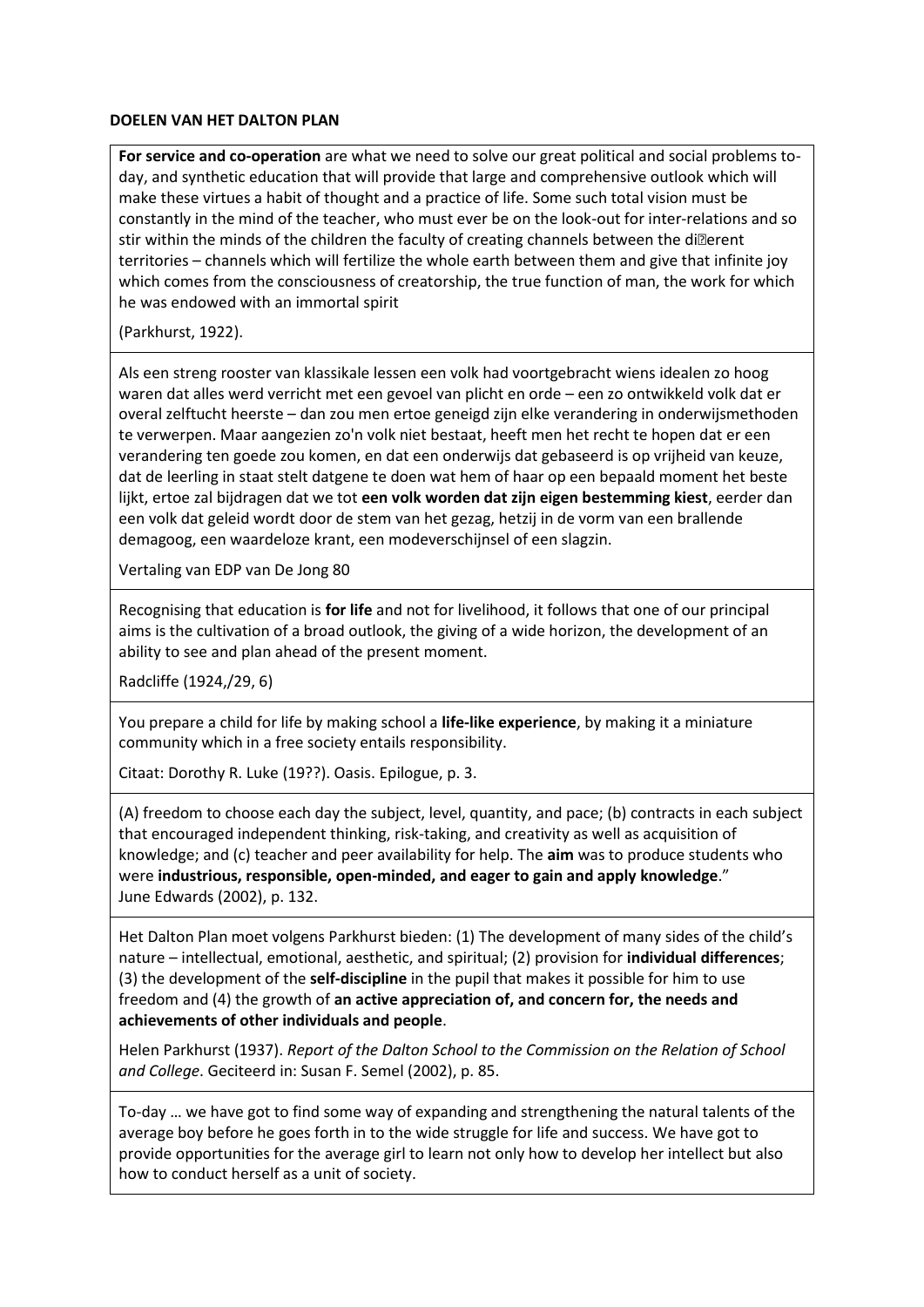HP-4:

Onderwijsdoelen volgens Parkhurst (1937):

(1) On the part of the student, of a personally formulated and cherished outlook on life. This is the overarching objective of the program, and it is, finally, the integrating force for the individual; (2) Of intellectual powers: generalization, consistency and persistency in thinking, planning through attacks on problems; transfer of ideas from one field of action to another, etc. (3) Of intellectual tools; basic concepts and information in significant areas of knowledge, ability to read with purpose, ability to discriminate in reading and observation, facility in oral and written expression, etc. (4) Of **a self-awareness that leads to satisfying and joyful living**. This is the overarching objective for the student, though perhaps never formulated. It will be realized through location and pursuit of interests, self-understanding through social relationships, plan of imagination in all areas of school activity, etc.

In education we are strangely blind to proper aims and methods. **Any education is bad** which leads to the formation of habits of idleness, carelessness, failure, instead of industry, thoroughness and success. Any religion or social institution is bad which leads to habits of pious make-believe, insincerity, slavish regard for authority and disregard for evidence, instead of habits of sincerity, open-mindedness and independence.' These are the beacon lights towards which education should tend.

['In het onderwijs zijn we vreemd genoeg blind voor de juiste doelen en methoden. Elke opleiding is slecht, wat leidt tot de vorming van gewoonten van luiheid, onzorgvuldigheid, mislukking, in plaats van industrie, grondigheid en succes. Elke religie of sociale instelling is slecht, wat leidt tot gewoonten van vrome schijn, onoprechtheid, slaafse achting voor autoriteit en minachting voor bewijs, in plaats van gewoonten van oprechtheid, ruimdenkendheid en onafhankelijkheid.']

Conklin geciteerd in EDP, 4

### **Independent thinkers**

In the twenty-first century, Dalton continues to be firmly committed to Helen Parkhurst's pragmatic approach to education. Priorities change with the times. What time does not alter, however, is the school's reputation for developing independent thinkers whose knowledge and understanding are rooted in the real world, who are conversant with their culture, and who are confident, eager, and self-motivated learners. This is and will continue to be the cornerstone of a Dalton education.

https://www.dalton.org/page/About/Mission-Statement/Present

Ouders vragen zich af: 'How has the university fitted my son for the battle of life?'

HP-3: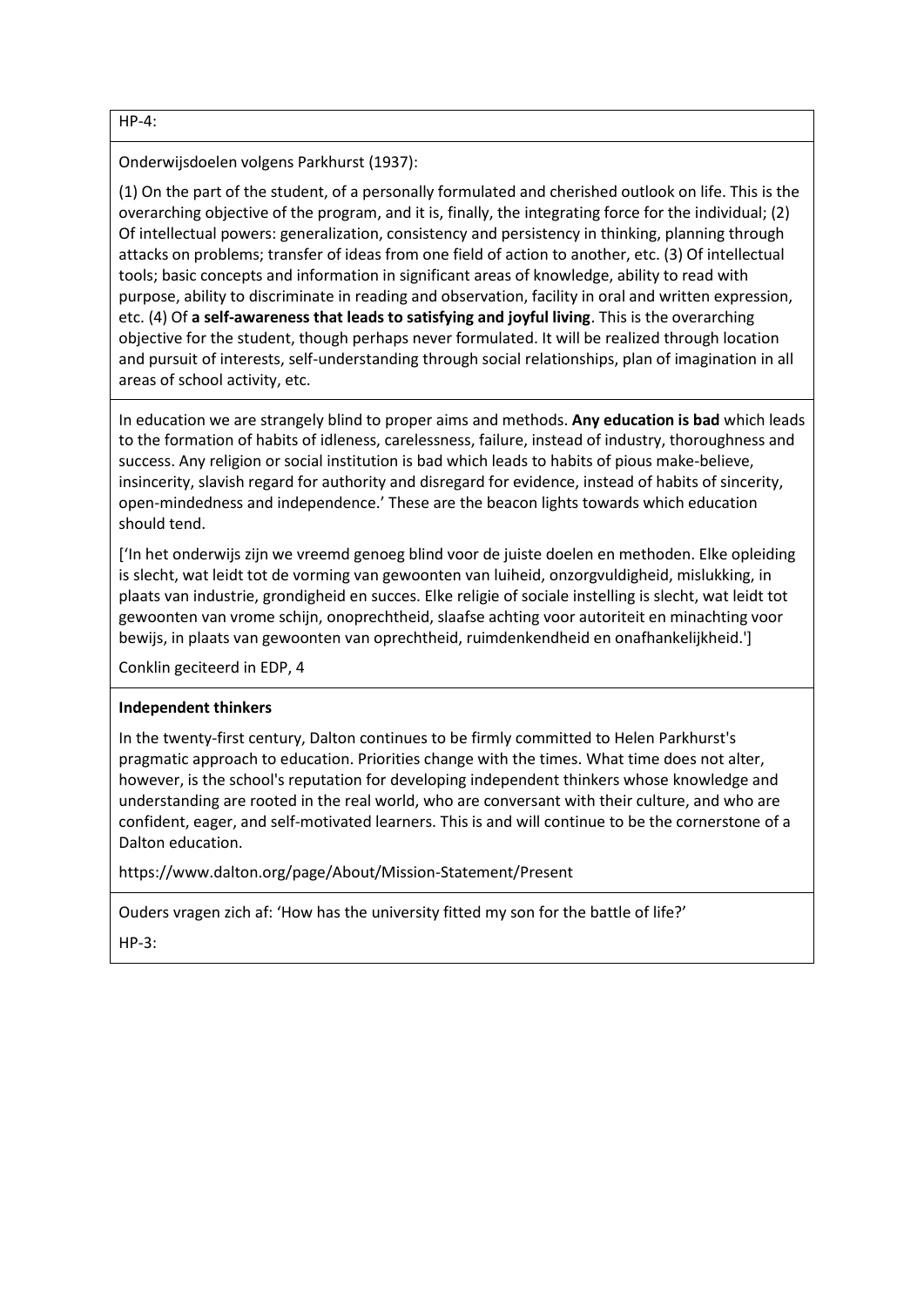## **EFFECTIVITEIT**

Er zijn uitspraken van Parkhurst verzameld waarin zij wat zegt over effectiviteit. Er is gezocht op de volgende 'kernwoorden': effectief, rendement, prestatie, vordering, beoordelen, normen

### Dalton is an **efficiency measure**.

Kliebart beschrijft in zijn boek de tegenstelling tussen 'social efficiency' en het 'developmentalism'. Die tegenstelling gaat over de vraag of het doel van onderwijs is om het individu in de juiste niche in de bestaande sociale orde te passen, of dat de vrijheid en individualiteit van kinderen en adolescenten benadrukt moet worden. Het Dalton Plan verenigt beide. Parkhurst noemt als haar hoofdprincipes, enerzijds 'freedom' (independence), maar anderzijds ook 'interaction of group life'. Ze combineert met andere woorden het individuele leren met het elkaar helpen en het van en met elkaar leren. Het gaat over de ontwikkeling van het individu binnen de schoolgemeenschap, de vorming van een eigenstandig persoon mede met en mede door de ander.

Kliebart, 2004.

01: (p. 9) Het is natuurlijk nodig de vorderingen van elke leerling vast te leggen en na te gaan dat hij een redelijk programma afwerkt, maar ik zie geen reden waarom in zulke gevallen methoden als die van de Commune in Caldecott niet algemeen zouden worden toegepast.

02: ( p. 14) Jammer genoeg zijn de mannen en vrouwen die volgens het oude systeem werken en ervan bestaan niet alleen van nature geïnteresseerd in het voortbestaan ervan, maar ze hebben bijna onvermijdelijk het vermogen verloren om er onpartijdig over te oordelen. Hun geest raakt vastgeroest, net als het systeem zelf. En hoewel er vele oprechte en weldenkende mensen onder hen zijn, hebben ze toch de neiging om, doordat ze al hun energie besteden aan "het- handhaven van de oude tradities", tekort te schieten om de fakkel der waarheid weer aan te steken. Zulke mensen blijven zich beschouwen als de gewijde leiders van de jeugd, leiders wier gezag niet kan worden betwist. Ze blijven de nieuwe en bonte massa studerenden volgens dezelfde oude normen beoordelen. Niets kan hen ertoe brengen de oude sleur overboord te gooien en in te wisselen voor een nieuwe en vitale methode die gemaakt is om te passen bij nieuwe en vitale mensen.

03: (p. 18) Bovenal wilde ik geen verschil maken in de beoordeling van de leerlingen bij hun persoonlijke moeilijkheden en dezelfde kansen verschaffen om vooruit te komen aan zowel langzame leerlingen als aan vlugge.

04: (p. 19) Een paar maanden later, in 1919 bezocht ik de school voor invaliden en in de herfst van dat jaar werd het plan daar in de praktijk gebracht. Al heel spoedig wierp het vrucht af en wekte er op vele plaatsen belangstelling voor. Voor mij was dat experiment van onschatbare waarde want daar kwam ik erachter dat het nodig was een middel uit te vinden dat de vorderingen van elke leerling vastlegde. Daar ontdekte ik de diagrammen die ik in een later hoofdstuk zal behandelen. Met behulp van deze grafieken werd het mogelijk de organisatie te vereenvoudigen en de inwerking van de verschillende groepen op elkaar te perfectioneren.

05: (p. 21) Om effectief te zijn moet deze wet niet opgelegd worden, ze moet ongeschreven zijn, een uitstraling als het ware van de atmosfeer die de gemeenschap ademt. De waarde van gemeenschapsleven ligt in de dienst die het bewijst door elk vrij individu die er deel van uitmaakt er voortdurend van bewust te maken dat hij, als lid, medewerker is en verantwoording schuldig aan en verantwoordelijk voor het geheel.

06: (p. 23) Om deze reden onthoud ik me ervan om als dogma vast te leggen welke vakken in het leerplan moeten worden opgenomen, of volgens welke normen de prestaties van de leerlingen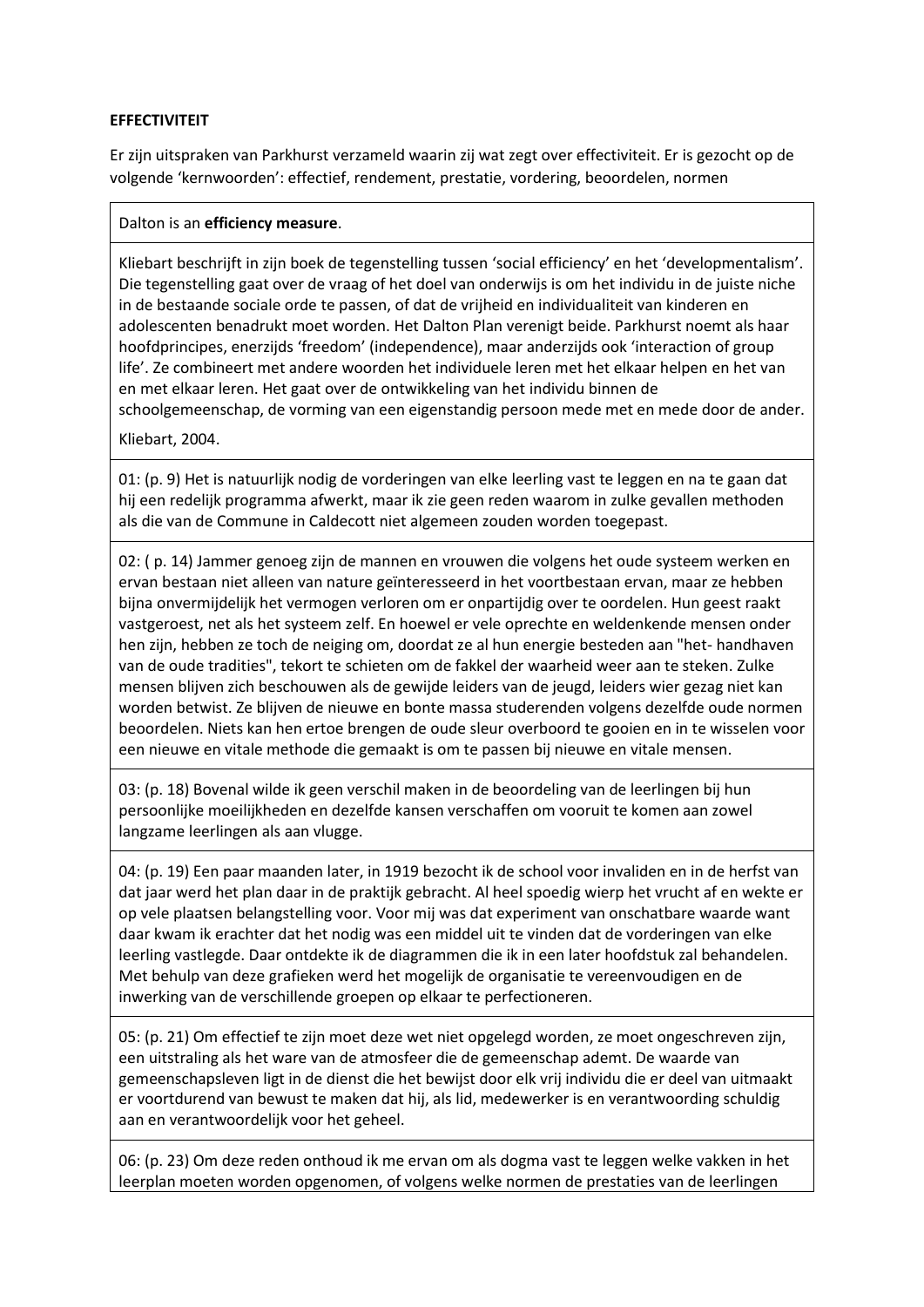moeten worden beoordeeld. Bovenal wil ik het hartenbloed van burgerrecht niet in bepaalde banen leiden. Hierover kan ik alleen maar zeggen dat het leerplan van elke school moet variëren in overeenstemming met de behoeften van de leerlingen, en zelfs in scholen waar de opzet is dat het een nauw omschreven academisch (theoretisch) doel dient, moet dit aspect niet uit het oog worden verloren, zoals zo vaak gebeurt. Totdat het tot de onderwijswereld doordringt dat het leerplan niet het voornaamste probleem van de samenleving is, zullen we, naar ik vrees, doorgaan met onze jeugd in de mogelijkheden te beperken door haar door het verkeerde einde van de verrekijker te bekijken. Vandaag de dag denken we teveel aan het leerplan en te weinig aan jongens en meisjes. Het Daltonplan is geen panacee voor academische of theoretische kwalen. Het is een plan waardoor de leraar kan doordringen tot de problemen van de kinderpsychologie en de leerling, tot het probleem van het leren. Het stelt de diagnose vast van onderwijssituaties in termen van jongens en meisjes. Problemen van vakken gaan de studerenden aan en niet de docenten. Het leerplan is alleen maar onze techniek, een middel tot het doel. Het instrument dat bespeeld moet worden is de jongen of het meisje.

07: (p. 28) Een leerling mag echter beslist geen toestemming krijgen de studie van enig hoofdvak voort te zetten buiten de grenzen van zijn maandtaak, tenzij hij die in alle vakken af heeft. Hij mag beslist niet streven naar een hogere norm in een paar - vakken dan het klassengemiddelde en achterop raken in de andere. Dat zou hem alleen maar de kans geven vorderingen in de vakken waarin hij zwak is te ontduiken en de waarde van samenhangende en bezielende vakken verloren doen gaan

08: (p. 34) Er zijn drie series diagrammen of overzichten Het eerste verschaft elke leraar / adviseur de middelen om de individuele vorderingen van elke leerling te volgen en die te vergelijken met andere leerlingen uit die klas. Die stelt echter ook de leerling zelf in staat om zijn vorderingen te vergelijken met die van zijn klasgenoten. Maar Mary heeft ook een overzicht voor haar speciale contracttaak, waarop ze haar dagelijkse vorderingen noteert. Het derde overzicht geeft de vorderingen van de klas als geheel weer en ook die van de individuele leerling.

09: (p. 34) Toen de oude banken uit de lokalen opnieuw in de vaklokalen geplaatst werden, werden ze met de voorkanten tegen elkaar gezet, vijf bij elkaar, om tafels te maken voor de afzonderlijke klassen. Om de aanpassing aan de nieuwe organisatie te vergemakkelijken werden ze genummerd: 4, 5, 6, 7 en 8 om de verschillende klassen die ze moesten gebruiken aan te duiden. Gekleurde kaarten die correspondeerden met de getallen werden gekozen om de diverse klassen aan te geven, en ook de persoonlijke tabellen om de vorderingen te controleren. In de hal kwamen 150 kastjes te staan, van nummer voorzien, waarin elke leerling de spullen kon opbergen die hij tot nu toe in zijn vak bewaard had.

10: (p. 34) Met betrekking tot de belangrijke vraag omtrent de samenstelling van de taken werd de gemiddelde prestatie van elke klas zorgvuldig bekeken om de hoeveelheid werk vast te stellen die van de leerlingen van elk van de vijf klassen gevraagd moet worden voor een schoolmaand van twintig dagen.

11: (p. 35) Op het prikbord in de vaklokalen werden overeenkomstige tabellen en overzichten bevestigd om de individuele vorderingen vast te leggen.

12: (p. 35) De drie uren, van 9 tot 12 zouden nu beschouwd worden als hun eigen tijd, waarvoor ze zelf verantwoordelijk waren. Die moesten ingedeeld worden in overeenstemming met de moeilijkheden die elke leerling met elk vak had. Er werd uitgelegd, dat ze naar hun prestaties beoordeeld zouden worden, in overeenstemming met de vorderingen die ze gemaakt hadden bij het vervullen van hun taak en naar hun sociaal gedrag, naar de manier waarop ze hun schouders onder het werk hadden gezet.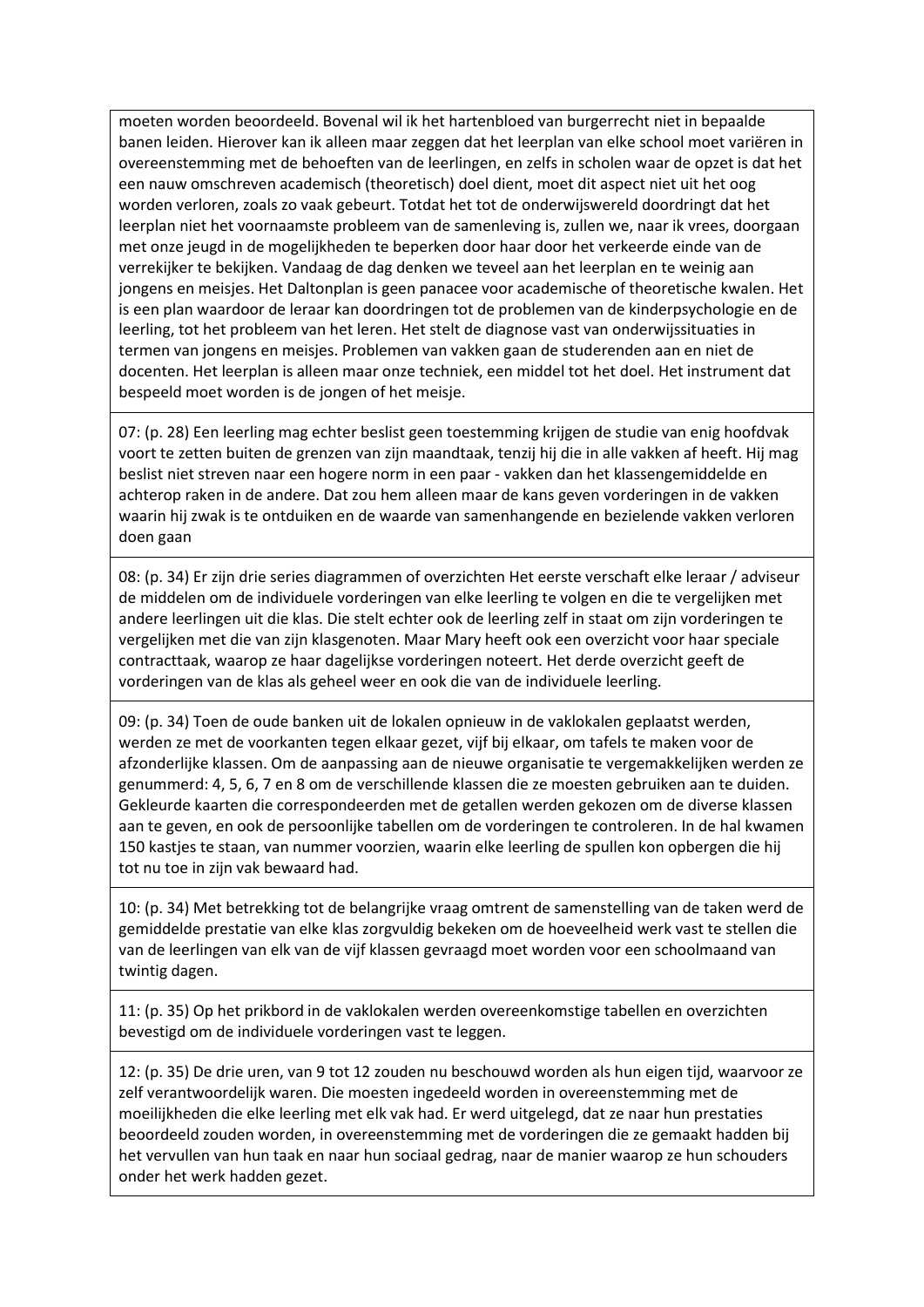13: (p. 36) Verder gaf ze hun het wekelijkse schema van deze lessen, waarin elke dag een ander onderwerp zou worden behandeld. Deze lessen werden "conferenties" genoemd, omdat de hele klas die in afzonderlijke vaklokalen had gewerkt, individueel of in kleine willekeurig samengestelde groepjes, nu bijeenkwam om overleg te plegen. Ze confereren over de moeilijkheden van hun taak. Op deze conferenties vergeleken ze hun vorderingen, brachten hun speciale moeilijkheden naar voren en bespraken die. Ook werden de moeilijkheden van hun medeleerlingen opgelost. Deze "conferenties" werden met veel animo bijgewoond. De besprekingen waren echt en waren van belang voor allen die het aanging. Elke conferentie had een sociaal karakter, omdat de school zelf meer sociaal geworden was door het plan.

14: (p. 38) Aan het begin geeft de maandtaak de leerling voldoende perspectief, maar die moet in weektaken onderverdeeld worden, opdat de leerling in staat is zijn eigen

15: (p. 38) Een leerling stelt elke wenk op prijs die ten doel heeft zijn vorderingen te vergemakkelijken. We mogen het werk niet voor hem doen, maar het is nodig hem bij zijn inspanningen te inspireren en hem zo nu en dan te helpen bij zijn tocht over een moeilijk stukje weg.

16: (p. 42) Hier is het noodwendig dat we de leerling laten zien hoe hij zijn vorderingen op zijn eigen contracttabel moet aantekenen, want die is een afbeelding van zijn prestaties en een kompas dat hem in staat stelt te ontdekken wat hij nog moet doen en wanneer.

17: (p. 53) Door deze manier van doen kan de leerkracht in een oogopslag precies zien welke vorderingen elke leerling in een gegeven vak gemaakt heeft en door de overzichten in de andere vaklokalen te bekijken kan die zijn vorderingen in alle vakken van de taak nagaan.

18: (p. 53) De toegewezen tijd werd gebruikt zonder enig echt verantwoordelijkheidsgevoel. Begrip van wat hun verantwoordelijkheid inhield, ontbrak totaal. Zo lang de tijd niet opzettelijk verknoeid werd, begrepen de leerlingen toen niet dat de juiste indeling essentieel was om de tijd goed en op voldoende wijze te besteden. Ze waren net als mensen die verwachten dat je hun beoordelingsfouten zult vergeven, omdat ze het zo goed bedoelden.

19: (p. 54) Natuurlijk schiet de vlugge, intelligente leerling sneller op dan het trage of domme kind. Maar nadat hij zijn vorderingen zelf heeft nagegaan, heeft hij geen gevoel van oneerlijkheid bij het waarderen van zijn vermogens.

20: (p. 54) Het overzicht laat ook zien, welke vakken het kind het interessantst vindt en tot op welke hoogte de taak de ontwikkeling van de klas als geheel beïnvloedt. Anderzijds is het overzicht van evenveel waarde voor de leerling, omdat hij, elke keer als hij een streepje zet, zich ervan bewust is wat hij gedaan heeft en wat hij nog moet doen. Hij kan tegelijkertijd zijn prestaties vergelijken met die van zijn klasgenoten. Natuurlijk schiet de vlugge, intelligente leerling sneller op dan het trage of domme kind. Maar nadat hij zijn vorderingen zelf heeft nagegaan, heeft hij geen gevoel van oneerlijkheid bij het waarderen van zijn vermogens.

21: (p. 58) Ook vanuit een sociaal oogpunt hebben we gemerkt dat de "graph"(tabel) van onschatbare waarde was. Bij de leerlingen van een klas bestaat bijna altijd de neiging hun "graphs" te vergelijken. Oudere leerlingen ontwikkelen belangstelling en sympathie voor de vorderingen van jongere kinderen, en helpen ze, zonder dat de lerares daartoe aanspoort, met raad omtrent de indeling van hun tijd en omtrent de beste wijze om allerlei moeilijkheden te overwinnen. Daardoor verspreiden sociale controle en een gevoel van verbroedering zich door de gehele school tot heil van allen die erbij betrokken zijn.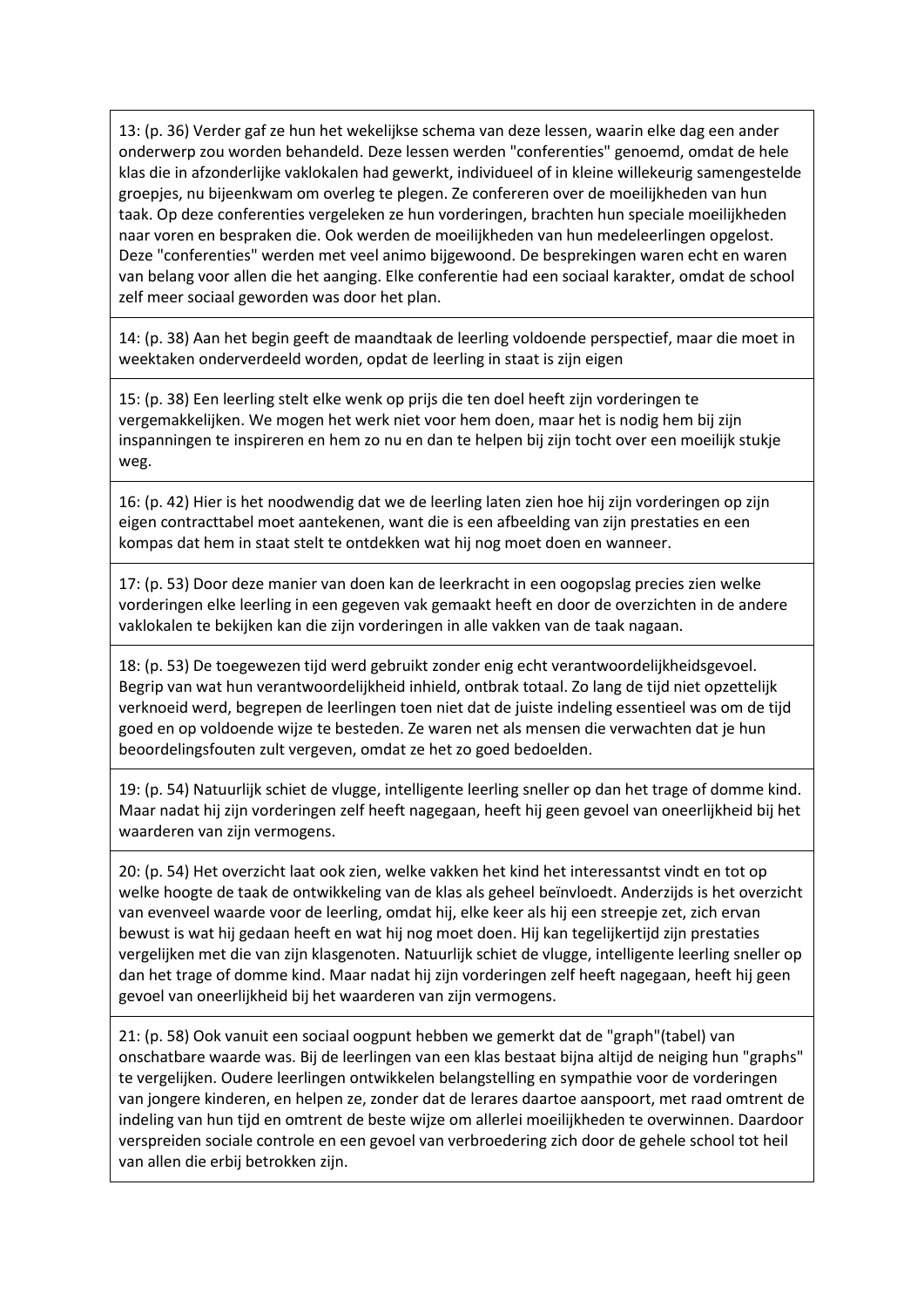22: (p. 62) Naast het besef van vrijheid en de kennismaking met zorgvuldig gekozen materialen, moet de leerling een rol beginnen te spelen bij het aanpakken en zich een helder idee vormen van wat hen voor ogen staat. Zijn vrijgekomen energie en intelligentie moeten gebruikt worden om een doel te bereiken waarvan hij zich werkelijk bewust is. Hier hangt de mate van zijn prestaties niet alleen af van zijn bekwaamheid om zijn studie en wat daarbij van pas komt goed te plannen, maar ook van de gave de tijd hoe langer hoe beter te benutten. Dit betekent orde in zijn leven scheppen, voor eens en altijd. In de kleuterjaren blijkt het concentratievermogen uit een langdurige aandacht, terwijl in de prepuberteit de concentratie de neiging heeft korter te duren, maar van grotere intensiteit is. De leerling heeft dan een ander soort vrijheid nodig.

23: (p. 62) Maar de moderne psychologie kan ons nog verder helpen om de individuele capaciteiten van leerlingen te testen. Al helpen zulke tests niet de zwakke punten van de kinderen die eraan onderworpen worden te verbeteren, ze leggen de zwakke punten wel bloot. Bij zekere gelegenheid voerde een uitmuntend psycholoog een serie van zulke tests uit op een grote middelbare school in Engeland. Ze toonden aan dat de leerlingen enorm in capaciteiten verschilden. De ontdekte individuele capaciteit werd weergegeven in een getal dat bekend staat als intelligentiequotiënt, of, zoals de wetenschappers het noemen, het IQ. In dit geval bewoog dit zich tussen hoog en laag, maar, hoe vreemd het ook lijkt, de schoolprestaties bleken niet te kloppen met het IQ. Vele leerlingen met een lager IQ overtroffen de prestaties van anderen met een hoog IQ. Dit toonde aan dat de omstandigheden die op die school heersten er niet op berekend waren om de betere leerlingen hun capaciteiten recht te laten doen. Veertien maanden later, nadat de school het Daltonplan had ingevoerd werd er weer een dergelijke test uitgevoerd. Tot mijn grote voldoening kwam uit deze tests naar voren dat de intelligentste leerlingen door deze methode de beste prestaties hadden geleverd, die recht deden aan hun gaven, en dat de slechtste prestaties samen vielen met de laagste IQ' s. Ik beveel directies sterk aan gebruik te maken van deze psychologische tests - die natuurlijk moeten worden uitgevoerd door een deskundige die geen banden onderhoudt met de staf, zowel voor de invoering van het Daltonplan als een jaar daarna. Als aan het einde van het tweede jaar de tests weer zouden worden uitgevoerd en er uit zou blijken dat individuele leerlingen er niet in geslaagd waren om in overeenstemming met hun IQ te werken, dan moet zo'n - leerling beschouwd worden als een buitengewoon geval voor wie een speciaal leerplan moet worden ontworpen. Zijn falen zal waarschijnlijk veroorzaakt worden doordat er met de gezondheid of het karakter iets mis is.

24: (p. 64) Geduld is het voornaamste in deze overgangsperiode. Als een auto een beurt krijgt, staat de motor stil. Het is hetzelfde met een leerling die worstelt met de vrijheid die het nieuwe plan hem verleent. Als een kind ernaar streeft zijn trage of wanordelijke geest de baas te worden, zal hij hoogstwaarschijnlijk stilstaan, net als die motor. Pas als hij geleerd heeft hoe hij moet werken begint hij vorderingen te maken. Maar als hij eenmaal in goede conditie is, moeten tempo en doelmatigheid duidelijk blijken.

25: (p. 68) Maar als alle vakleerkrachten zich meer interesseren voor de vorderingen van de leerlingen dan voor hun speciale vak, ontstaat er geen rivaliteit. Alle onderwijsgevenden moeten ervan doordrongen zijn dat kinderen willen leren, en dat elk middel om hen te helpen die wens te vervullen, moet worden toegepast, zelfs tegen de prijs dat men moet ophouden met het spuien van kritiek, en dat men een gids en een vriend moet worden.

26: (p. 74) De vaklerares moet een taak als voldoende beoordelen voor ze met de volgende opdracht mag beginnen. Die voldoende kan worden vastgesteld door een proefwerk of op andere wijze die de lerares voor dat meisje het meest geschikt acht.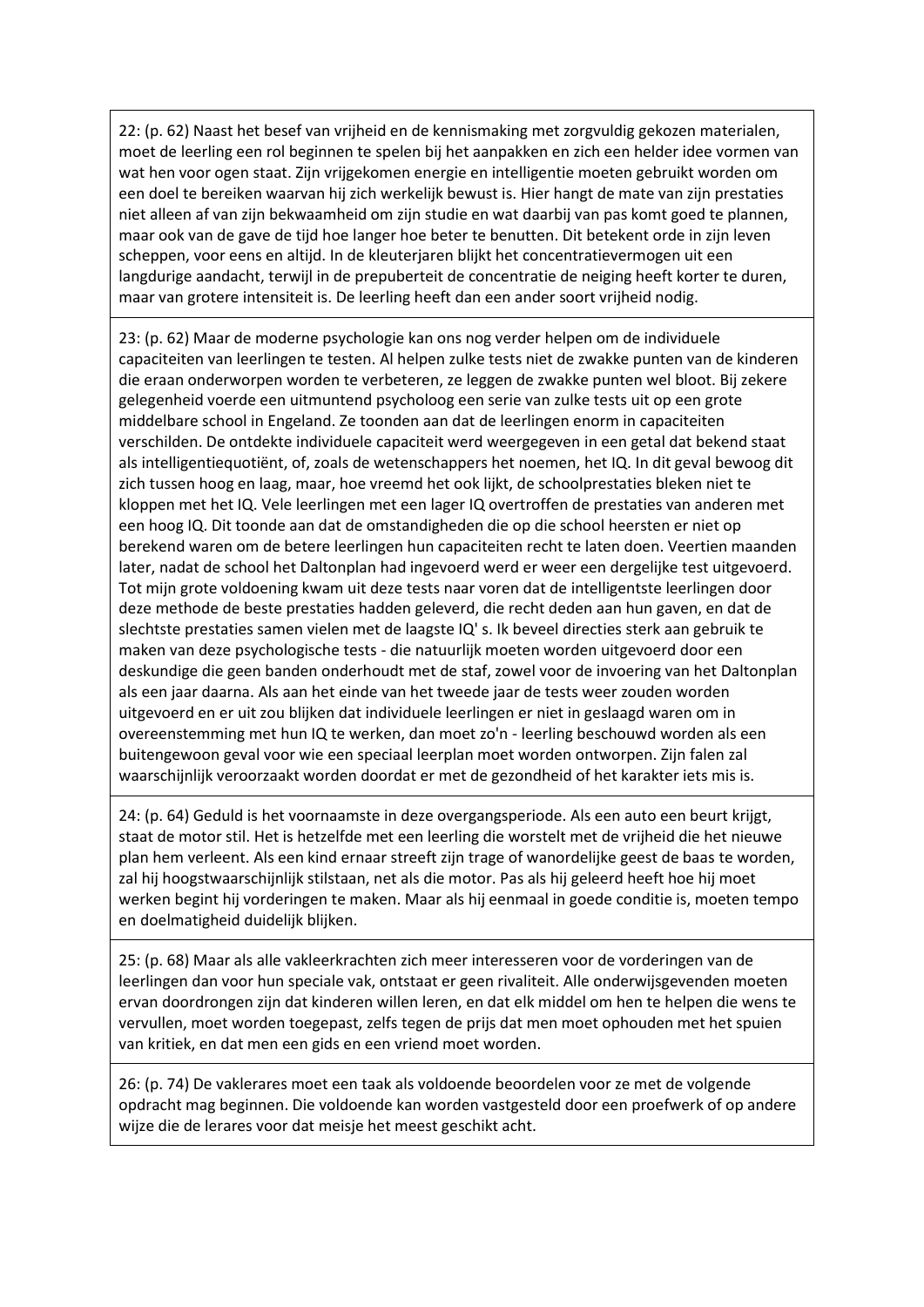27: (p. 78) Als klassikale lessen de enige belangrijke factor waren bij de totstandkoming van klassengeest, dan zou er in elke Engelse school een sterke saamhorigheid te vinden zijn. Als de sfeer op school goed is en de geest onder het personeel goed is, dan groeit de geest van saamhorigheid onder elk systeem. Dat de lerares elk kind als individu 'beschouwt, houdt niet in dat kinderen de school doorlopen als afzonderlijke eenheden. Groepen zijn trots op prestaties van de klas, hetzij in het werk of in het spel. Saamhorigheidsgevoel is zo goed als helemaal een sociale ontwikkeling. Klassikale lessen en cijferlijsten maken van een klas nog geen levend organisme.

28: (p. 78) De klassenleraars en de lijst waarop het verrichte werk wordt aangetekend, dragen ertoe bij dat men een vrij goede kijk heeft op de vorderingen van een leerling, hoewel sommigen voor bepaalde vakken altijd zo weinig mogelijk zullen doen en zoveel mogelijk voor andere.

29: (p. 86) Het werk wordt door het kind gedaan, niet voor het kind het krijgt ervaring door het doen, en heeft de voldoening dat er iets door zijn eigen prestaties tot stand is gekomen.

30: (p. 92) De klassenlerares heeft ook een logboek met alle namen. Achter die namen schrijft ze haar opmerkingen over het werk, nadat ze het nagekeken heeft en voegt er een adviserende opmerking aan toe over de vorderingen in het algemeen. Dit boek kan ze op elk moment door elke leerling laten inkijken.

vorderingen stap voor stap vast te leggen naarmate hij verder gaat. Als hij dat doet, krijgt hij een gevoel van voldoening over zijn prestaties en wordt hij aangemoedigd tot nieuwe inspanningen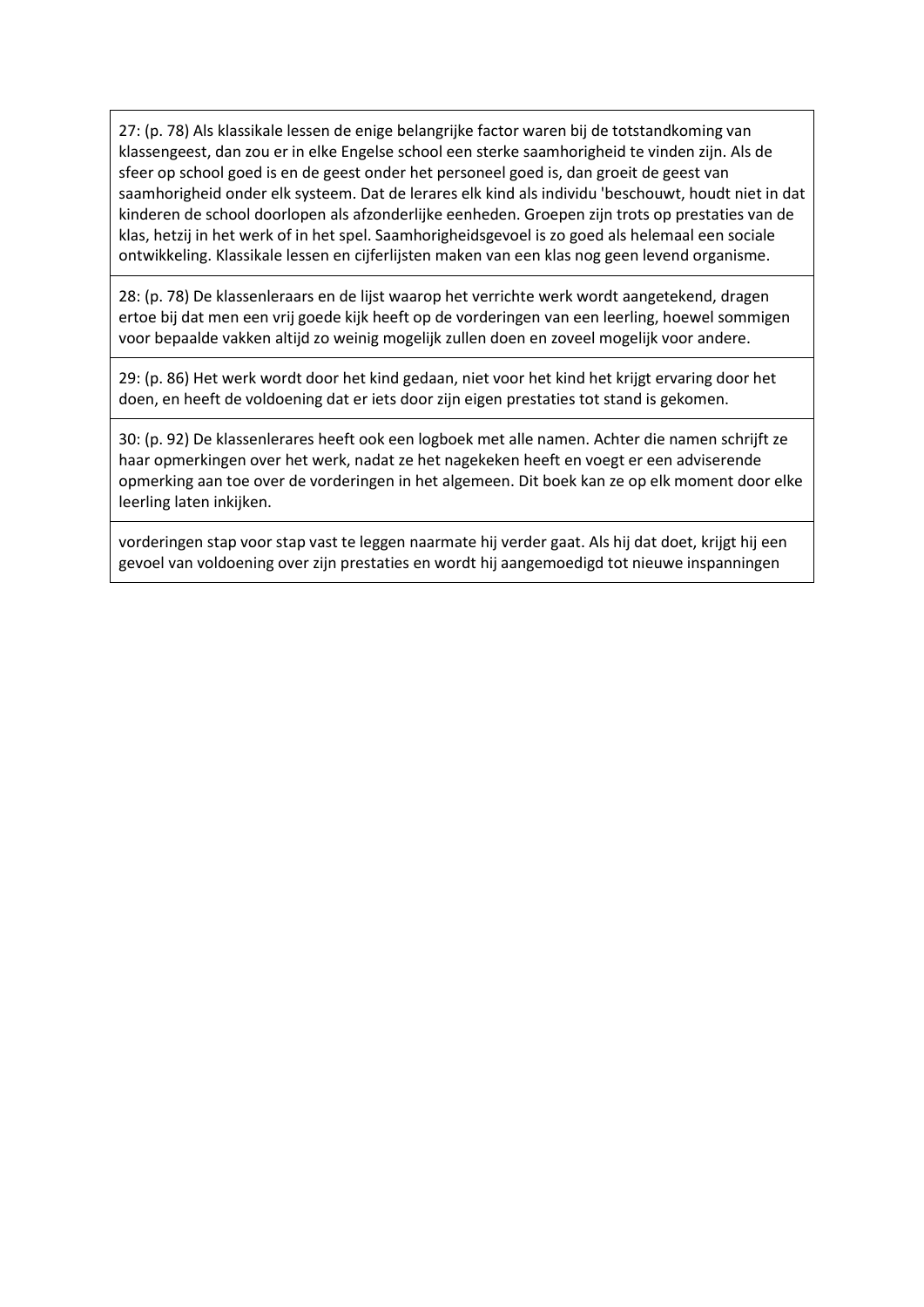### **EIGENAARSCHAP**

Because children are prone to waste time of others, but never their own, we make **the time their's** from the start.

(Parkhurst, 1922)

Eigenaarschap en ervaring

The child must be fortified to solve the problems of childhood before he comes face to face with the problems of youth and maturity. He can only do this if education is designed to give him such freedom and responsibility as will permit him to tackle them for and by himself. Experience is that and nothing more. Without it no development of character is possible, and without character no problems can be satisfactorily solved at any age.

EDP 5

The child needs **a hand in his own education**.

Het plan benadrukt eerder het leren van het kind dan het onderwijzen door de leerkracht. Het kind overziet zijn taak en kan in eigen tempo werken aan het onderwerp dat hem op dat moment het meest aantrekkelijk lijkt.

Parkhurst geciteerd in: Lynch (1924), p. 70.

And there is no doubt that they are happier and spend their schooldays more profitably than they used to do because the modern schoolmaster has, so to speak, recognized their natural activities officially, and allows them to be to some extent **partners in the management of their own lives** – in short, because Mr. MÇhoakumchild is definitely dead (Inleiding T.P. Nunn)

The rational method is to work with the students, inspiring them with longing to delve into things for themselves and to make their contribution to the common fund of knowledge, to be discussed or clarified in the recitation.

HP-9: Citaat van Swift…

Volgens Parkhurst krijgen leerlingen die volgens het Dalton Plan werken het besef dat de jeugd een periode in het leven is waarin de tijd niet verspild moet worden aan nutteloze dingen. De leerling krijgt geleidelijk het idee dat zijn tijd zijn kapitaal is, dat systematisch en oordeelkundig moet worden besteed. Zijn opvoeding wordt zijn roeping en hij leert verantwoordelijkheid te dragen in plaats van zich eraan te onttrekken.

Evelyn Dewey (1922), p. 80.

Het kind heeft recht om gehoord te worden

(Education on the Dalton Plan (1922), p. ??)

**Student voice** To make this plan a success I had to get the older children to help the little ones. They, and especially the big boys, responded to my appeal. With their assistance I transformed a storeroom into a schoolroom with each corner marked off for each different subject. In addition to the converted storeroom, we possessed a garden and a hall which was soon doing duty as a playground. Even in that stolid backwoods community no one objected to these unconventional experiments because they were a success.

EDP 8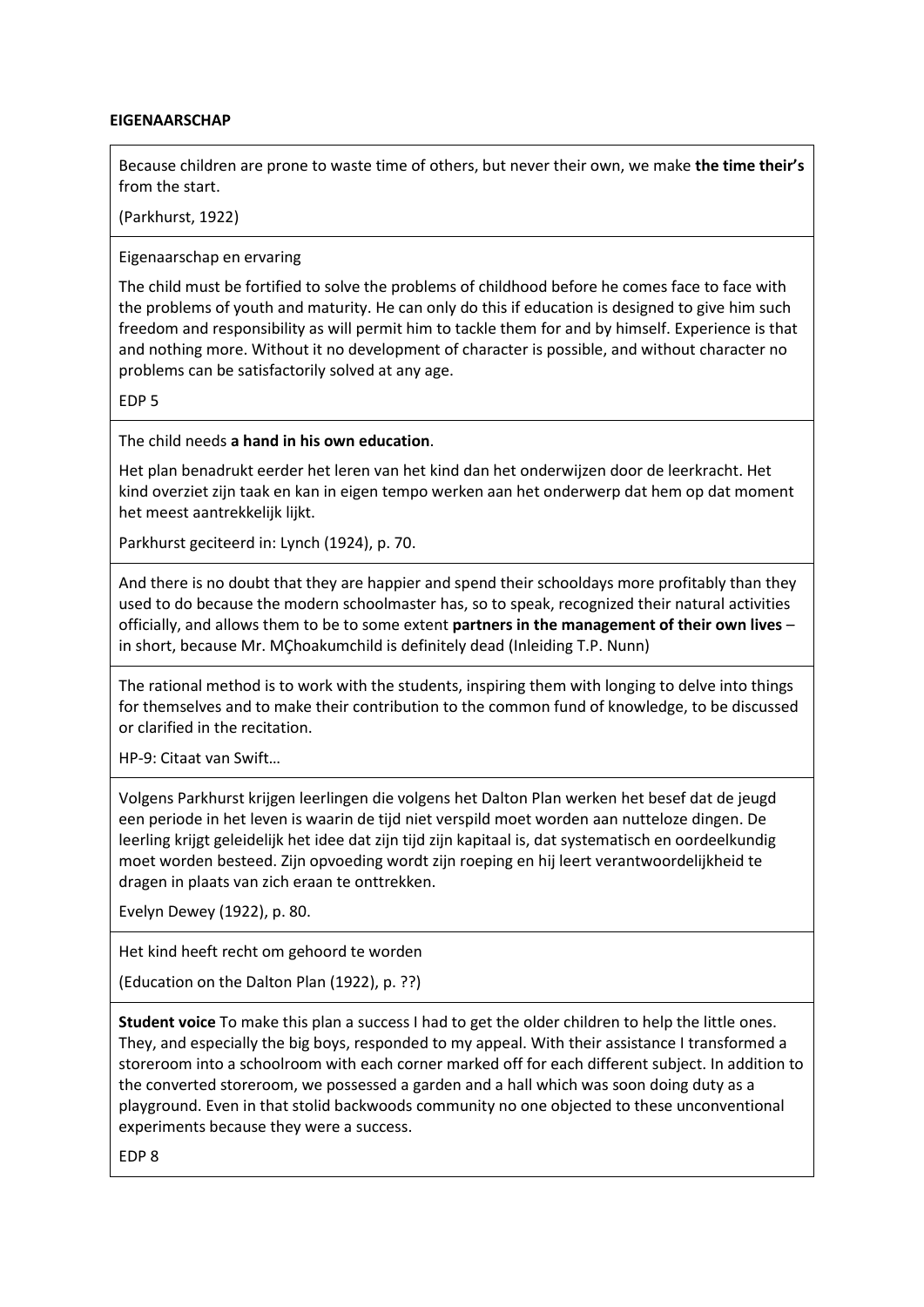Haar heilige geloof is dat kinderen betrokken moeten zijn bij hun werk, niet alleen maar of voornamelijk gepresenteerd krijgen door instructie.

Dorothy R. Luke (19??) Hoofdstuk 1.4 p. 39.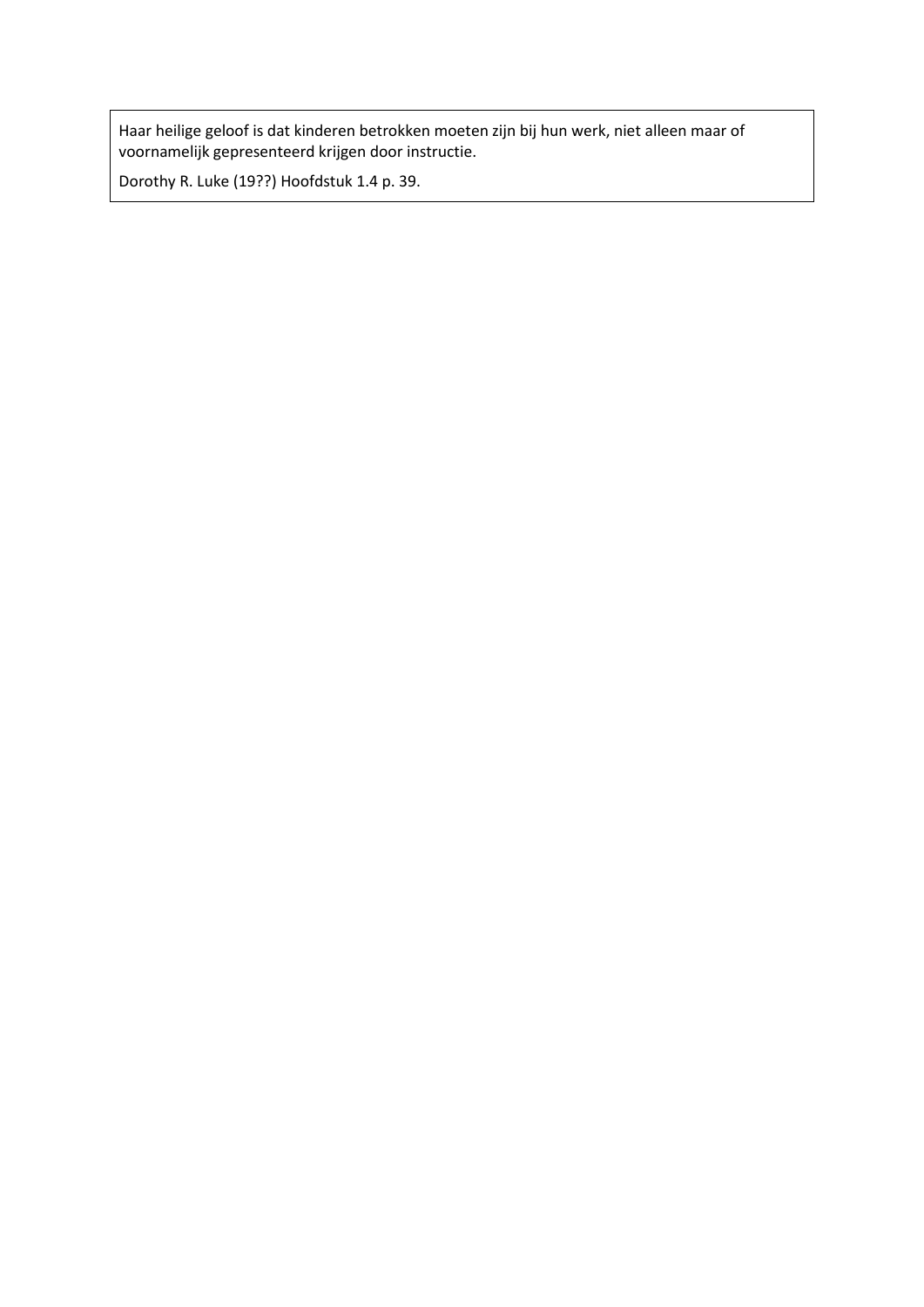## **ERVARING / EXPERIENCE**

You prepare a child for life by making school a **life-like experience**, by making it a miniature community which in a free society entails responsibility.

Citaat: Dorothy R. Luke (19??). Oasis. Epilogue, p. 3.

The child, cramped and frustrated by the rules and regulations of our educational system, never gets to grips with experience in any form.

HP-5

School life is modified so as to include training in **real experience**, that experience for which a craving exists in every youthful heart.

HP-5

De pioniers uit de oude tijden hadden geen school gekregen.

**Experience** was their only school. Their inborn talents alone enabled them to learn the supreme lesson of live.

HP-3: d

**Education does not fit for life**, zegt Swift.

Hij laat, volgens Van der Ploeg, zien hoe contraproductief het traditionele onderwijs met talent omgaat, wat hij wijt aan rigiditeit en gebrek aan differentiatie.

"All children are exceptional," terwijl ze in school voor gemiddeld en gelijk gehouden worden, allemaal even gemiddeld en even gelijk. Ze moeten allemaal hetzelfde doen op hetzelfde moment, in hetzelfde tempo, op hetzelfde niveau en dezelfde manier. Vrijheid en variatie kunnen voor verbetering zorgen. Parkhurst realiseert het al in de praktijk als ze Swift leest en vindt in het boek goede argumenten.

Onder het oude onderwijssysteem kan - en dat gebeurt ook vaak - een leerling buiten zijn groep leven en er alleen mee in contact komen als hij met zijn medeleerlingen over de gemeenschappelijke mentale verkeersweg gaat die leerplan heet. Dit heeft vaak tot gevolg dat hij antisociaal wordt, en als dat gebeurt, draagt hij die handicap met zich mee op het moment dat hij de school verlaat, tot het einde van zijn leven. Zo'n leerling kan zelfs een "intelligente deelhebber" zijn in het leven van zijn klas, net als een leraar dat kan zijn. Een democratische instelling vraagt meer. Echt sociaal leven is meer dan alleen contact; het is samenwerken en wederzijdse beïnvloeding (interactie). Een school kan geen afspiegeling zijn van de sociale ervaring die de vrucht is van gemeenschapsleven als niet alle onderdelen of groepen die intieme verhoudingen met elkaar ontwikkelen en die onderlinge afhankelijkheid die, buiten de school, mensen en volkeren samenbindt. (EDP, p. 20).

Het kind kan de problemen van de jeugd alleen oplossen als het onderwijs ontworpen is om hem die vrijheid en verantwoordelijkheid te geven die hem de gelegenheid bieden ze voor en door hemzelf aan te pakken. Dat alleen is ervaring en niets anders.

(Education on the Dalton Plan (1922), p. ??)

Het is mogelijk eerbied voor geleerdheid en het verlangen naar een hoog niveau van culturele ontwikkeling bij te brengen en tegelijkertijd bij de jeugd een morele weerstand aan te kweken. Dit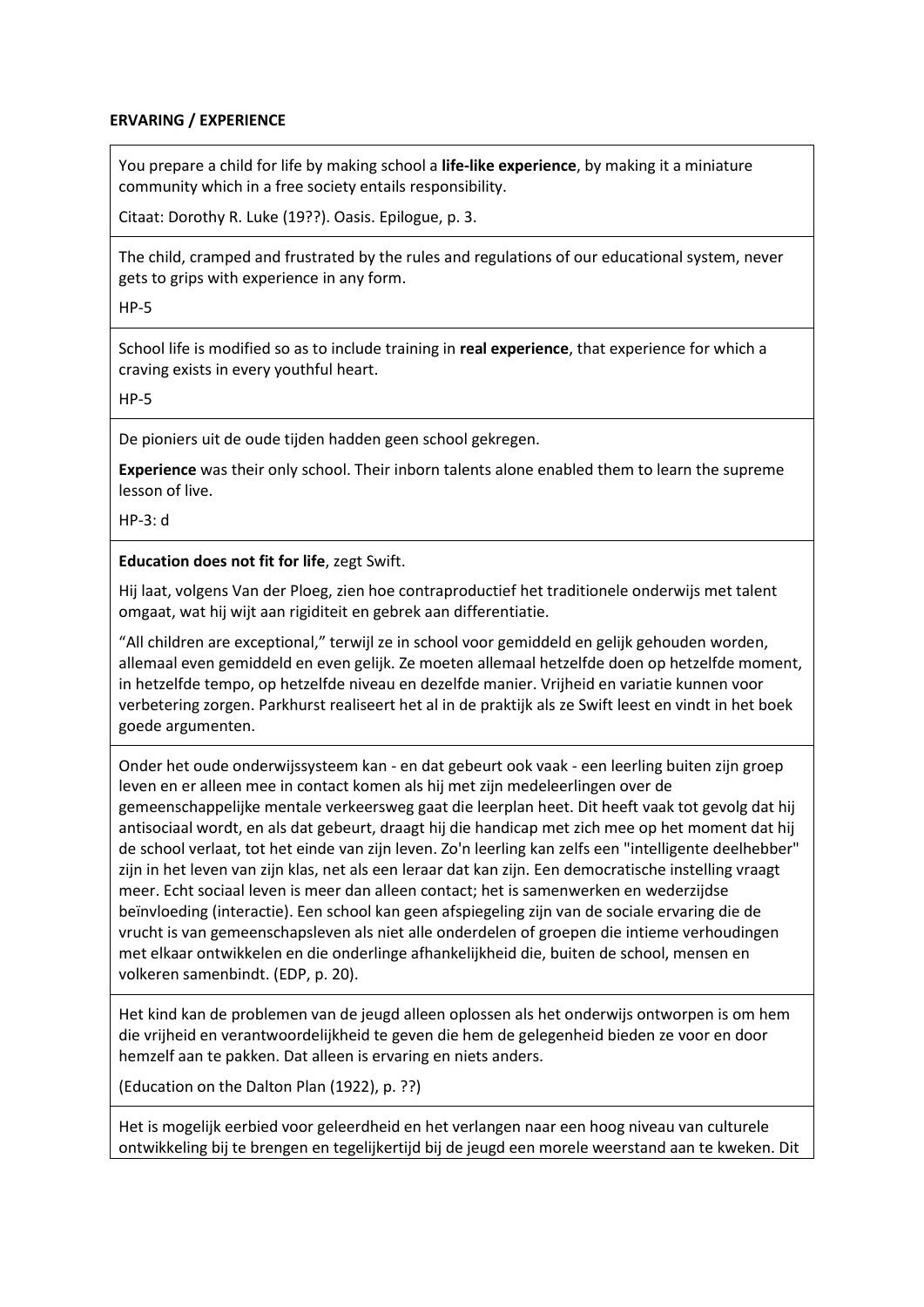dubbele ideaal kan allen bereikt worden als het schoolleven gewijzigd wordt, zodat oefening in echte ervaring wordt ingevoerd - die ervaring waarnaar in elk jeugdig hart een hunkering bestaat.

(Education on the Dalton Plan (1922), p. ??)

Het kind dat beperkt en gefrustreerd wordt door de regels en voorschriften van ons onderwijssysteem krijgt nooit greep op enigerlei vorm van ervaring. Hij leert noch zijn eigen moeilijkheden te overwinnen, noch de moeilijkheden die voortkomen uit contact met zijn kameraden. (Education on the Dalton Plan (1922), p. ??)

Groepsbewustzijn komt voort uit sociale ervaringen. Alleen door het in te voeren in het dagelijks leven van onze kinderen kunnen we aan het schoolleven die levenslust, dat doel en die interesse teruggeven die het heeft verloren (EDP, p. 15).

## gemeenschap

De verwerving van cultuur is een vorm van ervaring, en als zodanig een element in het bedrijf dat leven heet, waarmee de school even nauw betrokken moet zijn als met het bestaan van de volwassene. Maar dat zal nooit gebeuren voordat de school gereorganiseerd wordt, opdat die kan functioneren als een gemeenschap, een gemeenschap waarvan de voornaamste voorwaarde is dat het individu zich in vrijheid kan ontwikkelen.

Vertaling van EDP van De Jong 19

## Ervaring

Ervaring zorgt voor ontwikkeling, rijping, oefening, verbetering en vorming.

**Experience** is the best and indeed the only real teacher.

### Straatjongens

Parkhurst ziet dit gedrag ook al bij kinderen. Ze spreekt daarbij enigszins verrassend over het gedrag dat past bij typische straatjongens. Heeft ze het niet over Pietje Bell, Ciske de Rat, Ketelbinkie of over Kruimeltje als ze schrijft: 'I like boys, the masters of the playground and the street – boys who have the same liberal ticket of admission to all shops, factories, armouries, town-meetings, caucuses, mobs, target-shootings as flies have; quite unsuspected, coming in as naturally as the janitor – known to have no money in their pockets; putting nobody on his guard, but seeing the inside of the show – hearing all the asides. There are no secrets from them, they know everything that befalls in the fire company, the merits of every engine and of every man at the brakes, how to work it, and are swift to try their hand at every part; so, too, the merits of every locomotive on the rails, and will coax the engineer to let them ride with him and pull the handles when it goes into the engine-house. They are there only for fun, and not knowing that they are at school, in the court-house, or the cattle show quite as much and more than they were, an hour ago, in the arithmetic class.

They know truth from counterfeit as quick as the chemist does. They detect weakness in your eye and behaviour a week before you open your mouth, and have given you the benefit of their opinion quick as a wink. They make no mistakes, have no pedantry, but entire belief in experience.'

Helen Parkhurst (1922), p. 22.

# ECHTE ERVARINGEN EN KARAKTERONTWIKKELING

Maar dit dubbele ideaal (bedoeld wordt: eerbied voor geleerdheid en het verlangen naar een hoog niveau van culturele ontwikkeling) kan alleen bereikt worden als het schoolleven gewijzigd wordt,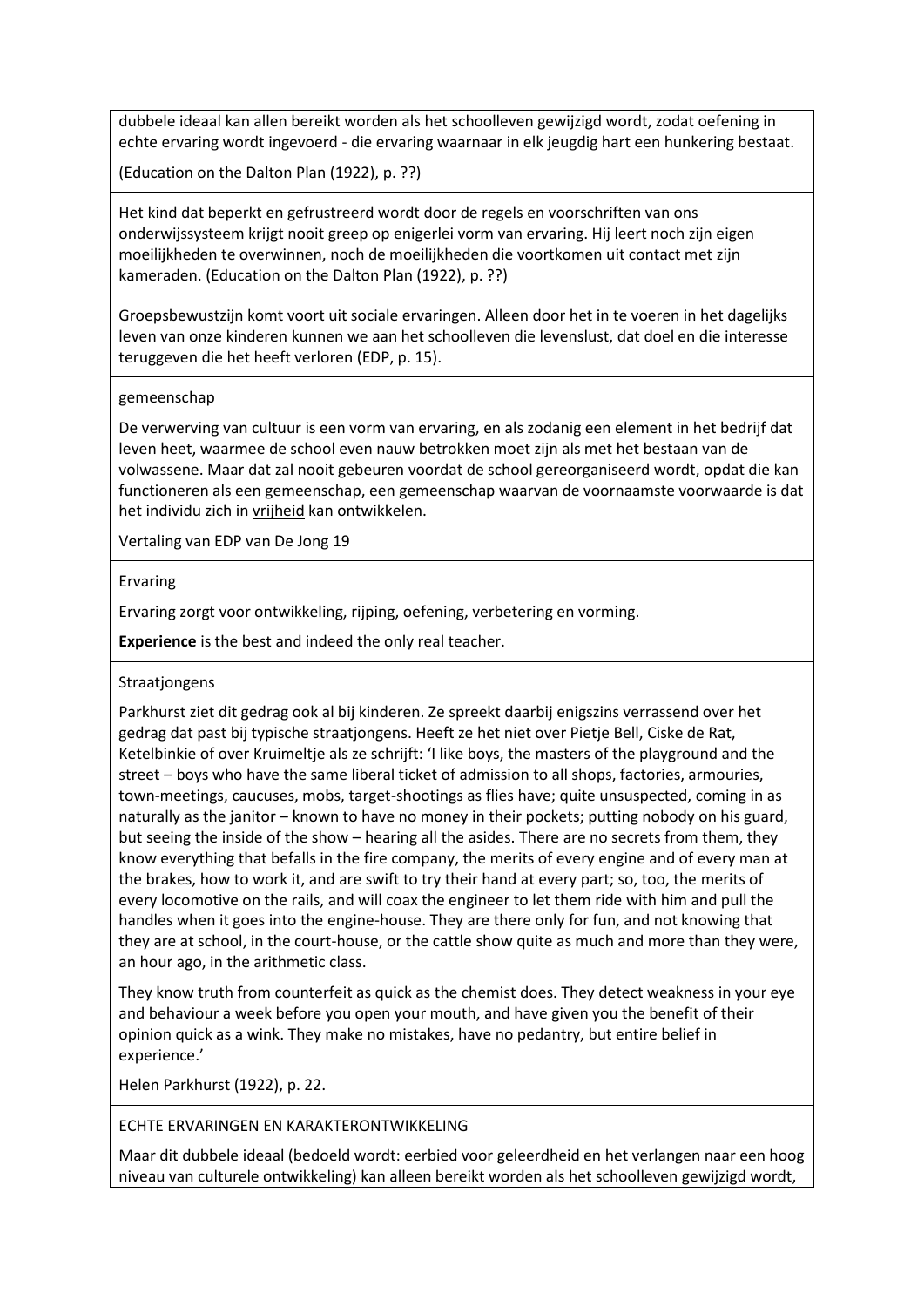zodat oefening in echte ervaring wordt ingevoerd -die ervaring waarnaar in elk jeugdig hart een hunkering bestaat. Het kind moet sterker gemaakt worden om de problemen van de jeugd op te lossen vóór het geconfronteerd wordt met het probleem van puberteit en volwassen-worden. Hij kan dit alleen doen als het onderwijs ontworpen is om hem die vrijheid en verantwoordelijkheid te geven die hem de gelegenheid bieden ze voor en door hemzelf aan te pakken. Dat alleen is ervaring en niets anders. Hier zonder is geen karakterontwikkeling mogelijk, en zonder karakter kunnen op geen enkele leeftijd problemen afdoende worden opgelost.

Het kind dat beperkt en gefrustreerd wordt door de regels en voorschriften van ons onderwijssysteem krijgt nooit greep op enigerlei vorm van ervaring. Hij leert noch zijn eigen moeilijkheden te overwinnen, noch de moeilijkheden, die voortkomen uit contact met zijn kameraden.

Vertaling van EDP van De Jong 15

The Laboratory Plan puts emphasis on the way the child lives, the way he functions as a member of society rather than on what he does or the method used in doing a thing. The stimulus and food for his growth is provided in his community experiences. It is the sum total of these experiences that determine his knowledge and power.

Evelyn Dewey (1922), p. 136.

De educatieve waarde van die groepjes is enorm, daar ze sfeer aan het vaklokaal geeft en gelegenheid biedt tot sociale aanpassing en ervaring (EDP, p. 30).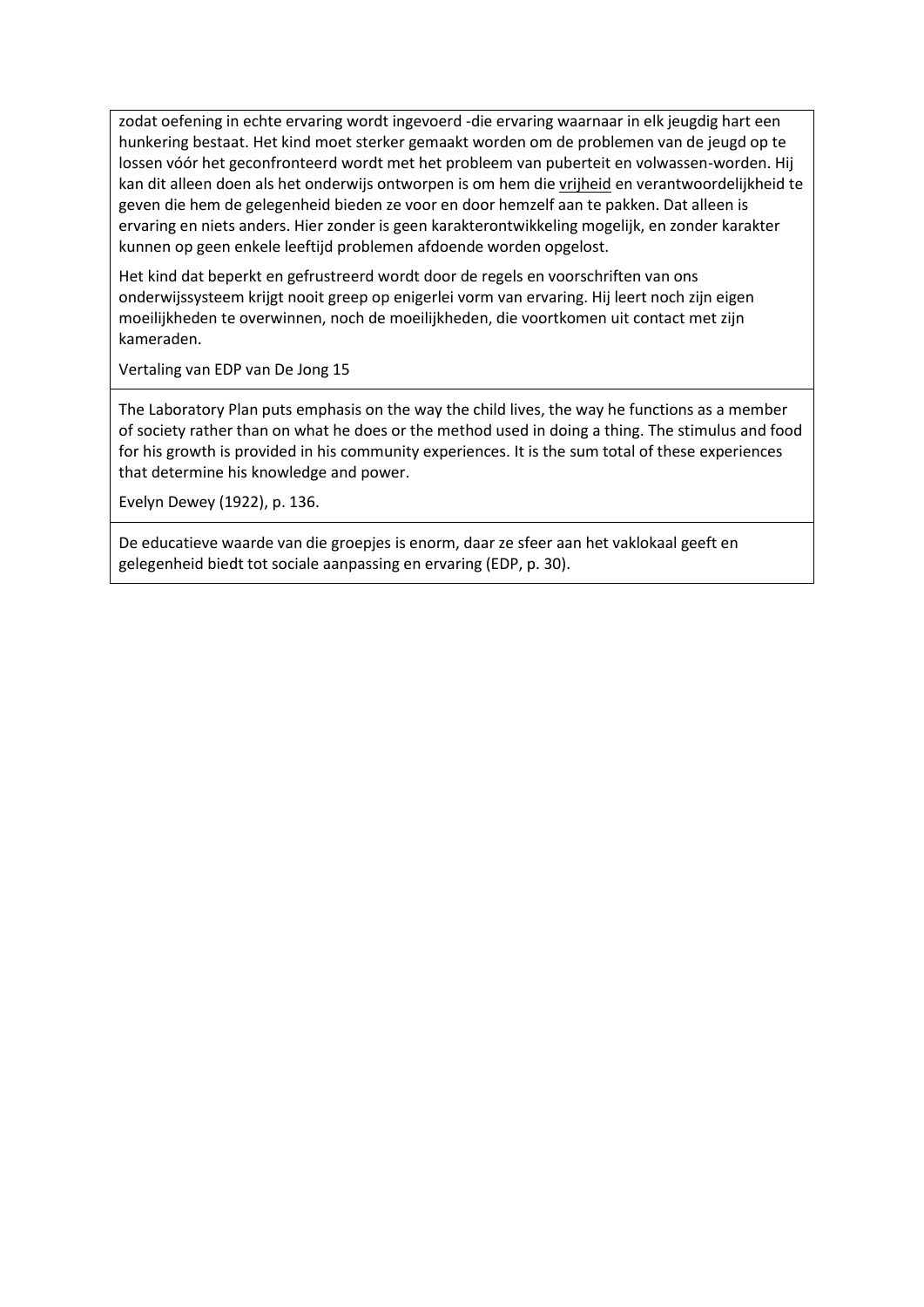#### **FEARLESS HUMAN BEING**

Parkhurst ziet dit gedrag ook al bij kinderen. Ze spreekt daarbij enigszins verrassend over het typische gedrag dat past bij **straatjongens**. Heeft ze het niet over Pietje Bell, Ciske de Rat, Ketelbinkie of over Kruimeltje als ze schrijft: 'I like boys, the masters of the playground and the street – boys who have the same liberal ticket of admission to all shops, factories, armouries, town-meetings, caucuses, mobs, target-shootings as flies have; quite unsuspected, coming in as naturally as the janitor – known to have no money in their pockets; putting nobody on his guard, but seeing the inside of the show – hearing all the asides. There are no secrets from them, they know everything that befalls in the fire company, the merits of every engine and of every man at the brakes, how to work it, and are swift to try their hand at every part; so, too, the merits of every locomotive on the rails, and will coax the engineer to let them ride with him and pull the handles when it goes into the engine-house. They are there only for fun, and not knowing that they are at school, in the court-house, or the cattle show quite as much and more than they were, an hour ago, in the arithmetic class.

They know truth from counterfeit as quick as the chemist does. They detect weakness in your eye and behaviour a week before you open your mouth, and have given you the benefit of their opinion quick as a wink. They make no mistakes, have no pedantry, but entire belief in experience.'

Helen Parkhurst (1922), p. 22.

HP-7: The president of the road. 'Oh! He's another sort altogether. We've a president who knows how. He looks ahead and plans with that rare ability built up by experience. Why, when he begins to talk you soon find he's left you and your ideas as far behind as this train has left those labourers. Yes – our president's one in a million – a **fearless human being**!" The phrase sank into my heart, for isn't that just what we educationalists are trying to create: fearless human beings?

Life needs them, the world needs them because there are never enough to go round. They are so rare those men and women who can look ahead and plan: who know how!

Helen Parkhurst (1922), p. 22.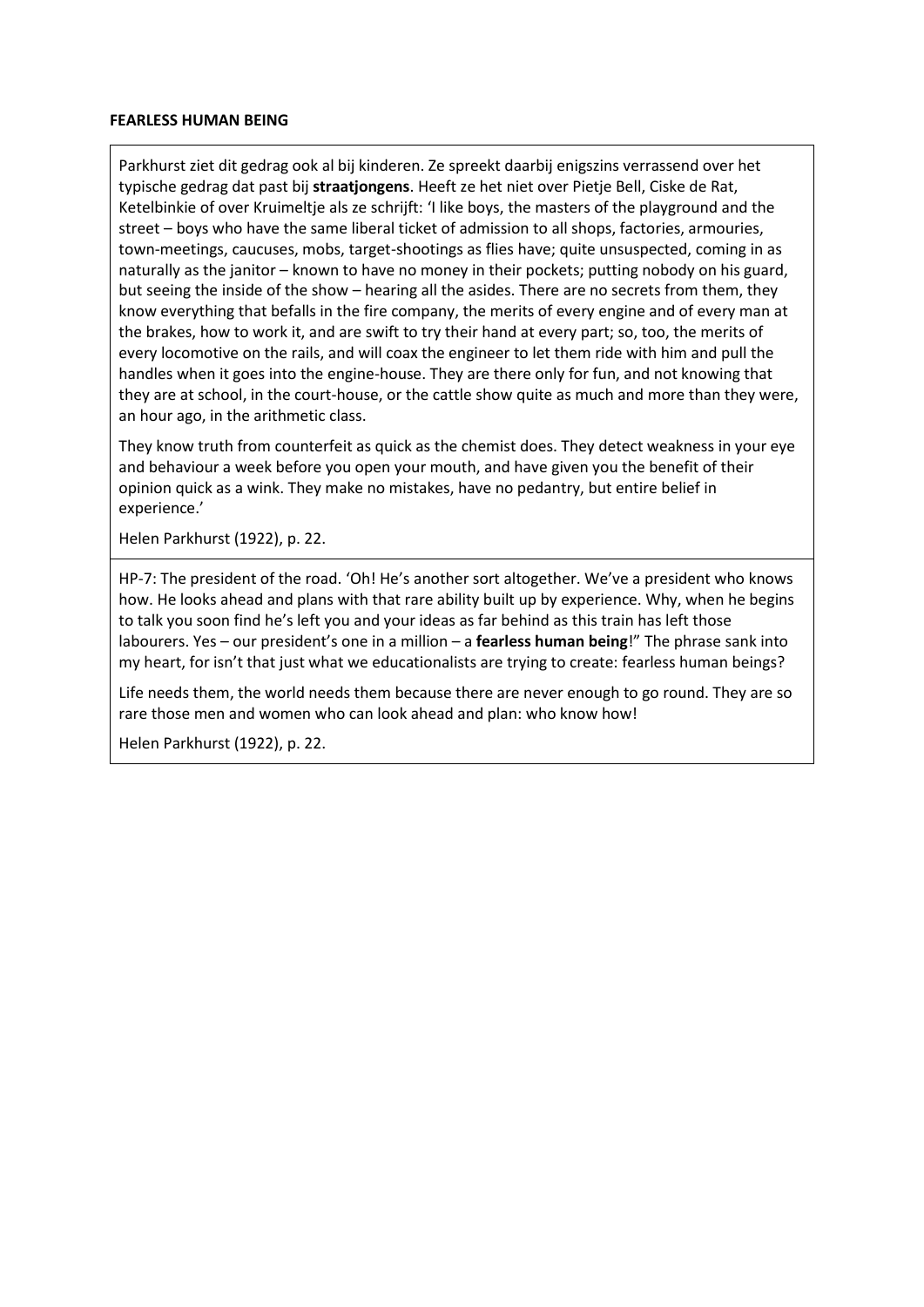### **FREEDOM**

The child who 'does as he likes' is not a free child. He is, on the contrary, apt to become the slave of bad habits, selfish, and quite unfit for community life.

Helen Parkhurst (1922), p. 15.

Parkhurst benadrukt dat het de condities zijn, waaronder gewerkt wordt, die leerlingen 'bevrijden' en hen de mogelijkheid bieden de juiste mentale gewoonten te verwerven.

Ze wil dat de leerling in vrijheid kan werken zonder "interruption… upon any subject in which he is absorbed, because when interested he is mentally keener, more alert, and more capable of mastering any difficulty that may arise in the course of his study."

Ibid., p. 136.

The **free study time** enables the pupils to work under conditions such as prevail in the World outside of school. They have to plan their own time; work out their own problems; use reference books and apparatus independently; adjust to changing groups of fellow students. They are free to work at their own rate of speed but have to come up to certain minimum requirements.

Unless a pupil is permitted to absorb knowledge at his own rate or speed he will never learn anything thoroughly.

**Freedom** is taking one's own time. To take someone else's time is slavery.

Helen Parkhurst (1922), p. 16.

Als hij de vrijheid had, zou zijn verstand op precies dezelfde wijze werken bij de problemen van studie. Bij het Dalton Laboratory Plan leggen we hem het probleem eerlijk voor en geven de norm aan waaraan hij moet voldoen. Daarna mag hij het probleem aanpakken in zijn eigen tempo en op de wijze waarvan hij denkt dat die bij hem past. De verantwoordelijkheid voor het resultaat ontwikkelt niet alleen zijn latente verstandelijke vermogens, maar ook zijn oordeel en karakter.

Vertaling van EDP van De Jong 21

### DE SLAAF VAN SLECHTE GEWOONTEN, HET VOLGEN EN ORGANISEREN VAN ZIJN DE STUDIE

vrijheid

Deze ideale vrijheid is geen losbandigheid en nog minder tuchteloosheid. Het is feitelijk van beide het tegengestelde. Het kind dat "doet zoals hij wil" is geen vrij kind. Het is daarentegen geneigd de slaaf van slechte gewoonten te worden; zelfzuchtig en volkomen ongeschikt om te leven in een gemeenschap. Onder deze omstandigheden heeft het een middel nodig om zijn energie te bevrijden voor het een harmonieus, verantwoordelijk mens kan worden, bereid en in staat om zich bewust te lenen voor samenwerking met zijn medemens, tot nut en voordeel van hemzelf. Het Dalton Laboratory Plan (werkplan) verschaft die middelen door zijn aandacht en energie te leiden naar het volgen en organiseren van zijn eigen studie op zijn manier. Dat geeft hem de mentale en morele vrijheid die we zo noodzakelijk achten op het lichamelijke vlak om zijn lichamelijk welzijn te verzekeren. Antisociale eigenschappen en activiteiten zijn per slot van rekening niets anders dan verkeerd toegepaste energie.

(Citaat: p. 19)

Vuile taal en slechte gewoonten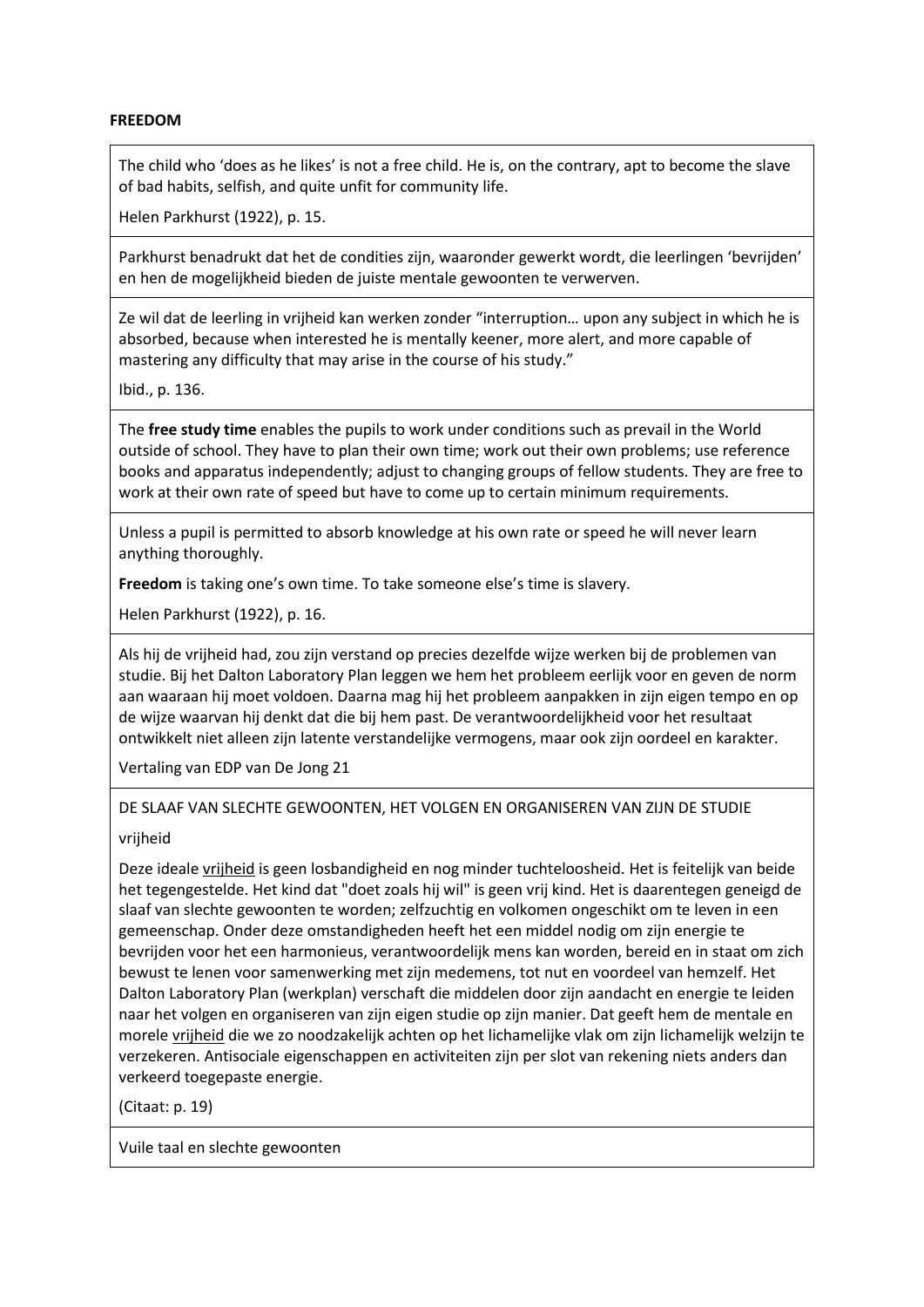Ouders hebben me vaak gevraagd hoe het komt dat vuile taal en slechte gewoonten de kinderen zo boeien. Ik geloof dat, wanneer ze dit doen, ze zich ervan bewust zijn en ervan genieten, omdat dit van henzelf uitgaat. Daarom nemen ze vaak gewoonten aan waarin ze volharden, wat de straf ook mag zijn. De aantrekkingskracht ligt niet zozeer in het kwaad zelf, maar het is een symbool voor de vrijheid die het vertegenwoordigt. Daarom schept een kind behagen in het gevoel van vrijheid dat hij krijgt, omdat hij dat uit eigen kracht voor zichzelf heeft veroverd. Waarom zouden we hem hetzelfde gevoel niet geven in verband met zijn werk en het leren?

Vertaling van EDP van De Jong 62

Allereerst moet ik erop wijzen dat de leerling niet gedurende lange perioden met eigen werk hoeft bezig te zijn. Bovendien houdt ze er wel van om over het werk met de lerares of andere meisjes te praten. Misschien zou ze een week van alleen maar leren, zonder lessen in handenarbeid of gymnastiek niet fijn vinden. Maar de vrijheid om een zekere hoeveelheid werk alleen te doen brengt zeker **verhoogd genot** bij het uitvoeren van een taak met zich mee.

Vertaling van EDP van De Jong 80

Heeft de toegestane vrijheid nadelige invloed op de orde? Integendeel, het is een grote hulp bij het handhaven van de orde. Het plan is een goede **oefening in verantwoordelijkheid en zelfbeheersing**. Als kinderen belangstelling hebben en ze genoeg te doen hebben, heb je geen problemen met de orde.

Vertaling van EDP van De Jong 89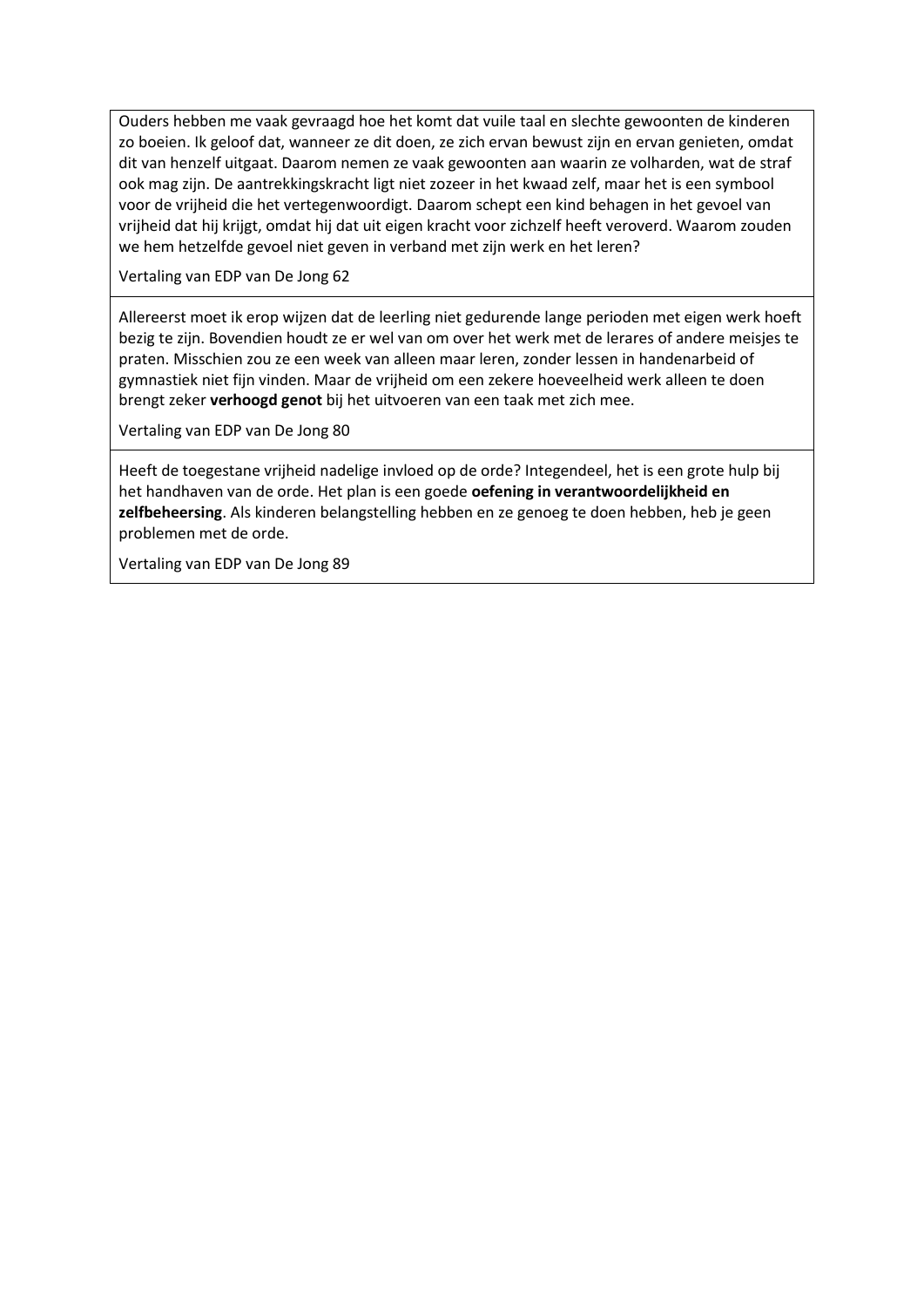### **GRAPHS**

Ook vanuit een sociaal oogpunt hebben we gemerkt dat de "graph" (tabel) van onschatbare waarde was. Bij de leerlingen van een klas bestaat bijna altijd de neiging hun "graphs" te vergelijken. Oudere leerlingen ontwikkelen belangstelling en sympathie voor de vorderingen van jongere kinderen, en helpen ze, zonder dat de lerares daartoe aanspoort, met raad omtrent de indeling van hun tijd en omtrent de beste wijze om allerlei moeilijkheden te overwinnen. Daardoor verspreiden sociale controle en een gevoel van verbroedering zich door de gehele school tot heil van allen die erbij betrokken zijn.

It was there I invented the Graph system which I will deal with in a later chapter. With the aid of this system I found it possible to simplify the organization and to perfect the interaction of the various groups.

HP 13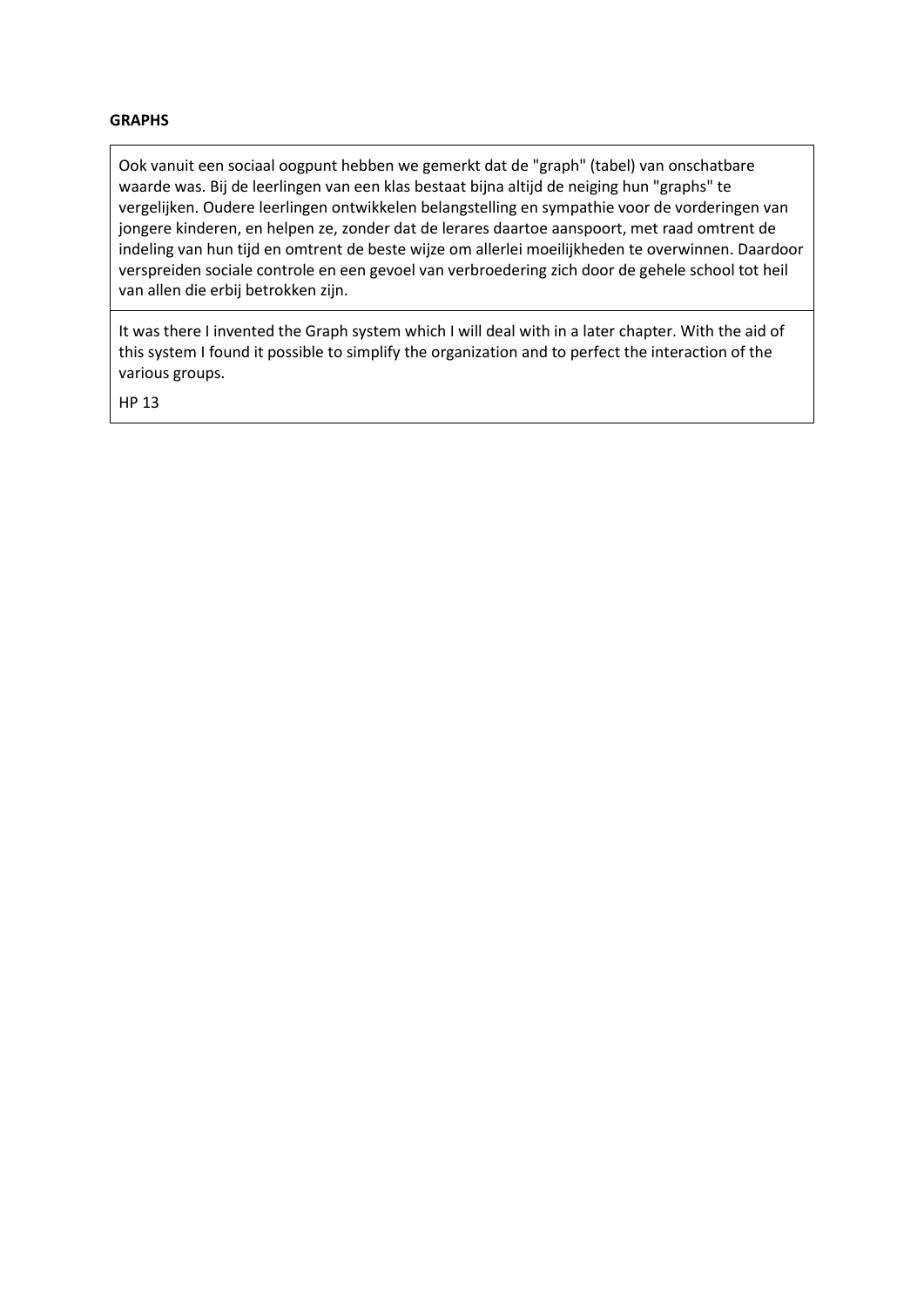### **INNOVATIE - REVITALISERING**

Dalton Plan could do to **re-vitalize** education – to make it a living thing capable of arousing and preserving the interest of pupils in their work.

Helen Parkhurst (1922), p. 14

Het Dalton Plan is voor Parkhurst per definitie flexibel en niet voorschrijvend en daarmee verschilt het van veel andere traditionele vernieuwingsbewegingen. Van Parkhurst wordt regelmatig de uitspraak geciteerd:

"Dalton is **no method, no system**, it's an influence!"

De bron van deze uitspraak is onduidelijk. Voor zover ik heb kunnen nagaan, tekent de voorzitter van de Nederlandse Dalton Vereniging, dr. D.J.E. Timmers, dit citaat als eerste op. Parkhurst zou het gezegd hebben tijdens haar bezoek aan Nederland in 1952.

Gewoonten van oprechtheid, onbevangenheid en onafhankelijkheid zijn de vuurtorens waarop het onderwijs zich op moet richten

(Education on the Dalton Plan (1922), p. ??)

Firstly I must point out that it is **applicable** to any part of a school **above the Fourth Grade**, and has been applied with success to the work of High Schools, Colleges, Army Schools, Normal Training Schools and also Trade and ungraded school. We have reports from hundreds of schools using the plan in Great Britain, Germany, Austria, Norway, Sweden, Holland, Russia, China and Japan. In each of the last three countries there are now over 1,000 schools which have put the Dalton Plan into operation, and in Great Britain a much larger number.

HP 1926

A simple reconstruction of school procedure under which the pupils would enjoy more freedom as well as an environment better adapted to the different sections of their studies in which each instructor should be a specialist. Above all I wanted to equalize the pupils' individual difficulties and to provide the same opportunity for advancement to the slow as to the bright child. By 1913 we had worked out the laboratory plan so as partially to eliminate the time table, but it was nog until 1915 that we were able to get rid of it entirely. We had to begin by organizing the pupils into groups with a free choice in laboratories. That was in itself a great innovation, though they were still obliged to remain in isolated groups. It took me two years more to work out the full interaction of groups upon each other.

#### GESCHIKT ZIJN OM HET PLAN AAN TE KUNNEN

Er heerst ook het gevoel dat lijntrekkers onder het nieuwe plan een leven hebben als God in Frankrijk. Natuurlijk moet de lerares dit gehoor niet uit het oog verliezen. Gewoonlijk kan men daar wel wat aan doen door hun beter werk voor te stellen, en als dat niet helpt, kan ze hen steeds aan het werk houden door een persoonlijk rooster, tot ze geschikt zijn om de vrijheid van het plan aan te kunnen. Maar als men steeds betere taken ontwerpt, die zich richten op het standpunt van de leerling, wordt de belangstelling een sterke prikkel en er blijven maar weinig lijntrekkers over.

Vertaling van EDP van De Jong 78

In Amerika is het plan erg eenvoudig, omdat de leerlingen in High Schools (middelbare scholen, vaak ongeveer mavo; vert.) zelden meer dan zes hoofdvakken hebben. In een Engelse school hebben ze meestal negen of tien hoofdvakken, maar het plan laat zich in Engeland gemakkelijker uitvoeren omdat we meer vrijheid hebben. Het plan wordt in een Engelse school ook beter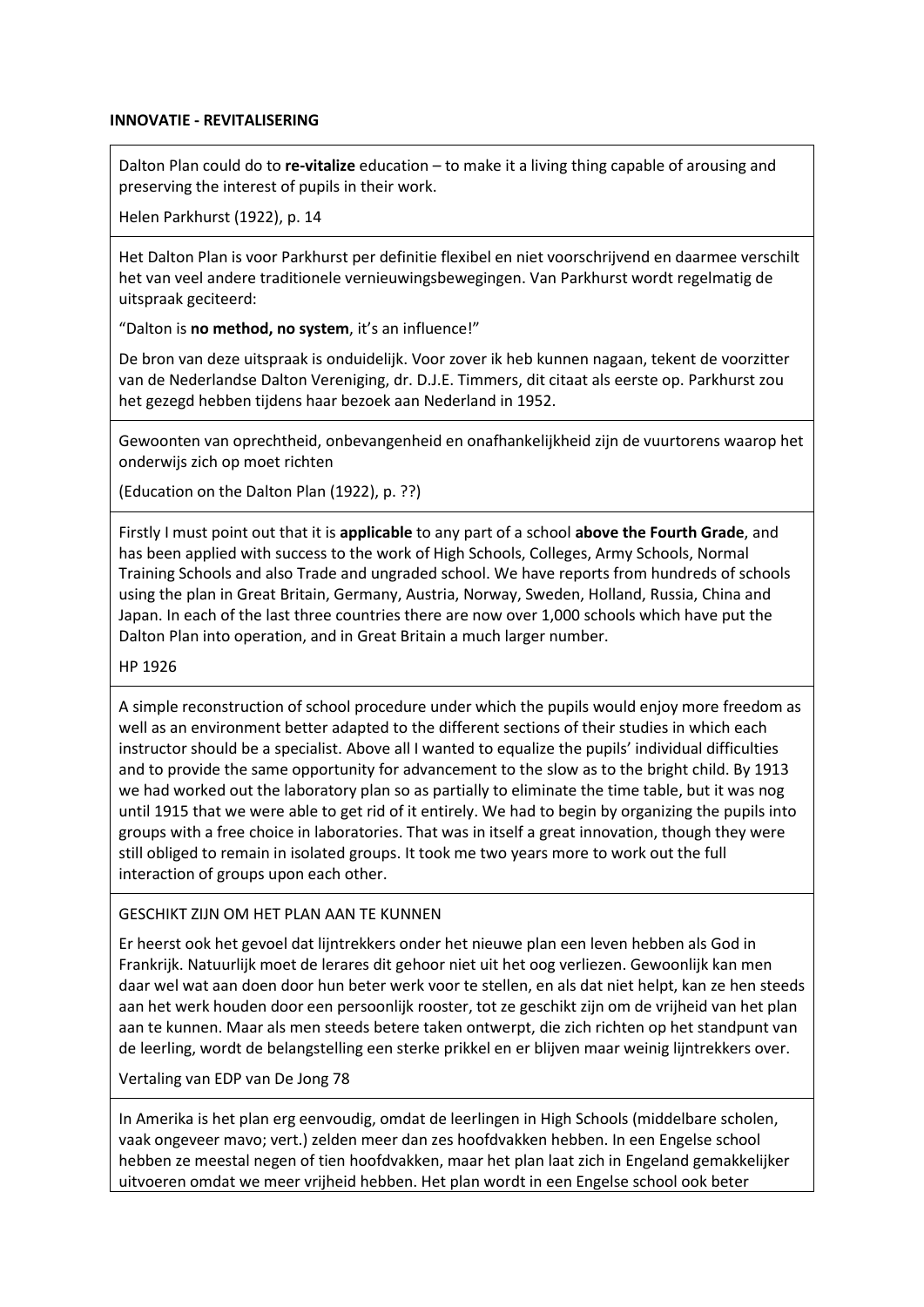uitgevoerd, want de leraressen zijn beter opgeleid, hebben betere papieren en beschikken over meer vrije tijd dan in een Amerikaanse "High School".

Vertaling van EDP van De Jong 72

Solving problems as they arise.

Here it was first applied to children of pre-adolescent age. To their co-operation as to their criticism I also owe much. Even before discussing the plan in detail with my associates I presented it to the children and invited their opinions upon it. Their suggestions were extremely valuable. It was, in fact, the pupils themselves who showed me the way to correct several points in which it was defective. Thus at the very outset the principle of freedom in education for those whom we aspire to educate justified itself.

HP14

During Helen Parkhurst's regime, the school exuded **informality**, **spur-of-the-moment decisionmaking**, abundant energy, eager engagement of both faculty and students, and always the element of surprise.

Susan F. Semel en Alan R. Sadovnik (1999), p. 176.

No one recognizes more clearly than she that there are others, and that her own is not final, but it is susceptible of useful modification and development.

Inleiding T.P. Nunn

Ik denk nu, dat mijn onervarenheid mij toen de moed gaf … ongewone veranderingen aan te brengen.

Parkhurst geciteerd in: D.J.E. Timmers. In: *Dalton* (1952), vol. 4, nr. 3-4, p. 20.

She desired the Plan to be **a growing thing**; and desired its growth to be contributed to by other experimenters besides herself.

A.J. Lynch (1924), p. 29.

# GEDULD BIJ HET AANPASSEN AAN EEN NIEUWE ORGANISATIE

Natuurlijk vertonen scholen, net als mensen, verschillen en soms heel geprononceerde verschillen in karakter en persoonlijkheid. Sommige hebben daarom meer tijd nodig om zich bij de nieuwe organisatie aan te passen. Maar de moeilijkheid die aangetroffen wordt als de school als geheel aan het nieuwe systeem wordt aangepast, bewijst alleen maar hoe noodzakelijk de verandering was. Geduld is het voornaamste in deze overgangsperiode. Als een auto een beurt krijgt, staat de motor stil. Het is hetzelfde met een leerling die worstelt met de vrijheid die het nieuwe plan hem verleent. Als een kind ernaar streeft zijn trage of wanordelijke geest de baas te worden, zal hij hoogstwaarschijnlijk stilstaan, net als die motor. Pas als hij geleerd heeft hoe hij moet werken begint hij vorderingen te maken. Maar als hij eenmaal in goede conditie is, moeten tempo en doelmatigheid duidelijk blijken.

Vertaling van EDP van De Jong 64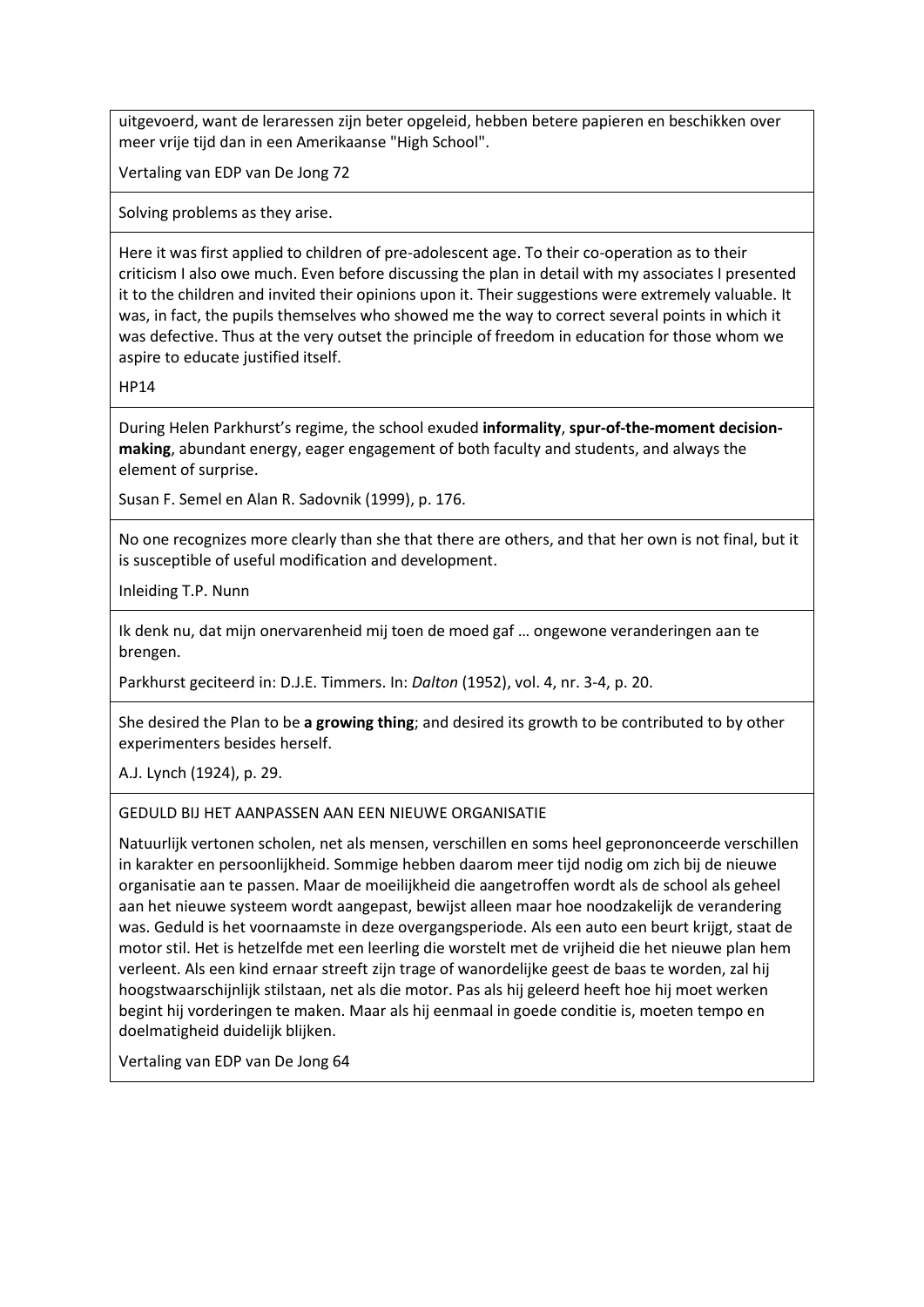## **KUNSTONDERWIJS**

**Art** belongs to the school, not just to the art instructor. If it is merely work done in the studio, to be seen at the time of the annual exhibit, it is dead. It should be felt in every department.

Helen Parkhurst (1921), p. 347.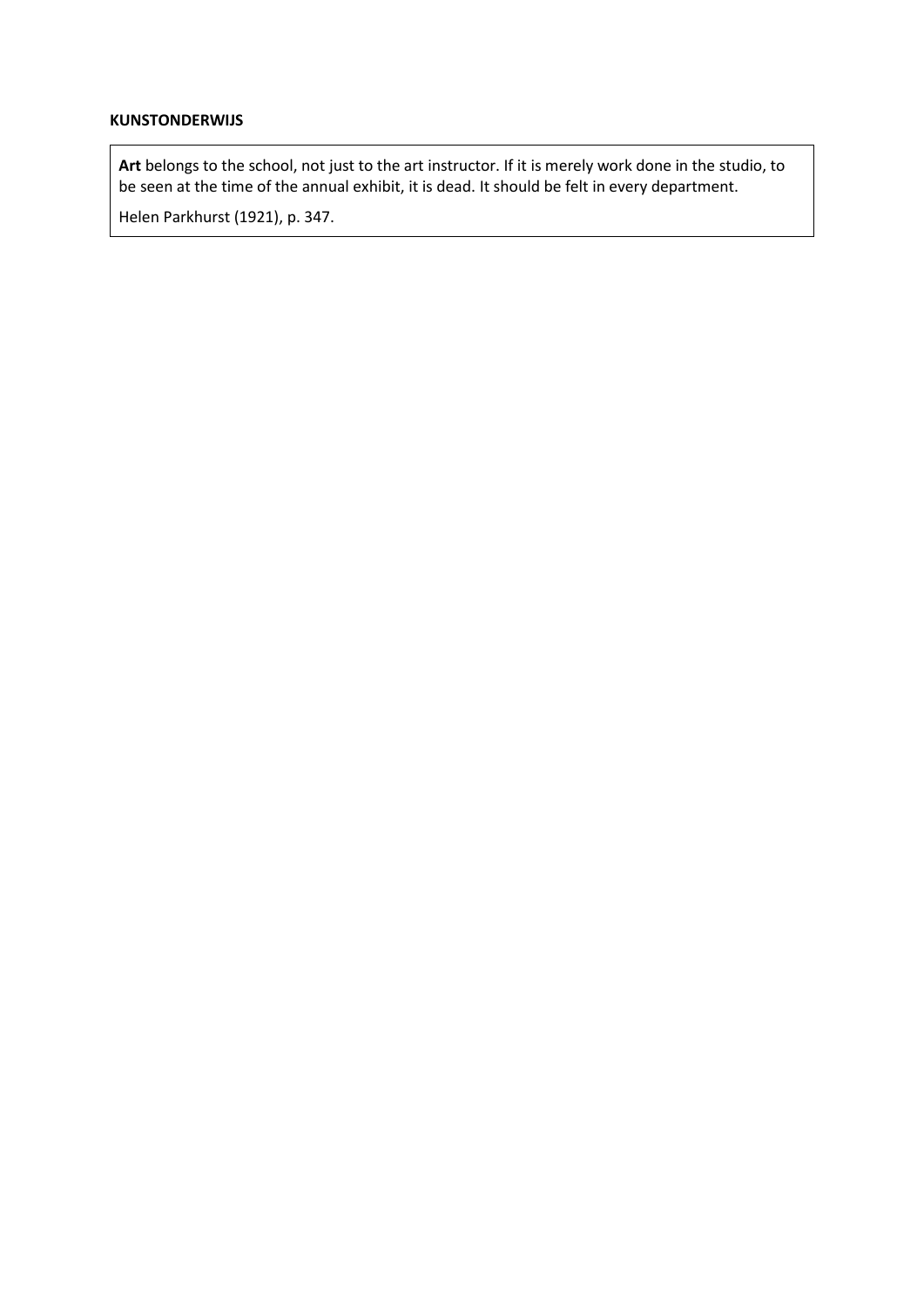# **LEERLINGENRAAD, PARLEMENT**

Ons school"parlement" protesteert van tijd tot tijd tegen overvolle lokalen en het egoïsme van sommigen die naslagwerken uit de bibliotheek lenen en ze dan thuis laten rondslingeren.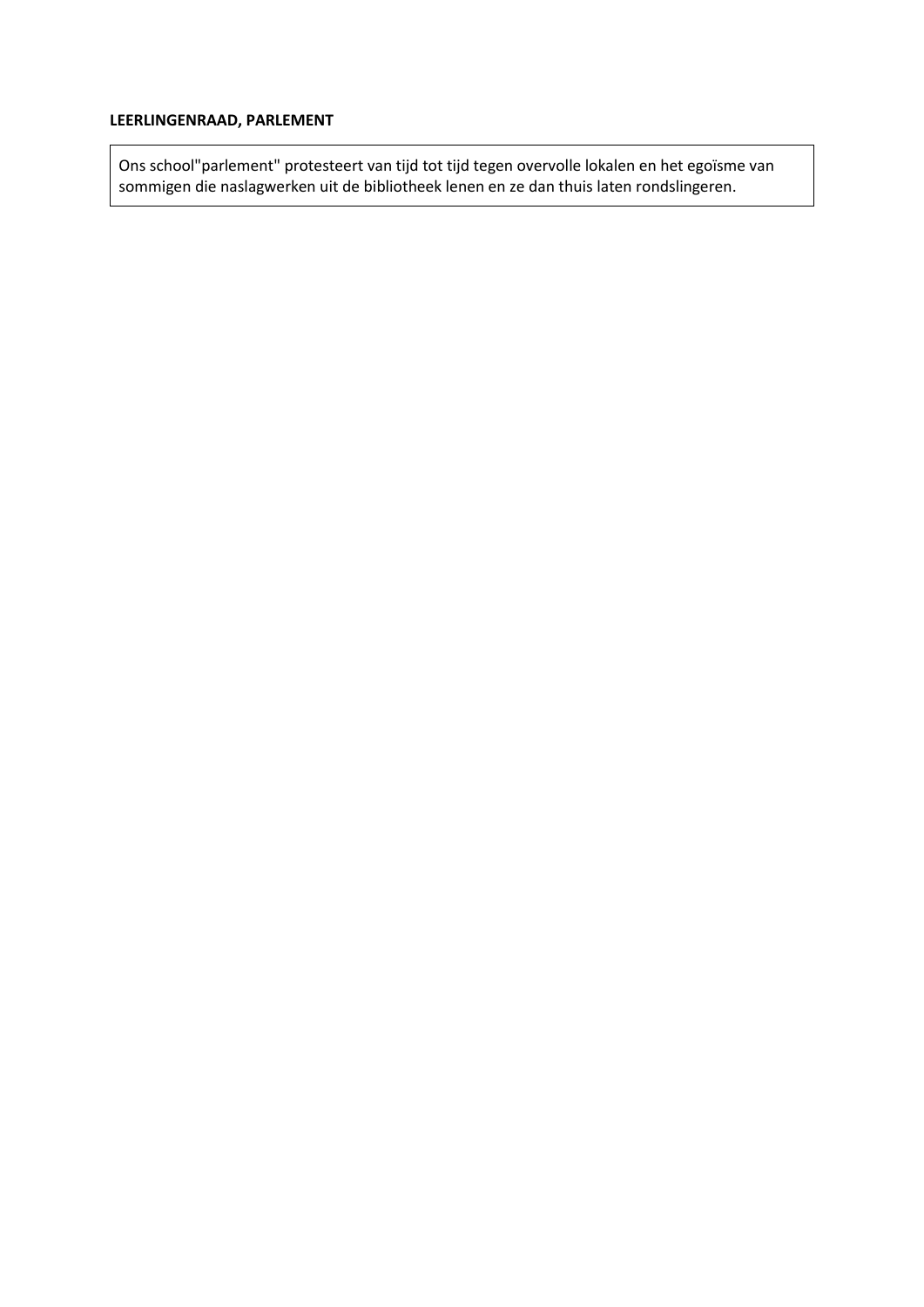## **METHODEN**

Parkhurst is niet tegen het gebruik van methoden, maar geeft de voorkeur aan een gevarieerd aanbod van interessante boeken, zoals je die in een "gecultiveerd huis" zou kunnen vinden:

Remember that no book can be too well written to interest a child. The dry terseness of the ordinary **school manual**, devoid of any literacy quality, is responsible for half the distate of learning so characteristic of the average school boy of girl.

Helen Parkhurst (1922), p. 40.

Let us free them from the yoke of **method** and **system**, and make it possible for them to use their own good judgment. This freeing process is the essential contribution of the plan

Parkhurst, 1922.

(Yoke is juk en niet grap (joke)

#### BOEKEN LEZEN

De Nieuwe Vrijheid: Ik houd van de nieuwe en interessante boeken en vind ze mooier dan de oude met alleen maar alledaagse feiten, etc." "Onder het oude systeem was ik afhankelijk geweest van wat de lerares me vertelde en ik had geen boek opengeslagen. Nu raadpleeg ik zo veel boeken als maar mogelijk is". "Ik interesseer me meer voor de boeken die ik lees, omdat er veel variatie in is. En we hoeven in elk kwartaal niet alleen maar uit een paar boeken te lezen. In plaats van dat ze bij geschiedenis allemaal dezelfde opvatting van het onderwerp hebben, pakt nu iedereen het onderwerp vanuit een ander stand punt aan".

Vertaling van EDP van De Jong 74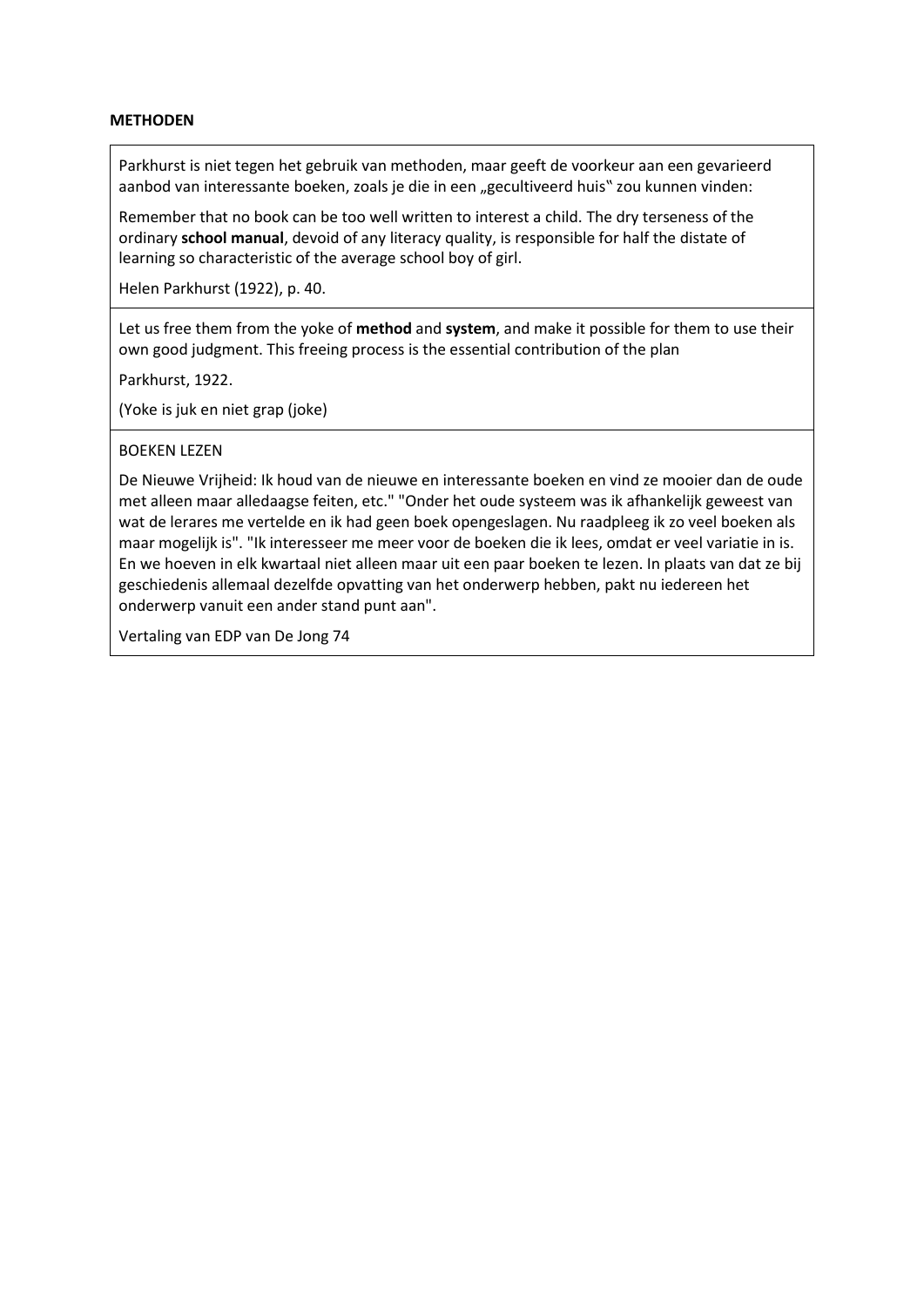#### **MENINGEN VAN KINDEREN**

Evelyn Dewey laat een leerling aan het woord over de voordelen van deze werkwijze:

"I like this school because each child has ample **time** to do his work. In other schools, when you go into arithmetic, you have to do arithmetic for half an hour and you have to do so much that you get mixed up. Here, if you begin to get tired and can't make your mind work right on one thing, you can go into another room and forget all about the first thing, so you don't get muddled up. Later, you can do the arithmetic. I like it too, because you can go on and do your work and not be held back by children who are slower."

Evelyn Dewey (1922), p. 2.

De werkwijze van het plannen van het werk en het registreren van het gemaakte werk is de leerlingen over het algemeen al snel duidelijk. Soms leidt dat tot opmerkelijke inzichten. Luke laat een leerling aan het woord die kijkend naar zijn vorderingen zegt:

I am ahead of the class and behind myself!

Dorothy R. Luke z.j. *Oasis*, deel 3, hoofdstuk 2, p. 6.

Nog voor ik het (Dalton)plan met mijn medewerkers in bijzonderheden besprak, heb ik het aan de leerlingen voorgelegd en hun mening gevraagd. Hun suggesties waren buitengewoon belangrijk. Het waren juist de leerlingen zelf die me de weg wezen om verscheidene punten waar het plan onvolkomen was te verbeteren. Daardoor rechtvaardigde zich vanaf het allereerste begin het principe van vrijheid in het onderwijs voor hen die we trachten te onderwijzen.

Vertaling van EDP van De Jong 19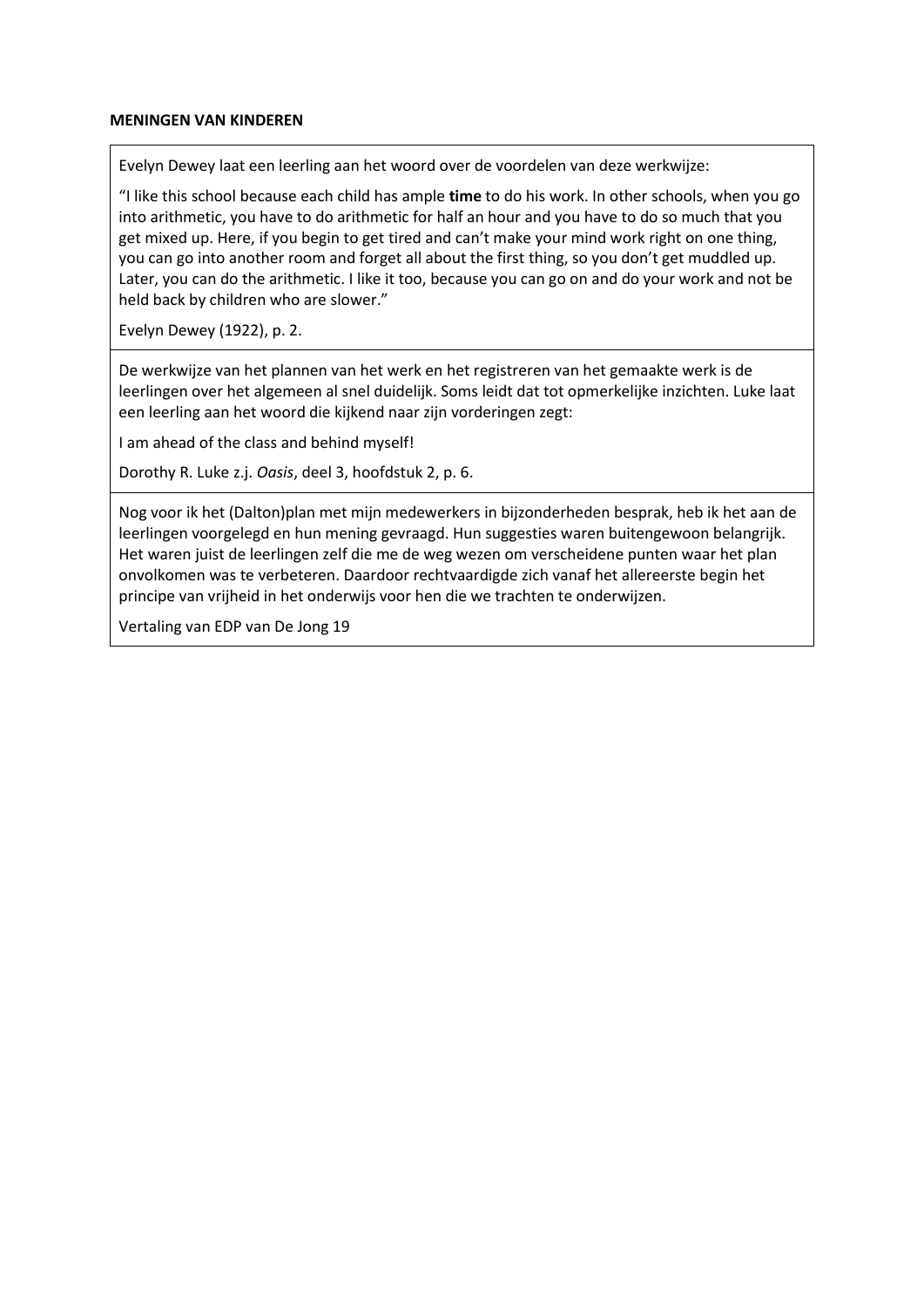## **MOTIVATIE**

Children who grow up with a joy in the work which interests them will be likely to find that interest useful to them in their later life. It is certain at all events, that our education which allows a child liberty to develop and time to think and plan must favour the expansion of all the good qualities innate in his personality.

Education on the Dalton Plan

## **Learning as natural as breathing** … en … **as exciting as playing**

Parkhurst

if you make a child study things he doesn't care for, and keep this up till he is fourteen, his brain will be impaired forever. Children naturally like to learn. They possess great curiosity but they must be interested in the subject. Our educational methods fail to do this. Change these methods, and many more 'freaks' will be produced.

HP-1: Citaat van Thomas Edison:

#### **Normalisatie**

Ervaring met het Dalton Laboratory Plan toont bovendien aan dat het zowel moreel als mentaal de leerlingen goed doet. Waar het in werking treedt, houden **conflicten op en wanorde verdwijnt**. De weerstand die bij het kind door het oude, starre apparaat wordt opgewekt, maakt plaats voor instemming en dan voor belangstelling en ijver, zodra hij de vrijheid heeft om zijn schoolprogramma op zijn eigen manier uit te voeren. Vrijheid en verantwoordelijkheid samen verrichten het wonder.

Vertaling van EDP van De Jong 24

De natuurlijke interesses van jongens en meisjes worden eerder als de vijand dan als een vriend van de onderwijzer beschouwt.

(Education on the Dalton Plan (1922), p. ??)

The curriculum is dead without the live motive power of the child, it must work by **boy and girl power**.

Parkhurst, 1926

Op het moment dat de school niet even leuk is als spelen is dat een belediging

(Education on the Dalton Plan (1922), p. ??)

No wonder the pupil's mind invariably escaped from the class-room into the outside world where a hundred invisible teachers waited for him – teachers whom he felt instinctively, held the answer to all he longed to know.

Parkhurst, 1926

Zowel in de vaklokalen als in de Hal mogen de meisjes rustig samenwerken. Dit is nog een reden waardoor de tegenzin in bepaalde vakken afneemt.

The children were orderly and obedient, and they worked with a will

HP-8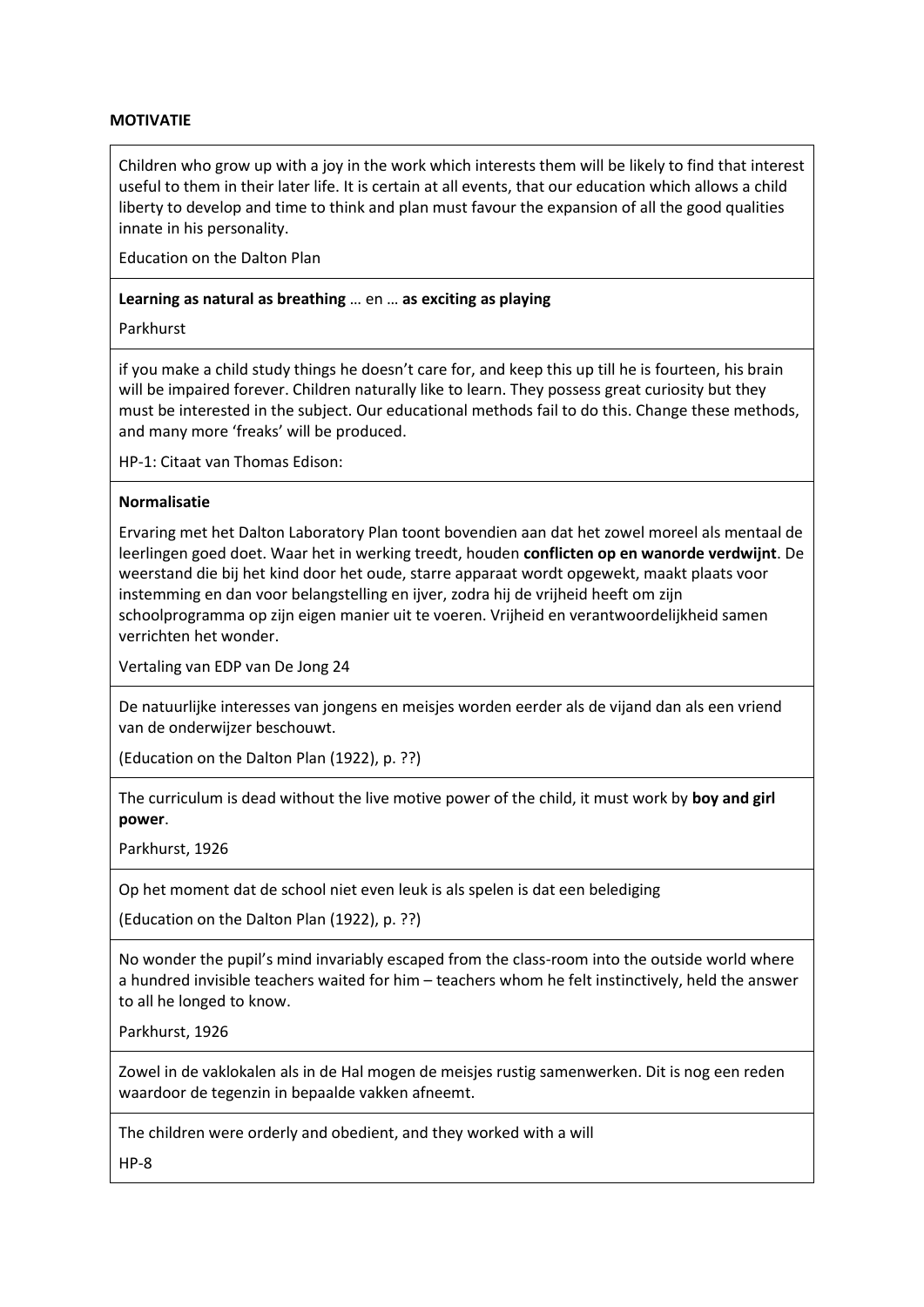The possibilities for the development of the human brain are almost infinite. But the important thing is not to make young children study the thing they don't like, for the moment school is not as **interesting as play** it is an injury.

HP-1: Citaat van Thomas Edison: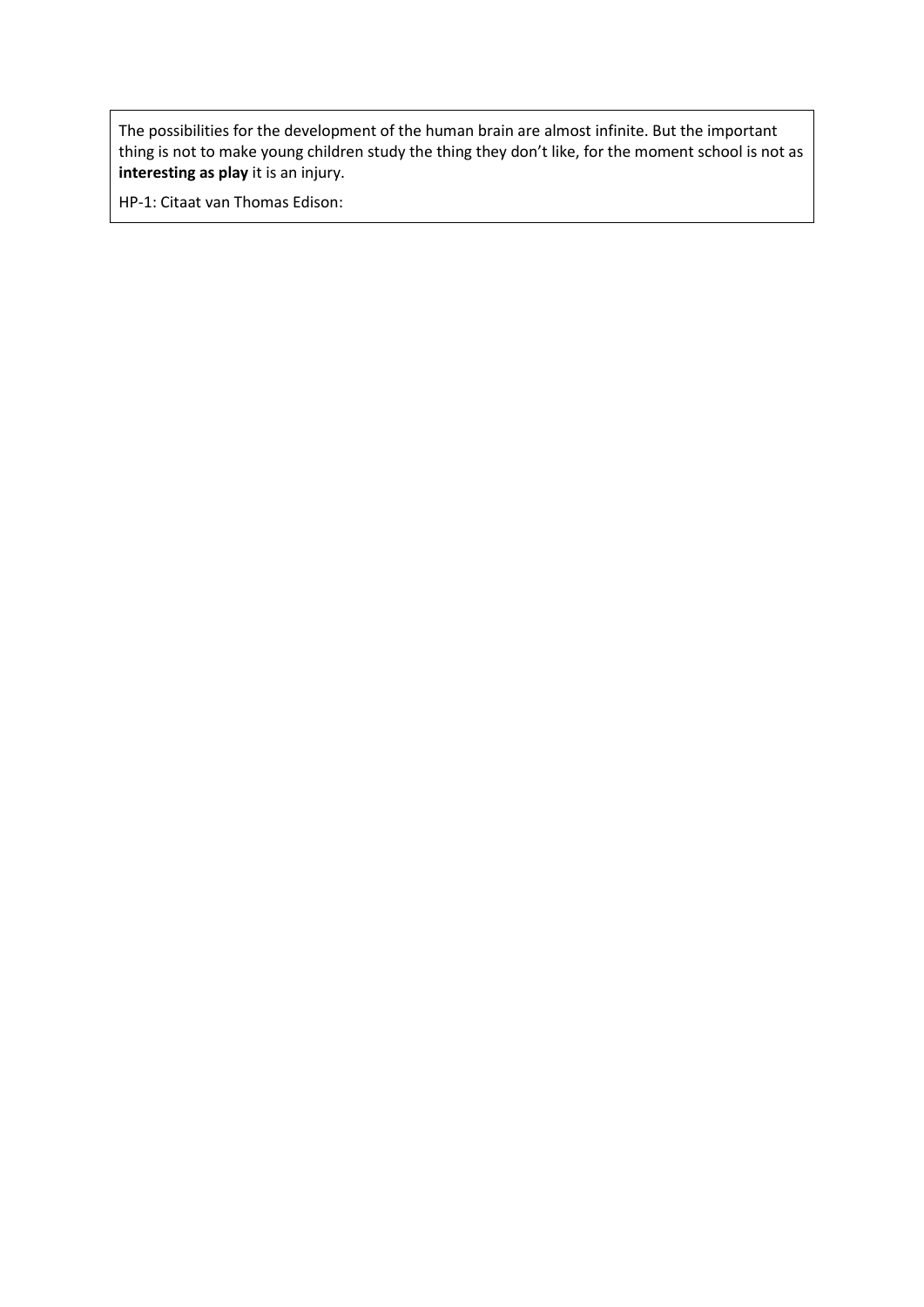#### **LERAREN**

I'll be like that. I'll tell the big people what a child feels like inside.

#### **Stay out of the way** of the child

The central question about teaching and learning may be put thus: What is the proper distribution of initiative and responsibility between teacher and taught? The answer to be given obviously depends upon the pupil's natural attitude towards learning, his insight (conscious or unconscious) into his own needs, and the strength of his will to satisfy them

Inleiding T.P. Nunn

Beide pedagogen vonden dat 'teaching' was stressed rather than 'learning'.

Luke wijst erop dat het wel een onjuiste premisse lijkt dat de aanwezigheid van de leerkracht de voorrang gegeven zou moeten worden in de klas, terwijl beide vernieuwers het tegenovergestelde beweerden. Juist het kind moest de voorrang krijgen. De leraar moet min of meer onzichtbaar zijn als een 'inconspicuous guide' waartoe de jonge leerlingen zich kunnen richten als ze ondersteuning nodig hebben.

Dorothy R. Luke (19??). Oasis, deel 1, hoofdstuk 5, p. 54.

Beiden zagen dat een leerkracht alert zou moeten reageren op een non-verbaal 'appeal for assistance'.

How strange that it never occurred to those **teachers** that in trying "to keep the class together" they were attempting the impossible.

They seek the **teachers** when they need them, so that the teachers no longer find it necessary to seek them.

HP-6: De taak niet als een werkbriefje voor fabrieksarbeiders

Het is niet de taak van de leraar om als voorman voor de kinderen te denken. How much better the result would be if the laborer looked upon the job as his own and felt responsible for it. In that case the foreman would become a helper instead of a driver.

Under the Dalton Plan the **teacher's** principal job is to instruct or teach by answering the questions asked by individual children or by groups of children. She does not attempt to throw information into their minds as one shovels coal into a furnace, but rather studies their needs to discover what she can do and what she should know in order to help their research. She might indeed be described as a hostess who attends to the wants of her pupil-guests, living with them in a joyous, dignified way.

Have you ever watched a small child at a washbasin?' vroeg Helen Parkhurst. 'He doesn't wash his hands; he washes the soap!' Met dit voorbeeld van Helen Parkhurst met een simpele maar krachtige observatie begint Alison Wyrley Birch in 1972 een artikel over de dan 85-jarige Helen Parkhurst. Voor Parkhurst is het **observeren** een van de geheimen van het begrip van het kind. Volgens HP is observeren 'the window to the world'.

Helen heeft geleerd dat kinderen beter leren in een vrije omgeving met een vrije werkkeuze voor leerlingen.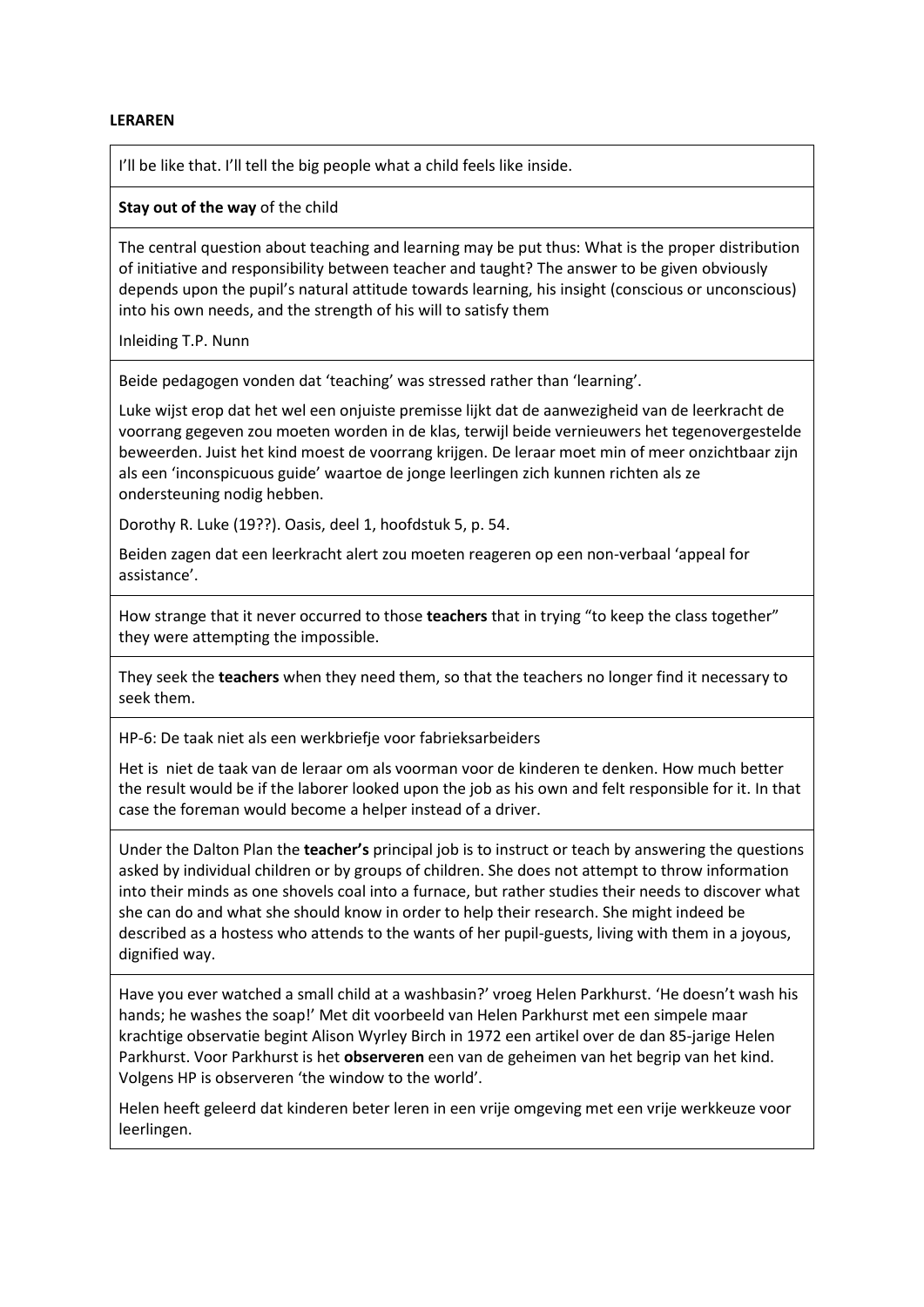It was assumed that the teacher's duty was to do the work and consequently the whole business of education was regarded from the teacher's standpoint. Then it never occurred to anyone to look, as it were, under the machine, to drag out the young mechanic or to discover that he was actually equipped with a mind of his own which not only craved exercise, but which could, if given the opportunity, solve the problem of his education far better than we could solve it for him.

## Parkhurst, 1926

Wij kennen allen de leraren die elke morgen hun persoonlijkheid aan de kapstok hangen, zoals ze dat met hun jas doen. Buiten de school hebben deze mensen interesses en zijn ze aardig, maar die eigenschappen durven ze niet aan hun leerlingen te tonen, uit vrees dat ze hierdoor hun prestige zouden verliezen. Het Dalton Laboratory Plan biedt geen ruimte om met zo'n denkbeeldig prestige te paraderen, want dat beperkt de mensen en heeft met onderwijs en opvoeding niets te maken. In plaats van de orde te bevorderen wekt die ongedisciplineerdheid op. Het is fataal voor de idee van een school als een levende sociale eenheid. (EDP, p. 21).

Het Daltonplan schept zo'n nauwe band tussen leerling en leerkracht dat deze minder een autocraat en **meer een gids** wordt. Onze voorraden kennis staan open voor allen die erbij willen. "Wanneer ge iemand met kennis ziet, ga onmiddellijk tot hem, en houd uw voeten bij de drempel van zijn deur", zegt de Prediker. Met meer vrijheid in de school wordt dat nu mogelijk.

Vertaling van EDP van De Jong 77

## HONDERDVOUDIG VRUCHT VOORTBRENGEN

Jonge, onervaren leraressen kunnen bovendien vaak niet in alle opzichten een verandering begrijpen die zo nieuw is in hun ervaring. Alles wat ze in huis hebben is hun universitaire loopbaan en de herinnering aan hun eigen schooltijd. De slappe lerares is geneigd om in het oude schema te berusten. Zij, de leerlingen en het plan zijn drie punt en zonder samenhang, en zij heeft soms meer toezicht nodig dan de leerlingen, want de zwakke, ongeïnspireerde lerares brengt even zwakke en ongeïnspireerde volgelingen voort. Maar degene die vertrouwen wekt en ervaring heeft, die kennis van en liefde voor het kind bezit, brengt honderdvoudig vrucht voort. De verrukking van het Daltonplan ligt hierin, dat men het op vele manieren kan toepassen en uitbreiden. De principes van vrijheid en initiatief berusten zowel bij de directrice als bij de leerling.

Vertaling van EDP van De Jong 77

Semel over leraren onder Parkhurst:

Training and credentials, however, were not important. In fact, one of her most eminent and talented teachers, Elizabeth Seeger, … only completed high school."

Susan F. Semel (2002), p. 80.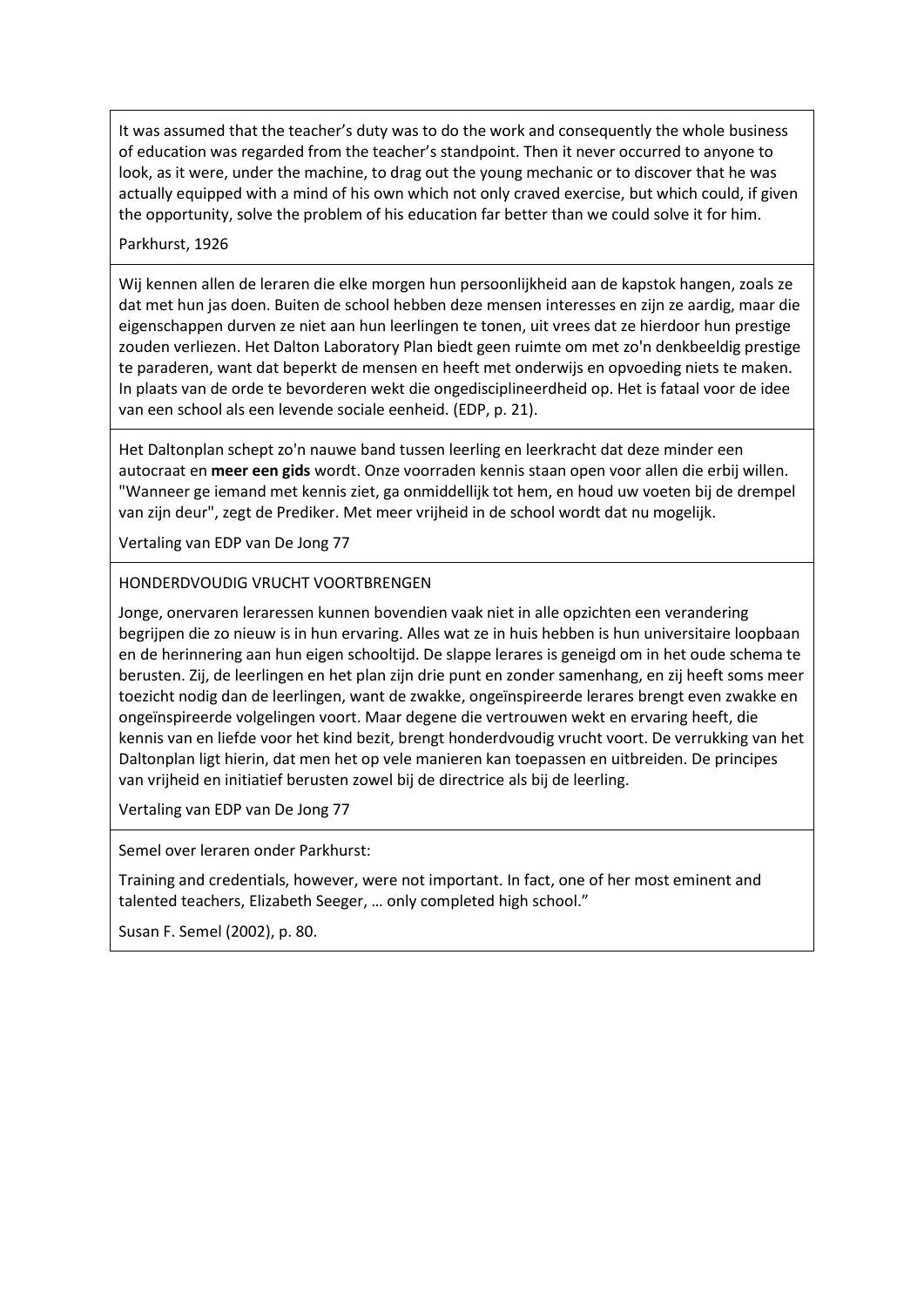#### **LEREN LEREN**

#### SCHOOL EVEN AANTREKKELIJK ALS SPEL, ONBEVREESDE MENSEN

Het is juist die ervaring, individueel en sociaal, die het Dalton Laboratory Plan probeert te verschaffen binnen de schoolmuren. De principes die geschetst worden in het schilderachtige proza van Emerson zijn ook de Principes van het Dalton Laboratory Plan. Het geeft de weg aan, en ik geloof vast, de enige weg om de school even aantrekkelijk te maken als het spel en uiteindelijk die onbevreesde mensen te scheppen, wat, begrepen in de ruimste zin des woords, ons ideaal is.

Maar daar de vrijheid een integrerend deel van dat ideaal is, heb ik er nauwgezet voor gewaakt dat mijn plan niet een gietijzeren vaststaand geval is dat in elke school en overal past. Indien het grondbeginsel dat het plan bezielt behouden blijft, kan het in de praktijk gewijzigd worden in overeenstemming met de omstandigheden van de school en het oordeel van het personeel.

Vertaling van EDP van De Jong 23

#### BOEKEN LEZEN

De Nieuwe Vrijheid: Ik houd van de nieuwe en interessante boeken en vind ze mooier dan de oude met alleen maar alledaagse feiten, etc." "Onder het oude systeem was ik afhankelijk geweest van wat de lerares me vertelde en ik had geen boek opengeslagen. Nu raadpleeg ik zo veel boeken als maar mogelijk is". "Ik interesseer me meer voor de boeken die ik lees, omdat er veel variatie in is. En we hoeven in elk kwartaal niet alleen maar uit een paar boeken te lezen. In plaats van dat ze bij geschiedenis allemaal dezelfde opvatting van het onderwerp hebben, pakt nu iedereen het onderwerp vanuit een ander stand punt aan".

Vertaling van EDP van De Jong 74

The pupil must be made free to **continue without interruption** his work upon any subject in which he is absorbed, because when interested he is mentally keener, more alert, and more capable of mastering any difficulty that may arise in the course of hist study.'

Helen Parkhurst (1922), p. 16.

Students acquire knowledge at their **own rate** and that they must have time to learn thoroughly.

Susan F. Semel (2002), p. 79.

#### Learning

'In the Dalton Plan,' Miss Parkhurst once said, 'the child learns the technique of playing his strengths against his weaknesses.'

John Anderson (1973), p. 1.

Zelfdiscipline HP 6

Parkhurst is leren 'as natural as breathing' en 'as exciting as playing'

I am very much interested in the **laws of learning**, and all those conditions in the school which not only make learning possible, but which make not learning impossible.

Helen Parkhurst (1929). Programs of Study. Teachers College Record XXX (jan. 1929), p. 365. Geciteerd in: Diana Lager (1983), p. 33

One of the first obligations of a school is to help individuals to establish **inner equilibrium**, that sensitive functioning that makes for uniqueness. At first glance it may seem a strange priority for a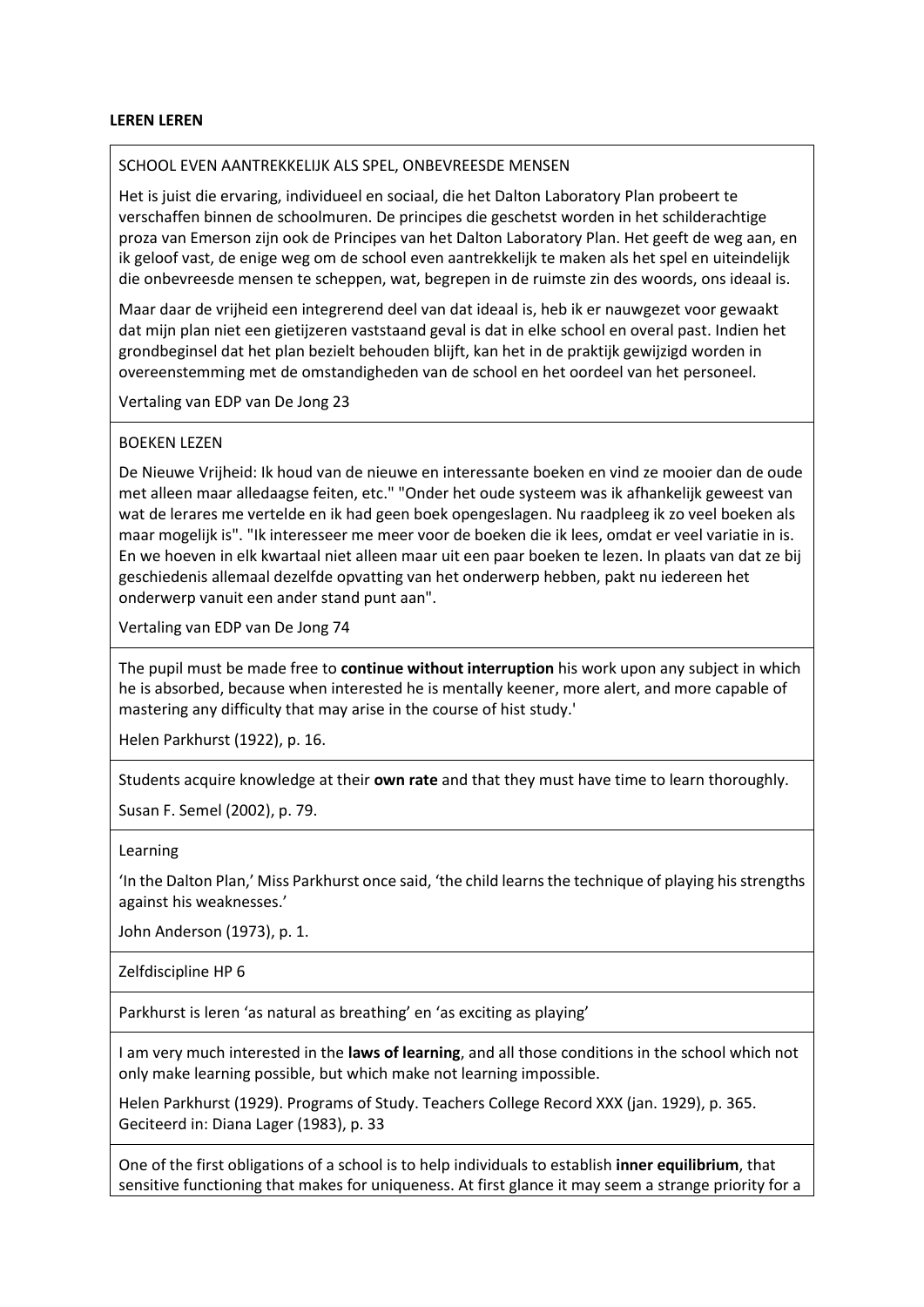school, but not if it is interpreted to mean to help students discover their highest level of efficiency. And if that dictum became the motif for the majority of our schools instead of the few at the top of the heap, there would be a lot of able individuals who would more nearly realize their potentials.'

Helen Parkhurst, South Africa, 1934

Citaat: Dorothy R. Luke (19??). Oasis. Epilogue, p. 3.

We must discard the delusion, so long cherished, that children do not **like learning**.

Parkhurst, 1926

Voor succesvol leren, moet je worden geraakt, bewogen, ontroerd.

(Education on the Dalton Plan (1922), p. ??)

Pure memory work is difficult and a burden to the mind.

Helen Parkhurst (1922), p. 25.

#### Thinking

Thought runs in a new direction. No longer does one think how to bring the matter, the information, to the child, but how to lead the child to find it for himself. One thinks how to arouse and maintain that interest in dealing with a subject, so that work becomes a 'breath and finer spirit

https://www.dalton.org/page/About/Mission-Statement/Past

Parkhurst weet uit eigen ervaring dat wachten op je beurt tot verveling leidt en verveling tot 'klieren' en dat er om dat te voorkomen op scholen tal van restrictieve maatregelen genomen worden.

Drie ontwikkelingsperioden

Er zijn ruwweg drie aparte ontwikkelingsperioden waarmee rekening moet worden gehouden. Tot de leeftijd van acht jaar moet het kind die vrijheid mogen genieten die zijn individuele gaven ontwikkelen, opdat hij later kan functioneren als een verantwoordelijk lid van de groep. Dit is de reden voor en het doel van de vrijheid.

In de tweede of prepuberale periode, zo tussen acht en twaalf jaar, moet hij de "materialen om tot kennis te komen" verwerven. Die zullen hem voor de puberteit, zo tussen twaalf en twintig jaar, de derde periode voorbereiden. Wegens de lichamelijke veranderingen die deze met zich meebrengt is deze laatste periode de moeilijkste, gezien vanuit het oogpunt van werk en concentratie. Als we het kind niet helpen zijn karakter op te bouwen in de prepuberale periode, bestaat het gehoor dat hij gedurende de kritische jaren van de puberteit de weg van de minste weerstand volgt, omdat hij niet voldoende intellectuele lading bezit.

De vrijheid is op alle leeftijden van levensbelang voor het kind, want dat is in zijn kleutertijd even goed een - persoonlijkheid als in elke andere periode van zijn leven.

Vertaling van EDP van De Jong 62

But perhaps Parkhurst's greatest contribution to education (…), and the raison d'être of her school was her emphasis on process rather than product. She saw the Dalton Plan as 'a vehicle for the curriculum', i.e., a new way of school living, permitting children to acquire flexible habits to put behind ideas. (…) She believed that she was creating an environment in her school that would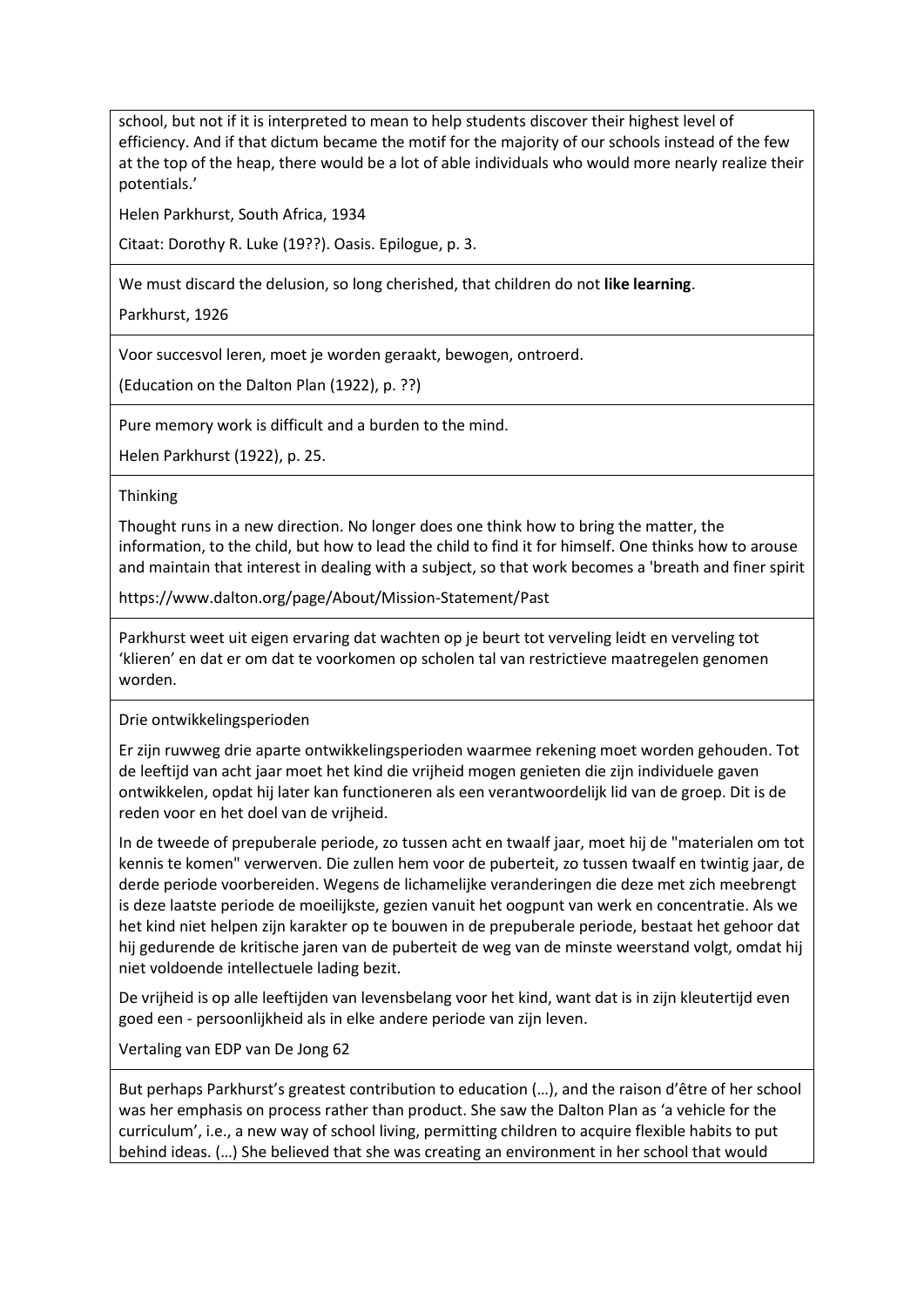allow her students to make adjustments and do things in terms of principle (…) to get the right mental habits for life.

Susan F. Semel (2002), p. 81.

Samengevat haar kritiek op het traditionele onderwijs

Simultaneous instruction, teacher questioning, memorizing, group recitation, mindless singsong, oppression and insufferable boredom.

Door het Dalton Laboratory Plan worden de voorwaarden geschapen waarbij de leerling, om er plezier aan te beleven, onwillekeurig functioneert als **lid van een sociale groep**. Hij wordt door zijn groep geaccepteerd of verworpen naarmate zijn functioneren of zijn gedrag sociaal is of niet. Die wet geldt in de school, zoals ook in de wereld van mannen en vrouwen. Om effectief te zijn moet deze wet niet opgelegd worden, ze moet ongeschreven zijn, een uitstraling als het ware van de atmosfeer die de gemeenschap ademt.

EDP, p 21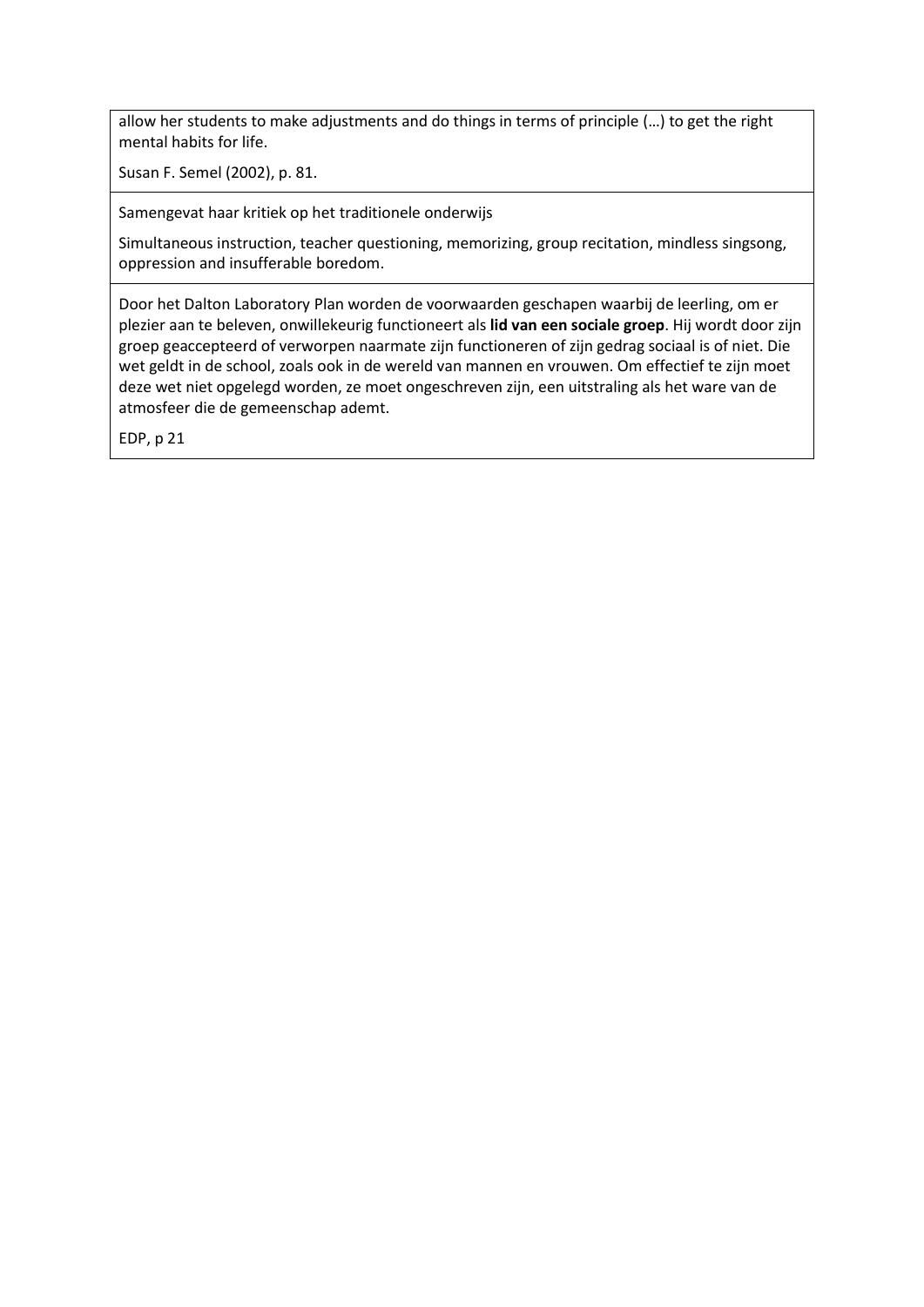# **PARKHURST**

Parkhurst empathically stated that Maria Montessori was her teacher, in every respect.

Susan F. Semel (2002), p. 83.

Although no direct documentation exists, it is probable that Helen Parkhurst came under the influence of Frederik Burk and Carleton Washburne, the latter having developed the 'individual system', which allowed students to progress through their studies at their own pace."

Susan F. Semel (2002), p. 77.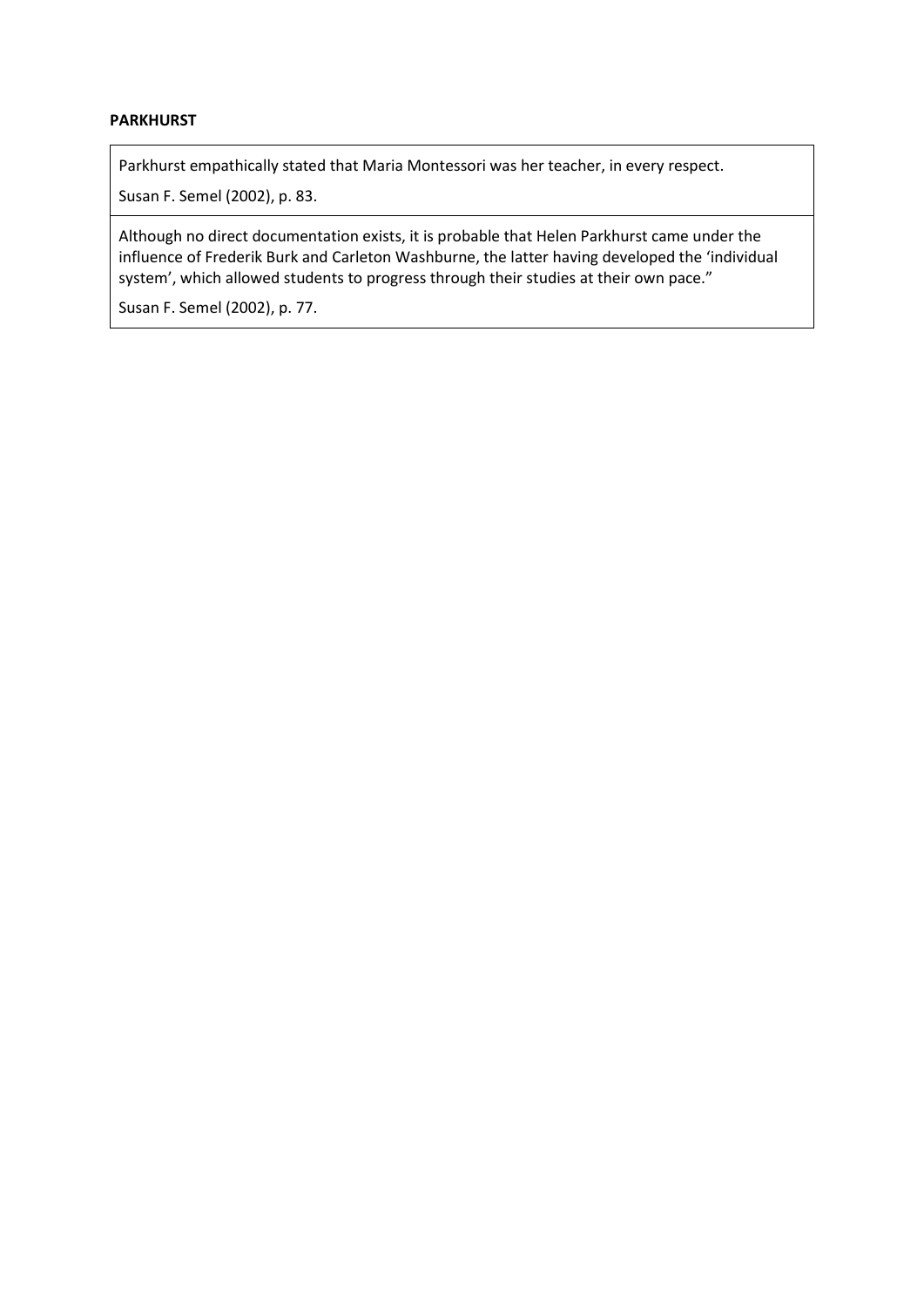# **PLANNEN**

They were required to discuss their plans of action… Students would have participated … in planning their studies with both faculty and peers, interacting with the community in a spirit of cooperation."

Susan F. Semel (2002), p. 79.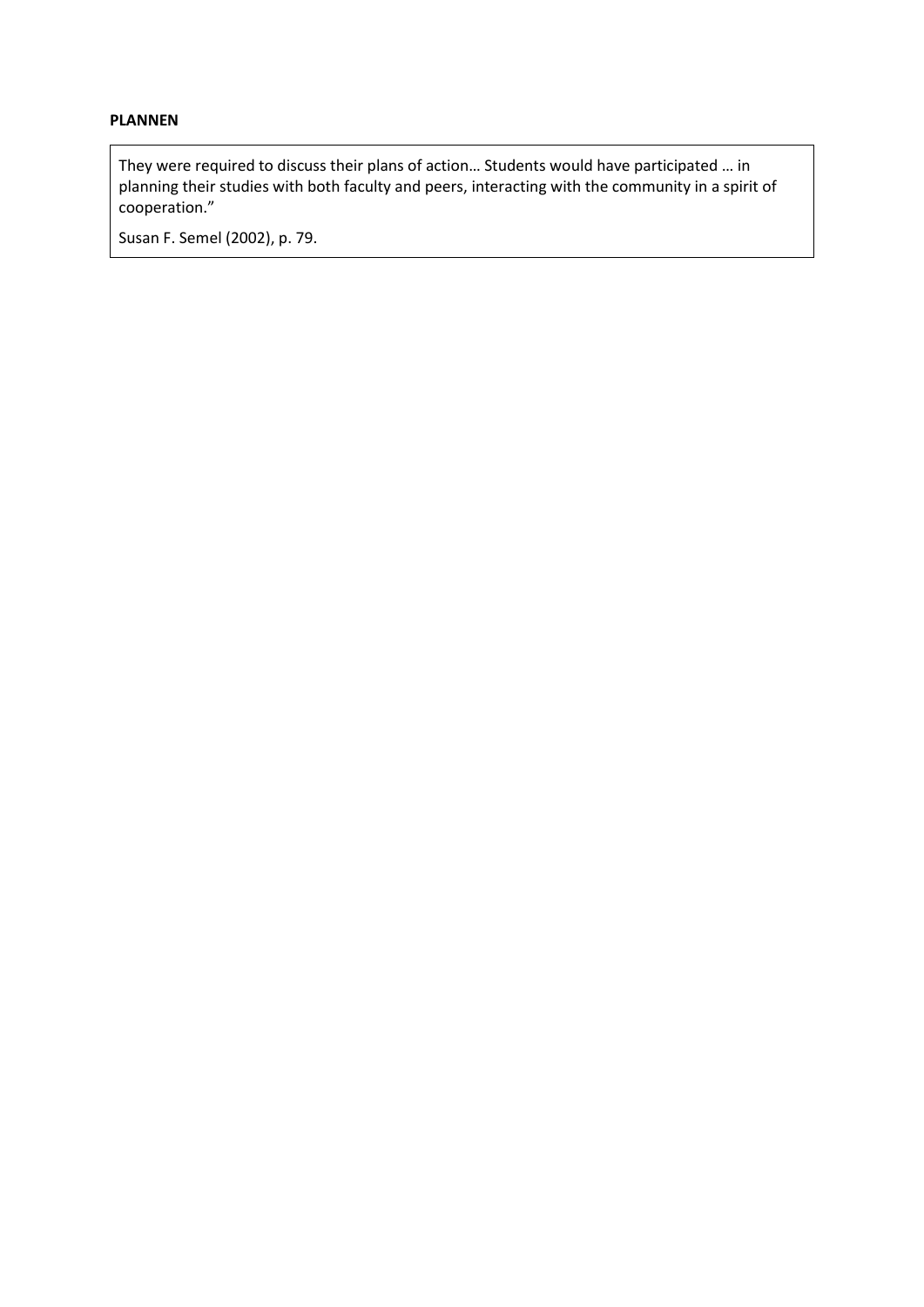## **REFLECTIE**

I would be the first to hear **welcome criticism**.

Dorothy R. Luke z.j., *Oasis*, deel 1, hoofdstuk 6, p. 87. Het grappige is dat Luke zich hier vergist en schrijft: "I would be the *last* to hear welcome criticism."

De werkwijze van het plannen van het werk en het registreren van het gemaakte werk is de leerlingen over het algemeen al snel duidelijk. Soms leidt dat tot opmerkelijke inzichten. Luke laat een leerling aan het woord die kijkend naar zijn vorderingen zegt:

**I am ahead of the class and behind myself!**

Dorothy R. Luke z.j. *Oasis*, deel 3, hoofdstuk 2, p. 6.

Before the close of each morning's session all pupils in each grade assemble with some specialist to talk over a definite section of the job. We call this "Conference time." Individuals who have contracted to fulfill the same job must have common interests, and in conference each contributes something of value as the job is reviewed from new angles

Here it was first applied to children of pre-adolescent age. To their co-operation as to their criticism I also owe much. Even before discussing the plan in detail with my associates I presented it to the children and invited their opinions upon it. Their suggestions were extremely valuable. It was, in fact, the pupils themselves who showed me the way to correct several points in which it was defective. Thus at the very outset the principle of freedom in education for those whom we aspire to educate justified itself.

HP14

In education, as in all the arts of life, a certain "scepticism of the instrument" (as Mr. Wells has called it) is constantly needed if progress is not to end in the stagnation of routine.

Inleiding T.P. Nunn

We hebben veel van de kinderen geleerd. Zo nu en dan nodigen we ze uit tot het leveren van commentaar. En als we dat doen, wordt dat openhartig en eerlijk gegeven. We hebben vaak de suggesties van de leerlingen gevolgd en onze plannen bijgesteld, tot voordeel van zowel de leerlingen als het personeel.

(EDP, p 21).

Het kind is een raadsel voor volwassenen

(De Wereld van het Kind, 1956, p. X)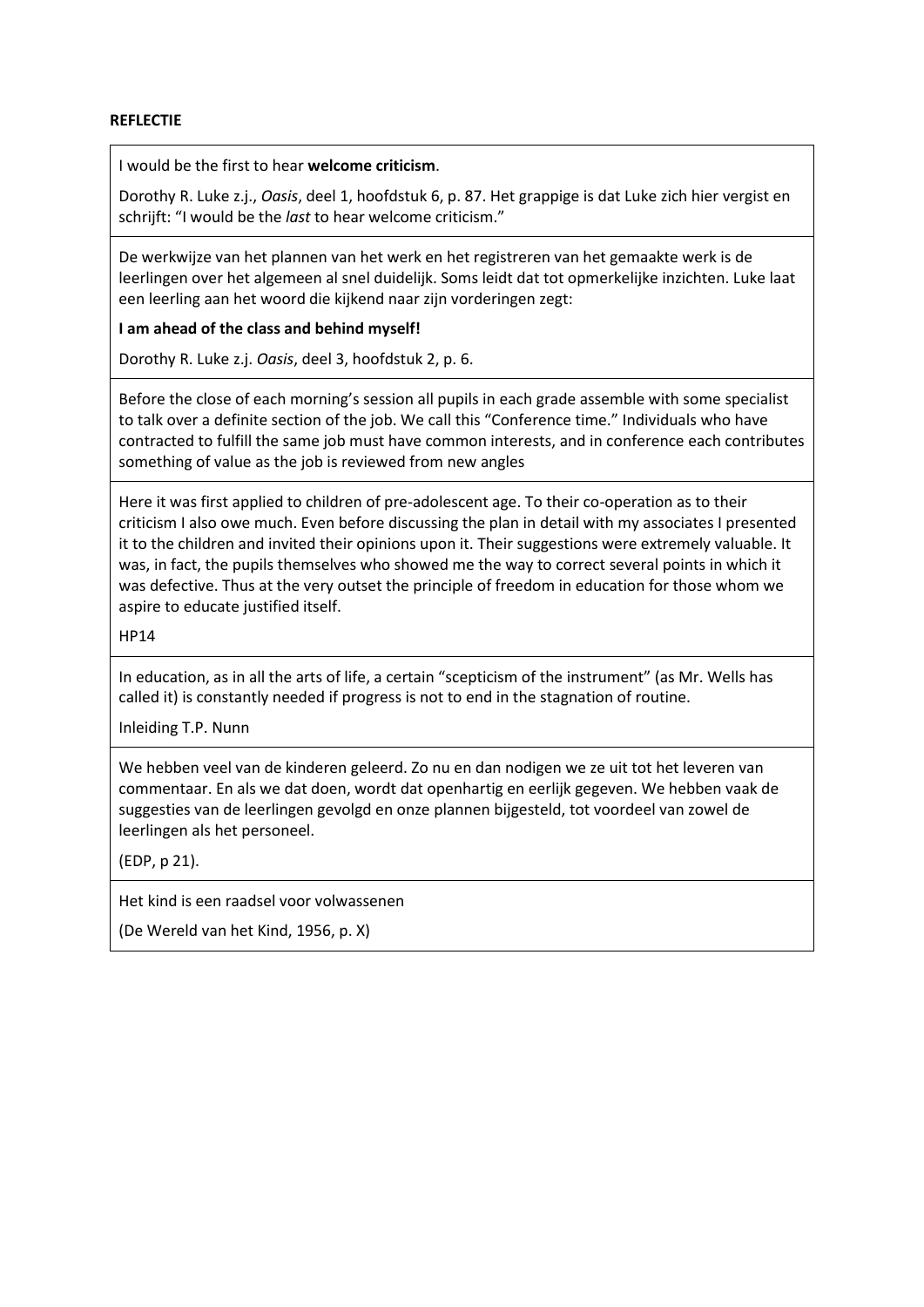## **SAMENWERKEN**

Let us think of it (school) as a place where **community conditions** prevail as they prevail in life itself.

https://www.dalton.org/page/about/the-dalton-plan/house

The way the child lives, while doing his work, the way he functions as a **member of society**.

HP 1922

The Dalton class, on the other hand, is a real **community**; there is mutual relationship between the units. They can help one another and form temporary groups for special pieces of work. In fact life in a Dalton school is like life in the outside world. The children study for themselves as they will have to in after life; they pratice initiative and self-resource as they will have to when they grow up; they help t mould their own destinies as they will have to when they go out into the world and fend for themselves.

Kimmins en Rennie (1932), p. 125.

De leraar is slechts een lid van de sociale kring en het kind gaat naar hem toe net zoals in een gemeenschap iemand naar een vriend gaat EDP, p. 65

A school cannot reflect the social experience which is the fruit of community life unless all its parts, or groups, develop those intimate relations one with the other and that interdependence which, outside of school, binds men and nations together.

https://www.dalton.org/page/About/Values

Door het Dalton Laboratory Plan worden de voorwaarden geschapen waarbij de leerling, om er plezier aan te beleven, onwillekeurig functioneert als lid van een sociale groep. Hij wordt door zijn groep geaccepteerd of verworpen naarmate zijn functioneren of zijn gedrag sociaal is of niet. Die wet geldt in de school, zoals ook in de wereld van mannen en vrouwen. Om effectief te zijn moet deze wet niet opgelegd worden, ze moet ongeschreven zijn, een uitstraling als het ware van de atmosfeer die de gemeenschap ademt.

EDP, p 21

Eveneens is, vanuit het gezichtspunt van de leerling, het kind, als het onderworpen is aan willekeurige gezagsuitoefening en onverantwoordelijke regels en voorschriften, niet in staat om een sociaal bewustzijn aan te kweken dat het voorspel is voor dat sociale bewustzijn dat zo onmisbaar is als voorbereiding voor de volwassenheid (EDP, p. 21).

As a member of the community the pupils learns to be a co-worker, who (is) responsible to, and for, the whole

EDP, 17

Samenwerking noemt Helen Parkhurst het tweede principe van het Dalton Laboratory Plan. Ze noemt dit 'de inwerking van groepen op elkaar'. Ze sluit hier aan bij inzichten van Dewey: 'Het doel van democratisch onderwijs is niet alleen een individu tot een intelligente deelnemer te maken van de groep waarmee hij onmiddellijk te maken heeft, maar om verschillende groepen in zo'n voortdurende interactie te brengen dat geen enkel individu het zou wagen zich niets van anderen aan te trekken'.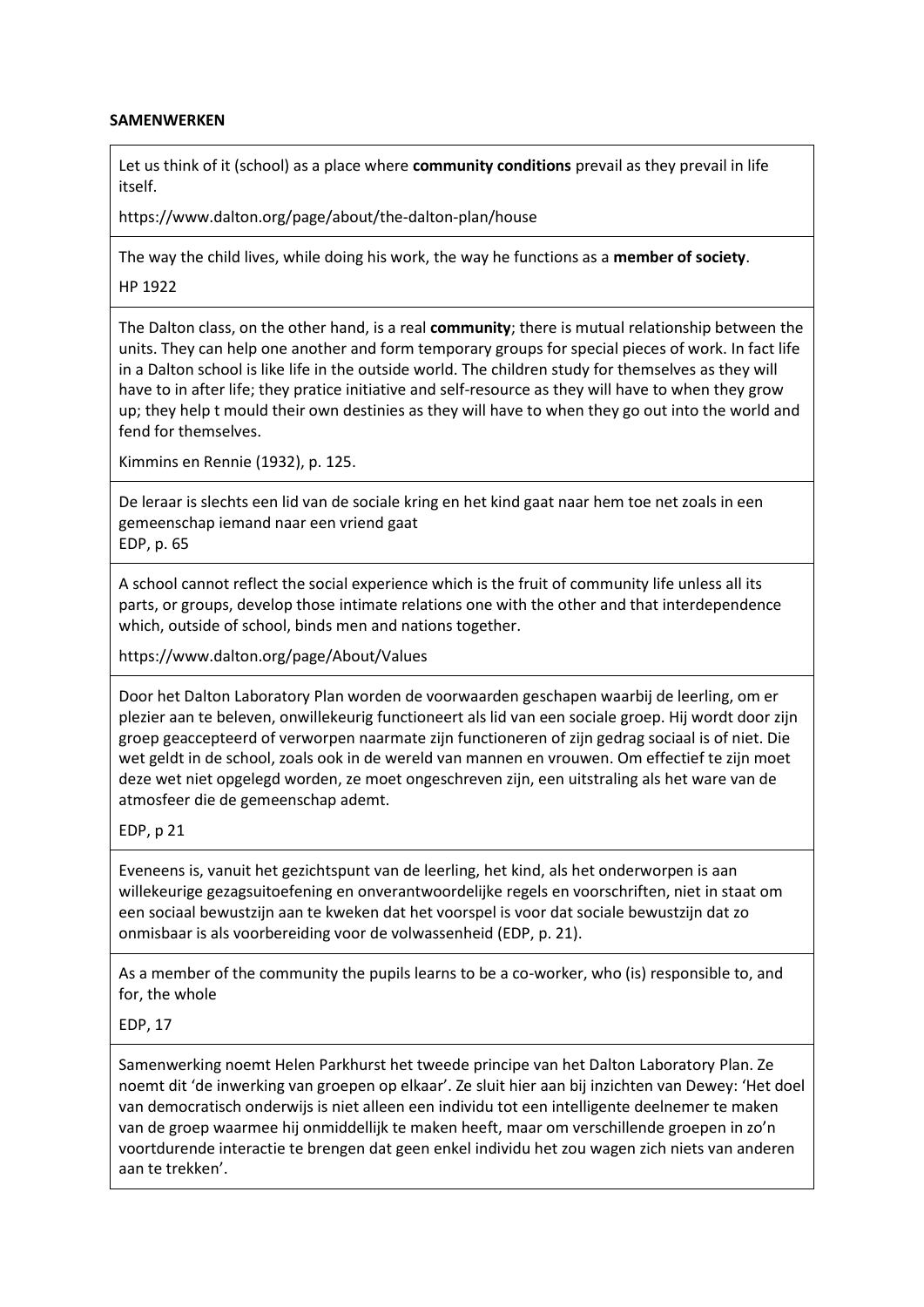Zowel in de vaklokalen als in de Hal mogen de meisjes rustig samenwerken. Dit is nog een reden waardoor de tegenzin in bepaalde vakken afneemt.

Let us think of school rather as a sociological laboratory where the pupils themselves are the experimenters, not the victims of an intricate and crystallized system in the evolution of which they have neither part nor lot. Let us think of it as a place where community conditions prevail as they prevail in life itself.

Helen Parkhurst (1922), p. 13-14.

Education is a co-operative task.

Helen Parkhurst (1922), p. 19.

Het feit dat het schoolwerk op deze manier rond een zelfgekozen thema is opgezet, leidt bij de kinderen tot een hogere motivatie en tot meer inzet en verantwoordelijkheidsgevoel voor de taak. De leraren ervaren ook een verbeterde samenwerking tussen de leerlingen. Bovendien raken leerlingen erdoor geïnteresseerd om andere onderwerpen op soortgelijke manieren uit te werken. De vorderingen in de vakken zijn naar tevredenheid. Binnen de beschikbare tijd hebben de leerlingen meer werk verzet. De werkwijze smaakt, aldus Dewey, ook voor de leraren naar meer. Bij de evaluatie van het experiment wordt verder gezegd dat de inrichting van de vaklokalen sterk uitgebreid moet worden als de thema's in echte projecten worden uitgewerkt. Dan zal er op school ook gebruik gemaakt moeten worden van toetsen om de vorderingen in de basisvakken bij te houden.

Evelyn Dewey (1922)

Sociological laboratory

Voor Parkhurst is de school als een sociaal laboratorium, waar kinderen de vaardigheden leren die ze in die samenleving later nodig hebben.

Sociologisch laboratorium

Laten we liever aan een school denken als een sociologisch laboratorium waar de leerlingen zelf experimenten uitvoeren en niet het slachtoffer zijn van een ingewikkeld en vastgelopen systeem, in de ontwikkeling waarvan zij part noch deel hebben. Laten we aan de school denken als een plaats waar omstandigheden in een gemeenschap overheersen, zoals ze in het leven overheersen.

Voor Parkhurst is de school als een sociaal laboratorium, waar kinderen de vaardigheden leren die ze in die samenleving later nodig hebben.

(Education on the Dalton Plan (1922), p. ??)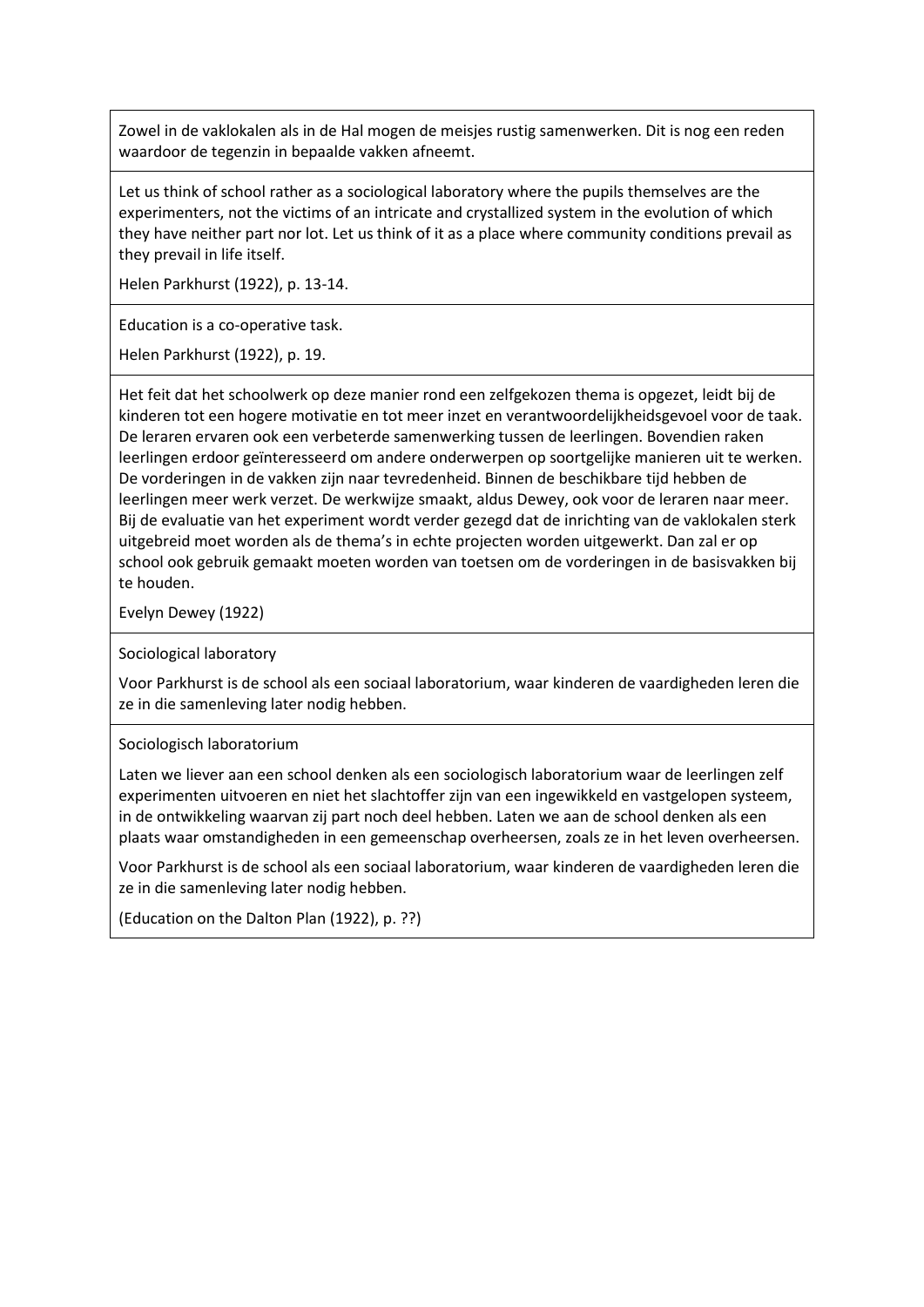## **SCHOOL**

We are students of words, shut up in schools and colleges and recitation rooms for ten or fifteen years and come out at last a bag of wind, a memory of words, and we do not know a thing!

Citaat van Emmerson waar Parkhurst zich in kon vinden.

Dorothy R. Luke z.j., *Oasis*, deel 1, hoofdstuk 4, p. 43.

Parkhurst heeft kritiek op de traditionele school. Ze heeft geen goed woord over voor de ondoelmatige en onnuttig autoritaire verhoudingen, die er, volgens haar, de dienst uitmaken: fictious authority', arbitrary authority', immutable rules and regulations… It is restrictive, not educative… It is fatal to the idea of a school as a vital social unit.

Parkhurst (1922), p. 18.

In the old days the student went to school to get what the school had to offer him; now he goes to school to satisfy a definite need for self-development. He is no longer disposed to learn just what the teacher proposes to teach. The mould (= de mal) that has done for past generations of pupils will no longer do for him.

Vroeger ging de leerling naar school om te krijgen wat de school in de aanbieding had. Nu gaat hij naar school met een bepaalde behoefte aan zelfontwikkeling. Hij is niet langer van plan alleen datgene te leren wat de leraar als leerstof voorlegt. De sjabloon die voor de voorbije generaties voldeed, wenst hij niet toe te passen

Education on the Dalton Plan (1922), p. ??

The true business of the **school** is not to chain the pupil to preconceived ideas, but to set him free to discover his own ideas and to help him bring all his powers to bear upon the problem of learning.



https://www.dalton.org/page/programs/high-school/curriculum/notable-programs/daltonscience-research-program

Certainly we conceive of 'school' as a very different place than was formerly implied by the word. My conception of the ideal school is that it be a sociological laboratory where community life and community situations prevail; a place where community conditions, being prevalent, can be studied and assisted; a place where pupils themselves are the experimenters, not the subject of an intricately organized experiment where they are experimented upon, or which is conducted for the benefit of others than themselves; where the purpose served is not outside their interests and conscious needs; a laboratory where the instructors grow also and become more intelligent and alert in their observation and study of child life, and where in the minds of the children the instructors are not drivers but helpers, who stand ready to serve the pupil community as their special talents are needed.' schrijft Ethel Cook.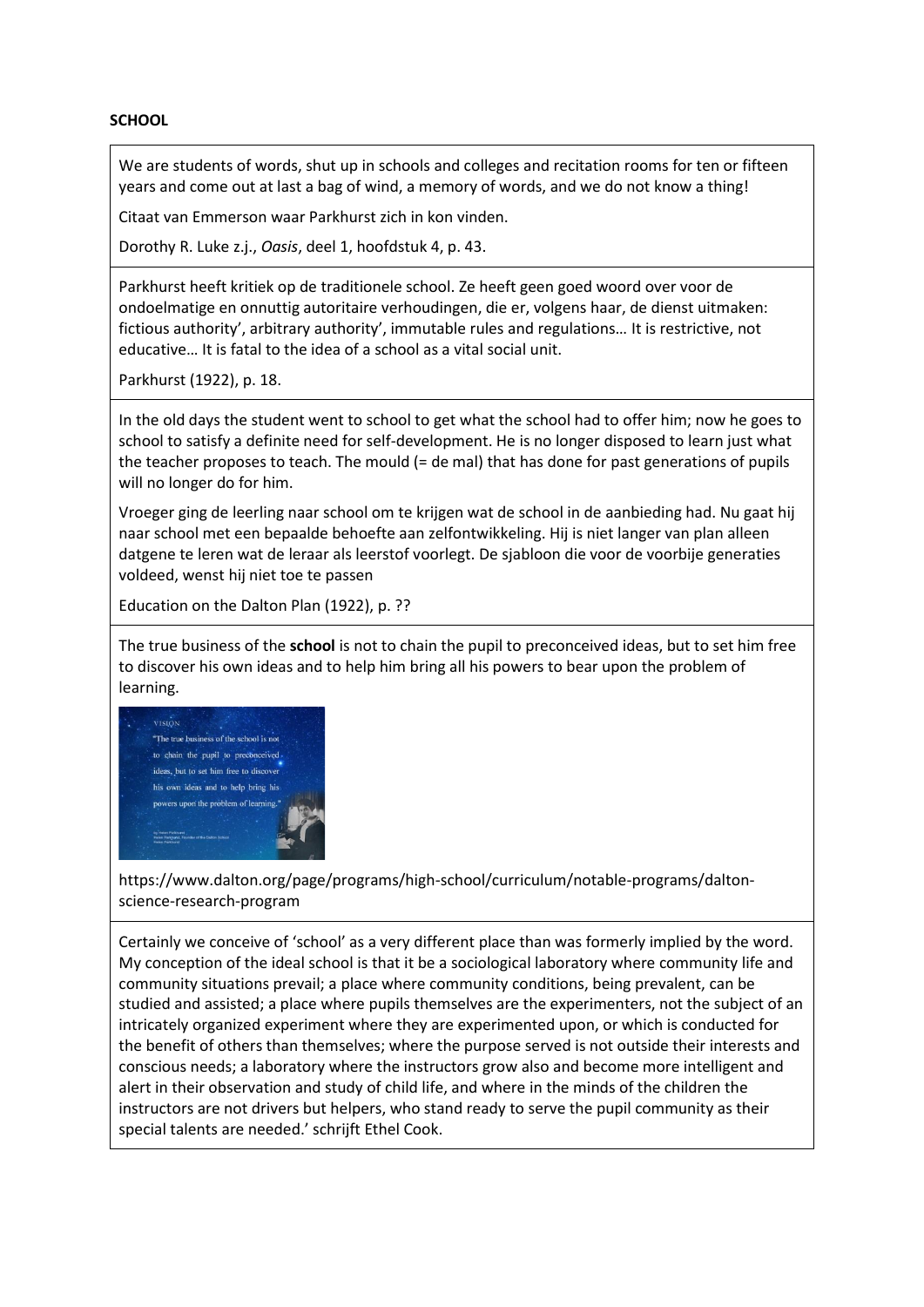## **SYNTHETIC EDUCATION (VAKKENINTEGRATIE)**

Onderwijs dat uitgaat van vakkenintegratie en dat betekenisvol wordt voor de leerlingen

will provide that large and comprehensive outlook which will make these virtues (service and cooperation) a habit of thought and a practice of life.

For service and co-operation are what we need to solve our great political and social problems today, and synthetic education that will provide that large and comprehensive outlook which will make these virtues a habit of thought and a practice of life. Some such total vision must be constantly in the mind of the teacher, who must ever be on the look-out for inter-relations and so stir within the minds of the children the faculty of creating channels between the different territories – channels which will fertilize the whole earth between them and give that infinite joy which comes from the consciousness of creatorship, the true function of man, the work for which he was endowed with an immortal spirit.

Helen Parkhurst (1922), p. 26.

Only in the **synthetic** way … can we make knowledge a living and fruitful organism rather than a dead and barren file.

Ze citeert hier uit het boek van Wilson An experiment in Synthetic Education' (1921). Parkhurst noemt het: A little book with a big message'.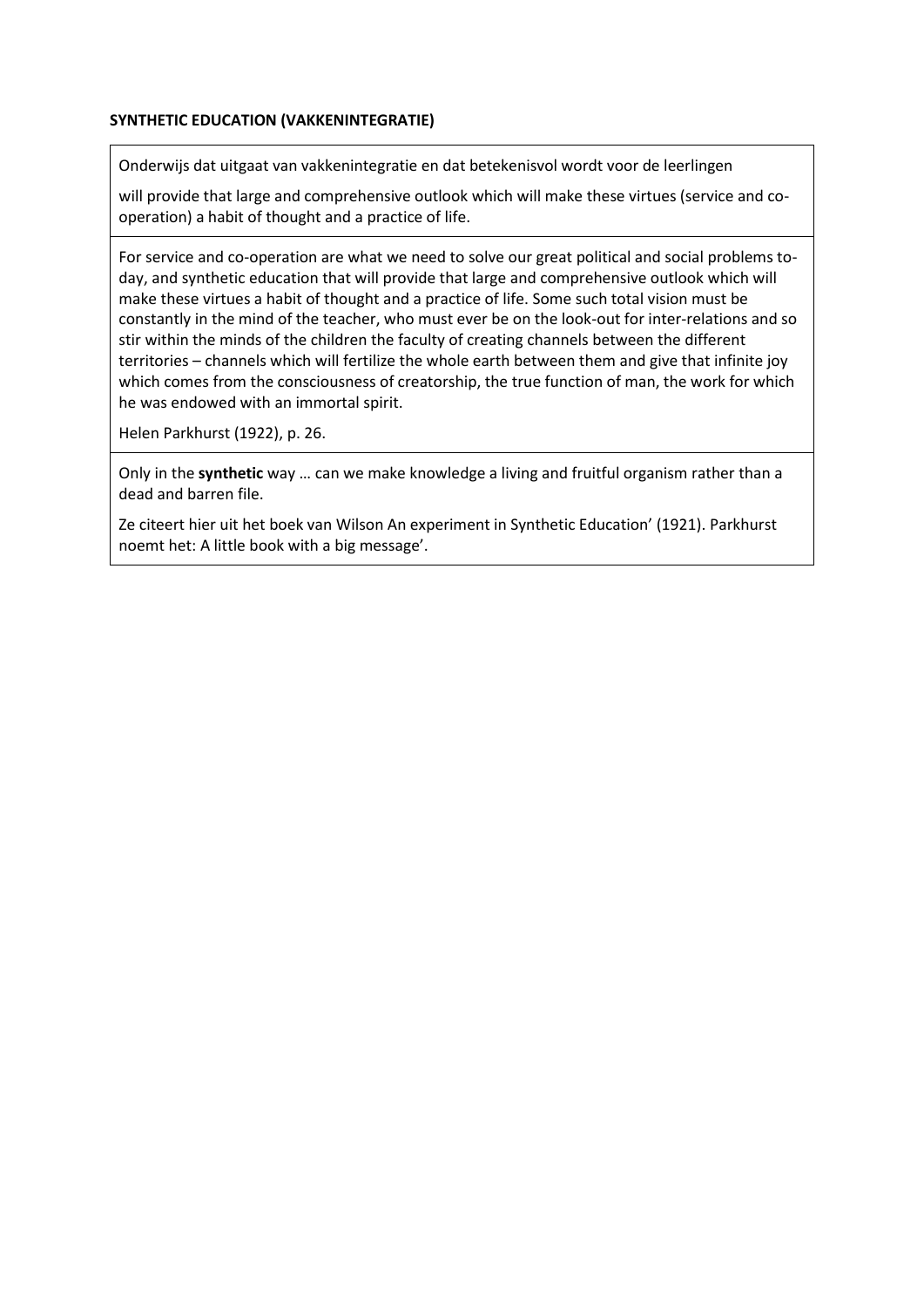# **TOETSEN**

Testing is the cause of much mechanical teaching Rosa Bassett, 1922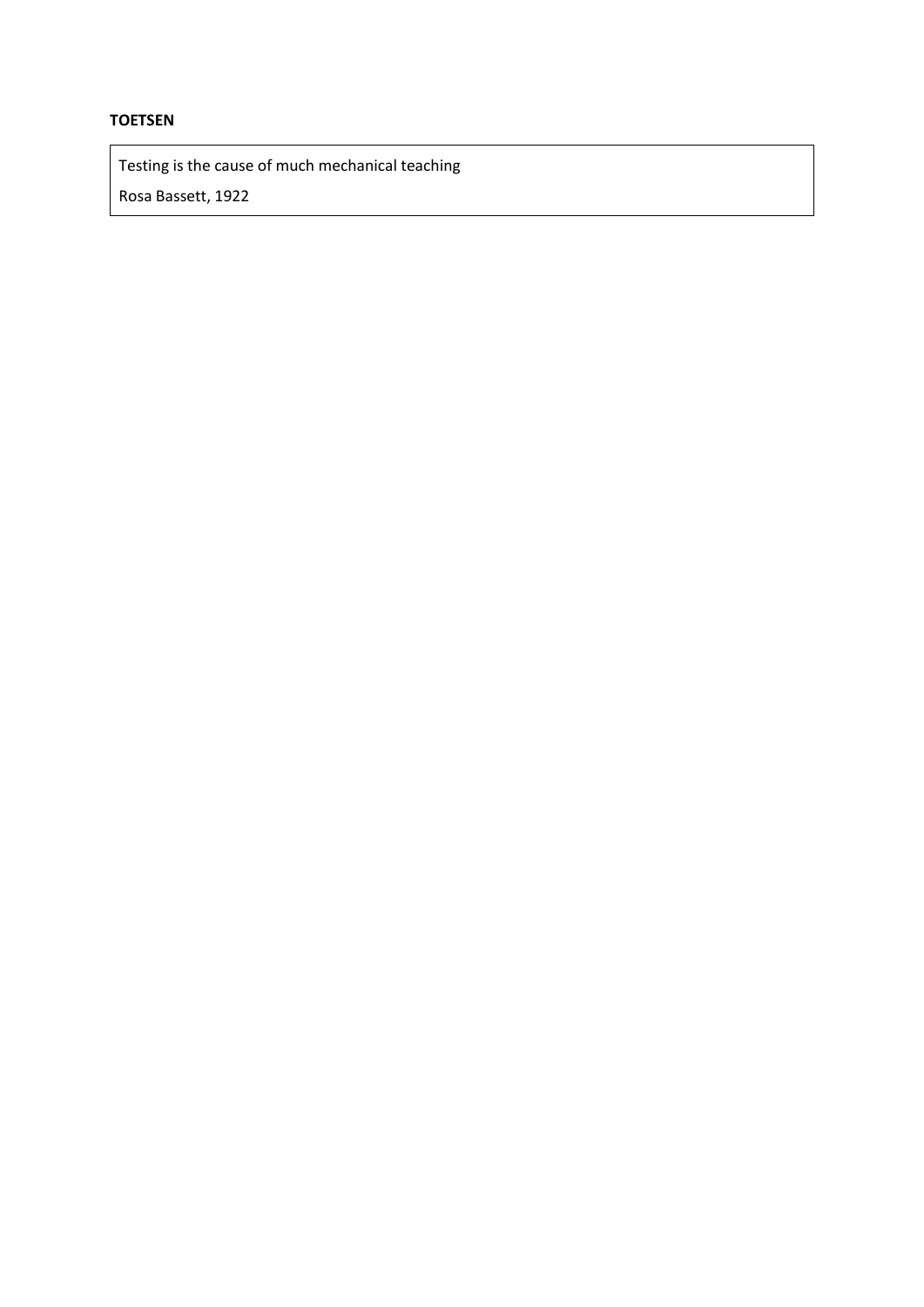## **TIJD / BUDGETING TIME**

Because children are prone **to waste time** of others, but never their own, we make the time their's from the start.

(Parkhurst, 1922)

The **free study time** enables the pupils to work under conditions such as prevail in the World outside of school. They have to plan their own time; work out their own problems; use reference books and apparatus independently; adjust to changing groups of fellow students. They are free to work at their own rate of speed but have to come up to certain minimum requirements.

De werkwijze van het plannen van het werk en het registreren van het gemaakte werk is de leerlingen over het algemeen al snel duidelijk. Soms leidt dat tot opmerkelijke inzichten. Luke laat een leerling aan het woord die kijkend naar zijn vorderingen zegt:

I am ahead of the class and behind myself!

Dorothy R. Luke z.j. *Oasis*, deel 3, hoofdstuk 2, p. 6.

Vrijheid is daarom het grondbeginsel van het Dalton Laboratory Plan. Vanuit het academische of culturele gezichtspunt moet de leerling de vrijheid hebben om zijn werk in ieder vak waarin hij bezig is zonder onderbreking voort te zetten, want wanneer hij belangstelling heeft, is hij geestelijk levendiger, meer alert en beter in staat iedere moeilijkheid te overwinnen die hij in de loop van zijn studie tegenkomt. Onder deze nieuwe methode is er geen schoolbel die hem op een vastgesteld uur wegrukt en hem pedagogisch ketent aan een ander vak en een andere leraar. Als hij zo behandeld wordt, wordt de energie van de leerling vanzelfsprekend verspild.

Zulke willekeurige veranderingen zijn trouwens net zo oneconomisch alsof we op bepaalde tijden een elektrische kachel aan- en afzetten, zonder dat daar een reden voor is. Tenzij een leerling kennis mag opnemen in zijn eigen tempo, zal hij nooit iets grondig leren. Vrijheid bepaalt haar eigen tempo. De tijd van een ander pakken is **slavernij**.

Vertaling van EDP van De Jong 20

Parkhurst schaft de schoolbel en voor een groot deel van de dag het rooster af. Op de ochtenden is het tussen 9 uur en 12 uur lab time', waarin de leerlingen onbelemmerd aan hun taak kunnen werken. Hierdoor schenkt Parkhurst leerlingen ruimte om hun eigen tijd in te delen. En omdat leerlingen in werktempo en in werkritme van elkaar verschillen, leidt het afschaffen van het rooster ertoe dat leerlingen niet op elkaar hoeven te wachten en veelal door kunnen werken tot het werk naar eigen inzicht afgerond is.

The teacher must be able to feel the pulse of the class the whole of the time and still keep in contact with the progress-pulse of each individual child. (De leraar moet in staat zijn om de pols van de klas de hele tijd te voelen en in contact met de voortgang-puls van elk individueel kind stil te houden.)

Radcliffe (1924,/29, 6):

Voor haar is de belangrijkste conditie voor het leren van kinderen het gebruik van de tijd:

"Time, like an allowance of money, should be treated with respect and spent wisely (Dorothy R. Luke z.j., Pursuit, introduction, p. 3.)

Parkhurst schaft de schoolbel en voor een groot deel van de dag het rooster af. Op de ochtenden is het tussen 9 uur en 12 uur 'lab time', waarin de leerlingen onbelemmerd aan hun taak kunnen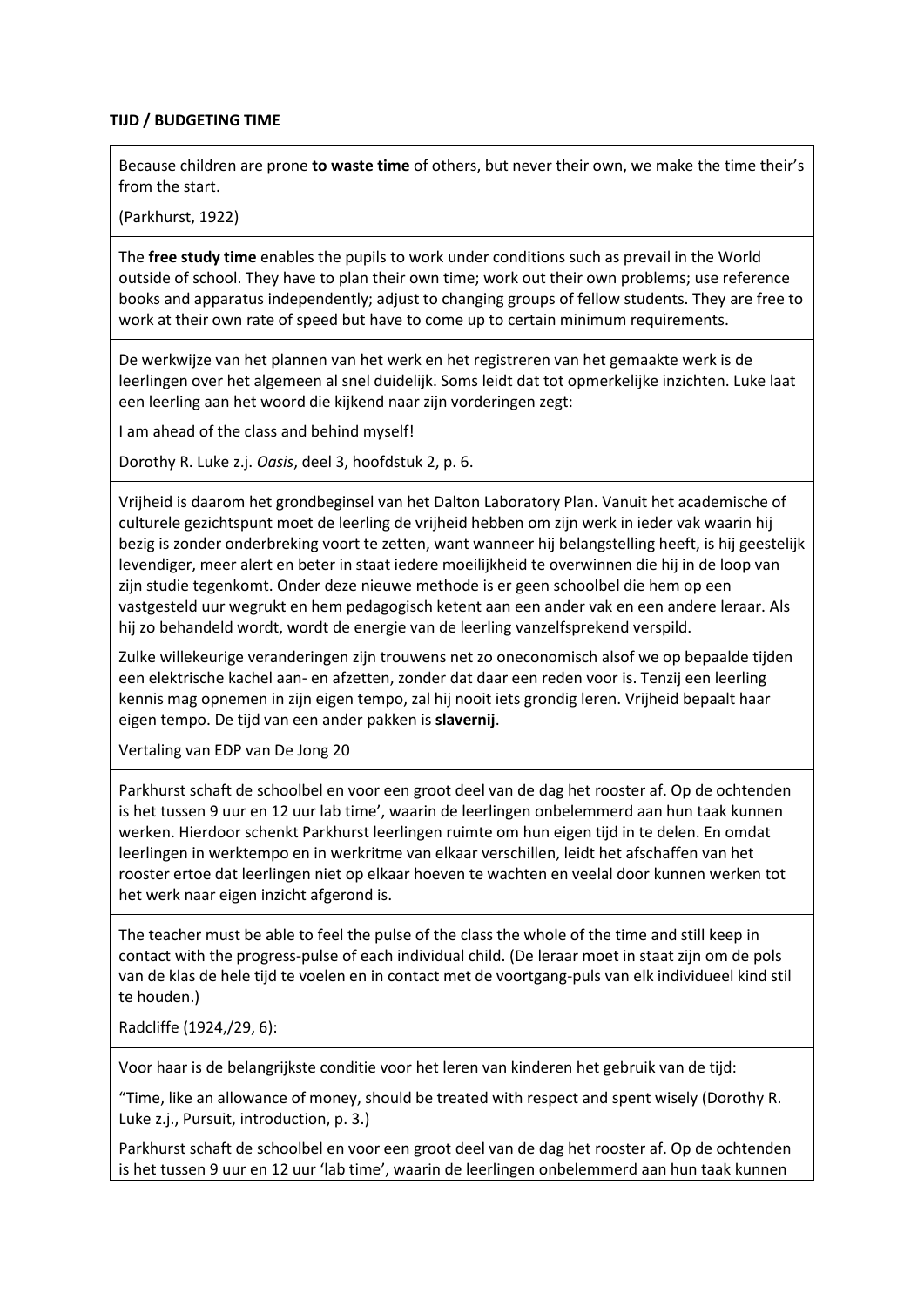werken. Hierdoor schenkt Parkhurst leerlingen ruimte om hun eigen tijd in te delen. En omdat leerlingen in werktempo en in werkritme van elkaar verschillen, leidt het afschaffen van het rooster ertoe dat leerlingen niet op elkaar hoeven te wachten en veelal door kunnen werken tot het werk naar eigen inzicht afgerond is.

Parkhurst creëert door 'budgeting time' een optimale leersituatie, Met dit begrip bedoelt ze dat leerlingen zelf hun tijd indelen en aan het werk kunnen zijn en dat leerkrachten hen daarbij niet ophouden of van het werk houden.

Van der Ploeg wijst erop dat Parkhurst in 1925 'budgeting time' als het derde principe van het Dalton Plan noemt.

Piet van der Ploeg (2010), p. 128.

Hij zegt erover dat het zelf plannen en zelf indelen van tijd inderdaad een Dalton Plan-eigen kenmerk is, maar dat het wel beschouwd een toespitsing van 'freedom' is.

#### Budgeting time

Parkhurst creëert door '**budgeting time'** een optimale leersituatie, Met dit begrip bedoelt ze dat leerlingen zelf hun tijd indelen en aan het werk kunnen zijn en dat leerkrachten hen daarbij niet ophouden of van het werk houden.

Van der Ploeg wijst erop dat Parkhurst in 1925 'budgeting time' als het derde principe van het Dalton Plan noemt. Hij zegt erover dat het zelf plannen en zelf indelen van tijd inderdaad een Dalton Plan-eigen kenmerk is, maar dat het wel beschouwd een toespitsing van freedom' is.

Piet van der Ploeg (2010), p. 128.

Evelyn Dewey laat een leerling aan het woord over de voordelen van deze werkwijze:

I like this school because each child has ample time to do his work. In other schools, when you go into arithmetic, you have to do arithmetic for half an hour and you have to do so much that you get mixed up. Here, if you begin to get tired and can't make your mind work right on one thing, you can go into another room and forget all about the first thing, so you don't get muddled up. Later, you can do the arithmetic. I like it too, because you can go on and do your work and not be held back by children who are slower.

Evelyn Dewey (1922), p. 2.

The pupil must be made free to continue without interruption his work upon any subject in which he is absorbed, because when interested he is mentally keener, more alert, and more capable of mastering any difficulty that may arise in the course of hist study.'

Helen Parkhurst (1922), p. 16.

Wanneer staat u meer vrijheid van keuze toe wat de vakken betreft? Als een jongen zijn taken voor klas VII af heeft, krijgt hij nu alleen opdrachten voor rekenen en Engels die hij in een dag of zeven van de maand kan voltooien. De rest van de tijd wordt besteed aan **lievelingsvakken**, met als enig vereiste dat hij alles wat hij doet opschrijft en dat het werk door de onderwijzers van dat vak wordt nagekeken. In speciale gevallen gebeurt dit ook met kinderen die klas VII nooit zullen halen.

Vertaling van EDP van De Jong 89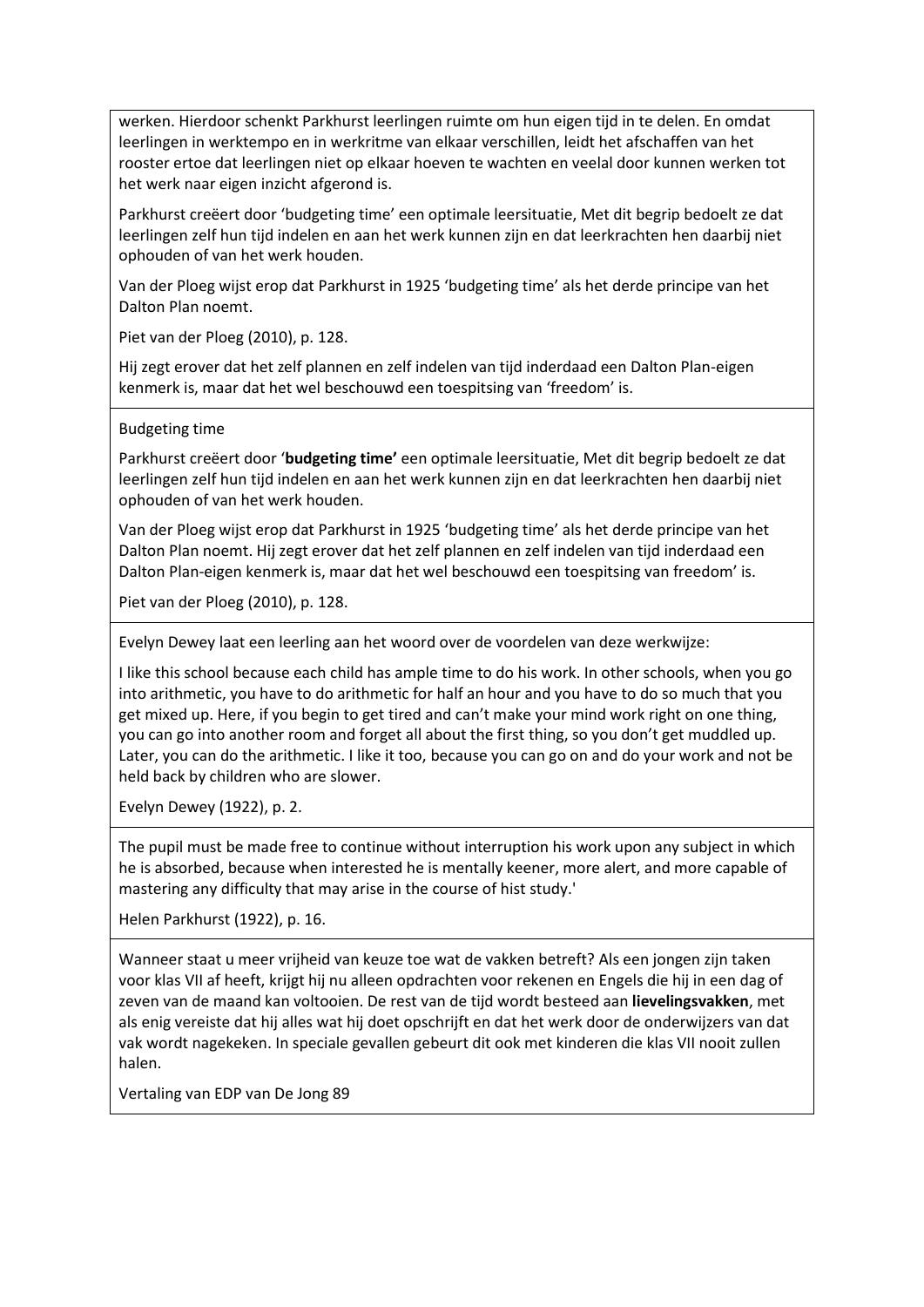## **VAKLOKALEN, LABORATORY**

You will do away with class-rooms in the formal sense, and substitute work-shops or laboratories wherein the pupil can browse intelligently

HP-8: Educational laboratories

HP-11:

# entire reorganization of school life.

I admit that the word 'laboratory' may seem to some people inappropriate, because hitherto it has been associated exclusively with scientific experiments. But to me the word is most significant, and I cling to it advisedly in the hope that it may gradually shift the educational point of view away from the atmosphere of prejudice and

Let us think of school rather as a sociological laboratory where the pupils themselves are the experimenters, not the victims of an intricate and crystallized system in the evolution of which they have neither part nor lot. Let us think of it as a place where community conditions prevail as they prevail in life itself.

HP14

Over het woord laboratory schrijft ze:

To me the word seems moest significant. I chose it carefully and purposefully in an attempt to shift the educational point of view. I sought to find a word not anchored with old associations and prejudices.'

Helen Parkhurst (1921), p. 297.

Zowel in de vaklokalen als in de Hal mogen de meisjes rustig samenwerken. Dit is nog een reden waardoor de tegenzin in bepaalde vakken afneemt.

Zowel in de vaklokalen als in de Hal mogen de meisjes rustig samenwerken. Dit is nog een reden waardoor de tegenzin in bepaalde vakken afneemt.

I draw attention to the word "**laboratory**," for it is significant of a place where a pupil researchworker experiments with and on his job.

laboratories are not supervised study rooms, but work-shops where the pupils collaborate with each other and with the teacher.

Omgaan met elkaar

Wanneer er leerlingen van andere vaklokalen binnen kwamen, begroette mej. D. hen zoals men een gast zou begroeten, want het is absoluut noodzakelijk dat er geen enkel gevoel van vrijheidsbeperking of verlegenheid aanwezig is.

Vertaling van EDP van De Jong 36

DE VRIJHEID VAN DE LERAAR OM TE HELPEN

Over het geheel heb ik de tijd in het vaklokaal liever dan die met de klas als geheel. De tijd met de klas als geheel is nuttig om de individuele leerlingen als klas te bekijken. Ik houd van de gelegenheid die het Daltonplan biedt voor individueel werk. De lerares heeft meer vrijheid, zodat ze een kind zo lang dat nodig is kan helpen. De andere kinderen die aan hun taak kunnen werken,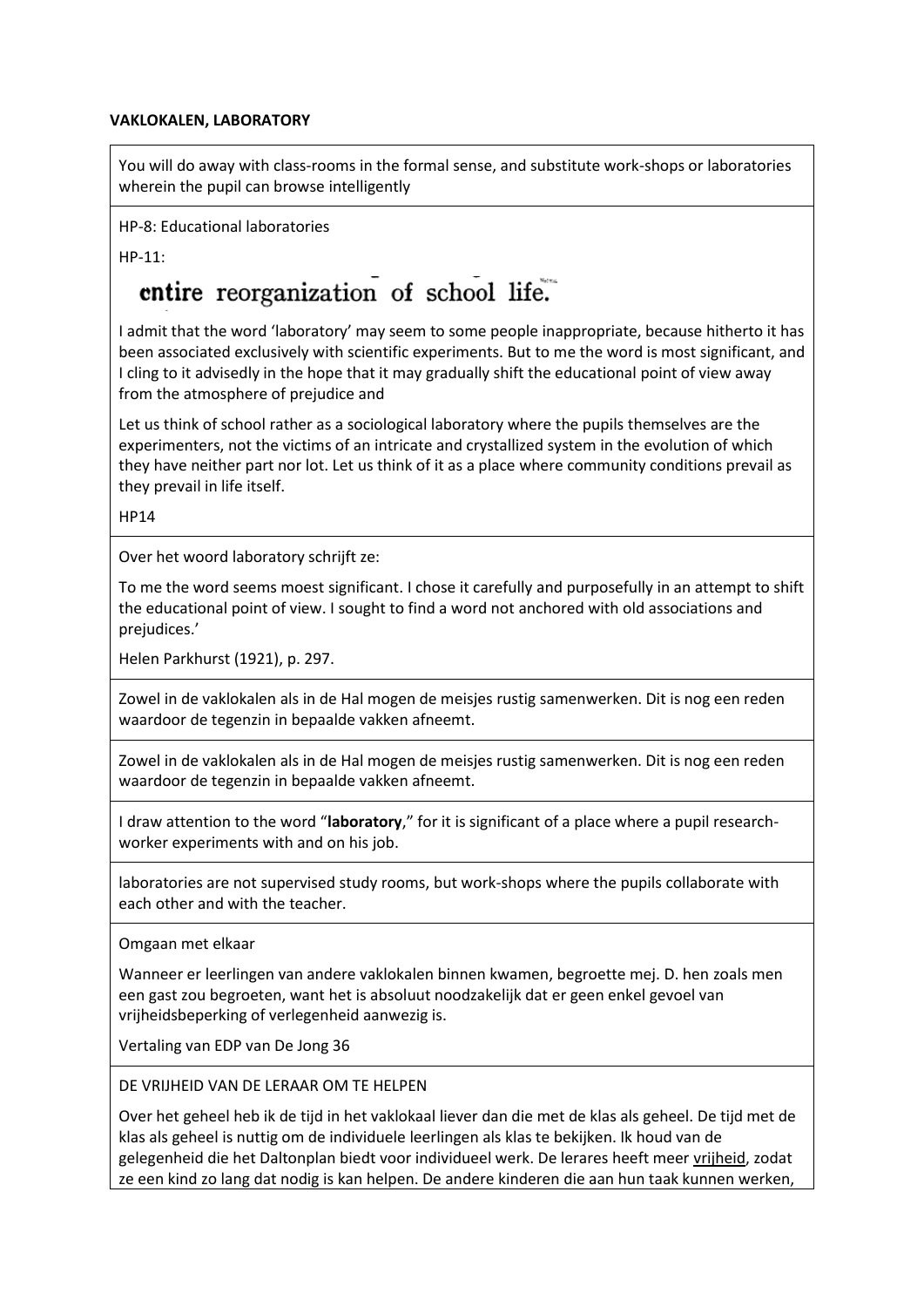verliezen geen tijd terwijl zij zo bezig is. Het Daltonplan maakt herhaalde aanwijzingen onnodig, want die zijn duidelijk in de taak omschreven. En de tragere leerlingen kunnen ze zo vaak lezen als dat nodig is om het probleem te begrijpen

Vertaling van EDP van De Jong 68

### REORGANISATIE VAN HET SCHOOLLEVEN, LESROOSTER EN VRIJE KEUZE IN VAKLOKALEN

Vanaf het begin had het werkplaatsplan, zoals ik het bleef noemen, ook na de perfectionering in 1913, ten doel een volkomen reorganisatie van het schoolleven. Ik was van plan de topzware machinerie die nu in gebruik was, te vervangen door een eenvoudige verandering in de procedures op de scholen, waardoor de leerlingen meer vrijheid zouden genieten en bovendien in een milieu dat beter aangepast zou zijn aan de verschillende studievakken, waarin elke leraar een vakleerkracht zou moeten zijn.

Bovenal wilde ik geen verschil maken in de beoordeling van de leerlingen bij hun persoonlijke moeilijkheden en dezelfde kansen verschaffen om vooruit te komen aan zowel langzame leerlingen als aan vlugge. In 1913 hadden we het plan uitgewerkt, waardoor we het lesrooster gedeeltelijk buiten werking konden stellen.

Maar pas in 1915 konden we er helemaal zonder. In 1913 begonnen we de leerlingen in groepen te plaatsen met een vrije keus in de vaklokalen. Dat was op zichzelf al een grote vernieuwing, al moesten ze nog in aparte groepen blijven. Het kostte nog twee jaar om de volledige interactie van de groepen op elkaar uit te werken.

Vertaling van EDP van De Jong 18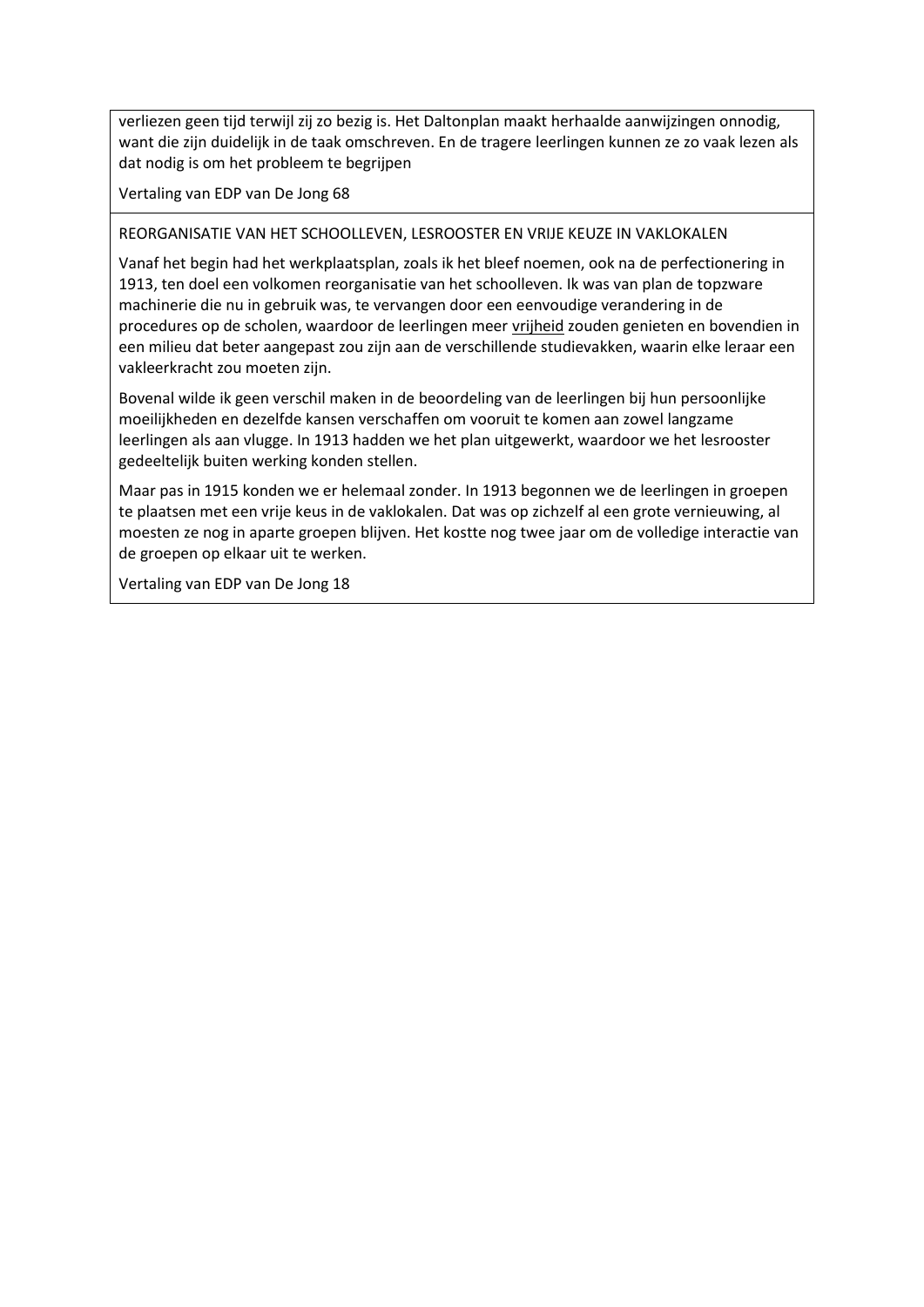# **WETENSCHAP**

We have to bring school practice into line with modern psychology and sociology, instead of lagging far in the rear as it at present does.

Parkhurst, 1926